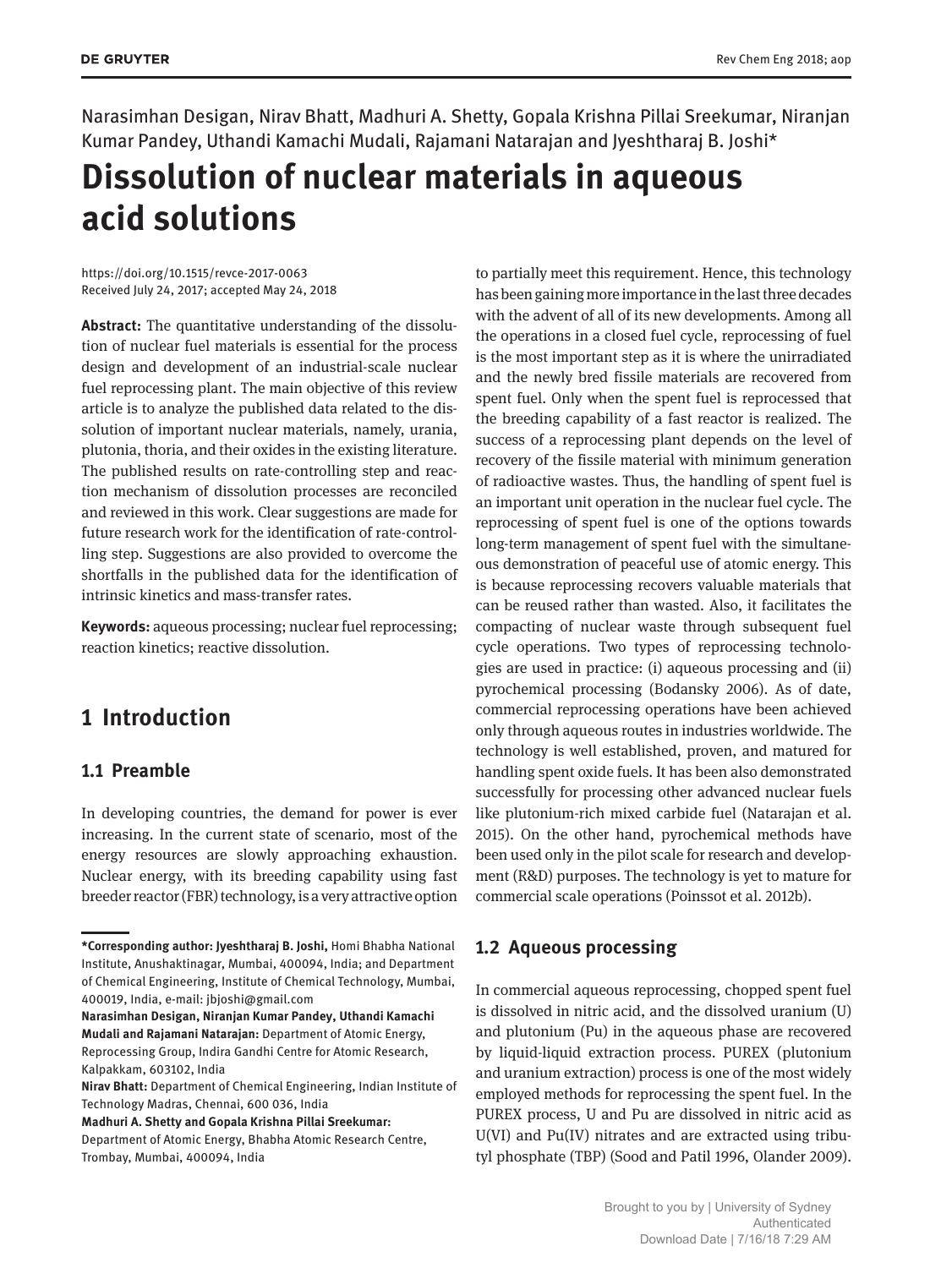This step is followed by scrubbing, precipitation, and calcination to obtain highly purified U and Pu oxides. The purified Pu and U oxides are then mixed in definite proportions and recycled as mixed oxide (MOX) fuel. To prevent the proliferation of Pu, UREX (uranium recovery by extraction), a variant of PUREX, is developed to extract only U from spent fuel (Thompson et al. 2002). There is a push to develop advanced aqueous processing such that it is proliferation-resistant. There are other solvent extraction processes such as SREX, TRUEX, DIAMEX, UNEX, COEX, GANEX, etc., which are being used to extract other actinides (Romanovskiy et al. 2001, Hill et al. 2002, Rat and Heres 2004, Ackerman 1991, Aneheim 2012, COE 2017) such as Am, Np, and Cm from the high-level liquid wastes generated in PUREX process for facilitating long-term liquid waste management in the nuclear industries.

### **1.3 Pyrochemical processing**

In pyrochemical processing, molten mixture of LiCl-KCl is used to melt the spent fuel. Then, U, Pu, and other actinides are separated using the electrorefining process (Ackerman 1991, Laidler et al. 1997, Bodansky 2006). This method is often called "dry reprocessing" and has been originally conceptualized by Argonne National Laboratory (Bodansky 2006). The process is intrinsically proliferation-resistant due to the difficulty in extracting weapon-grade Pu using this approach. Furthermore, the pyrochemical processes are capable of handling highly irradiated fuel in comparison to the aqueous processes. These methods can make reprocessing facilities compact and the ability to work with the spent fuel with shorter cooling period as compared to the aqueous processing (OECD 2004). Although pyrochemical processing is a promising alternative to aqueous processing, it is still to be commercialized on a wider scale as the process has not yet matured enough on a large scale.

#### **1.4 Motivation of current review**

Aqueous processing is the state of the art in commercial spent fuel reprocessing. A better understanding of various aspects of this process is desirable for better plant performance and economics. Reactive dissolution is one of the most important operations in the management of spent fuel via aqueous processing. Hence, the qualitative and quantitative understanding of this operation is essential for process design and development at an industrial scale. There are several studies to understand the

mechanism of the dissolution of nuclear materials such as uranium oxide and plutonium oxide in the existing literature (Taylor et al. 1963, Shabbir and Robins 1968, Barney 1977). These studies attempted to develop qualitative as well as quantitative understanding of these dissolution processes. These studies included information regarding various parameters such as roles of surface area, additives, extents of mixing, effect of pressure, temperature, concentration of reactive solvent, etc. Moreover, some of these studies have also developed kinetic models. However, these studies need to be revisited because the individual role of mass transfer and chemical reactions need to come out clearly. For the rational procedure for scale-up, it is desirable to have the knowledge of intrinsic kinetics. For this purpose, the dissolution processes can be adequately described via model-based analysis of experimental data (Marquardt 2005). Hence, before designing costly, new set of experiments to develop an adequate understanding of these processes, it is always advisable to analyze and to reconcile the existing results in the literature.

In this work, the dissolution of urania  $(UO<sub>2</sub>)$ , plutonia  $(Puo<sub>2</sub>)$ , thoria (ThO<sub>2</sub>), and their MOXs in acids will be presented using analysis of the published data in the existing literature. The effect of additives such as KF, Ce(IV), NaNO<sub>2</sub>, HF, etc. on the dissolution will also be included in the quantitative modelling. The published data will be used to reconcile and identify information regarding reaction kinetics and mass transfer rates. Care will be taken to include possible changes in the structure of solids, particle size distribution, and morphology. The expression of reaction kinetics and activation energy will be estimated based on the experimental data. The estimated values will be compared to draw some general conclusions on achievements and shortfalls of the published work. Furthermore, clear suggestions will be made for future research work for the identification of rate-controlling step and the determination of design of new experiments to overcome the shortfalls of the published data.

The article is organized as follows. First, mathematical modelling approach of reactive dissolution is given. Then, the results of the analysis of experimental data in the existing literature are discussed for three types of oxides. Based on the results obtained from the analysis of the published data, several suggestions are made for developing quantitative models based on optimal design of experiments and industrial dissolvers. As emphasis is given for the industrial reprocessing methods in this work, only the conventional processes for the dissolution of nuclear fuel are considered here. Other methods such as electrochemical, ultrasound based, and photo-chemical are only briefly mentioned for the sake of completion, as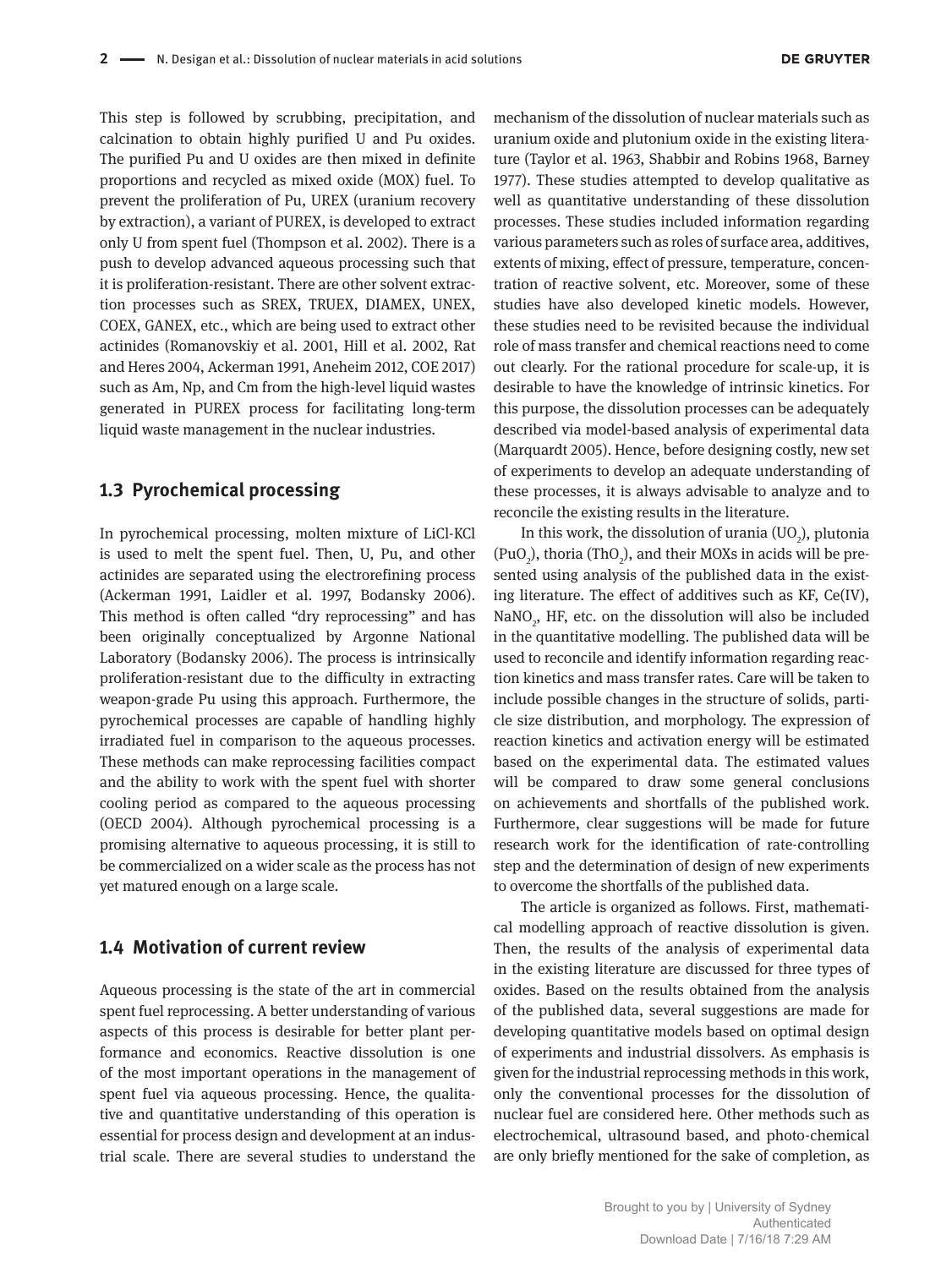these technologies are still at research stages and will take time to reach commercial stage.

## **2 Mathematical modelling of reactive dissolution: chemical reactions with mass transfer**

In reactive dissolution of oxides, the reactants in the liquid phase transfer to the solid surface, and the chemical reactions take place on the surface of the solid particles (for porous materials, inside the pores). For simplicity of the presentation, it is assumed that the reactions take place only on the surface. Then, the dissolution of the desired material(s) is accomplished by the following steps: (i) the mass transfer of the reactants through the liquid film, (ii) the chemical reactions on the surface of the solid, (iii) the desorption of the products from the surface, and (iv) the mass transfer of products through the liquid film (Wen 1968, Levenspiel 1999). The shrinking particle model is an appropriate method for describing reactive dissolution of oxides. In this model, it is assumed that the particle size steadily decreases as the reactions proceed (typically expressed as a function of conversion). This approach assumes the ideal geometries of solid and the reaction kinetics (first or second order) to develop models that typically describe the change in the ratio of the initial radius to the radius and the conversion of the solid phase at any time *t* (Dickinson and Heal 1999, Grénman et al. 2011a,b). Interested readers can find a list of such models (ideal geometry, reaction kinetics) in the literature (Dickinson and Heal 1999, Órfão and Martins 2002, Grénman et al. 2011a,b). In practice, the shapes of solid particle are far from the ideal geometries. Furthermore, reaction rates can be modelled other than the power-law kinetics, for example, inhibition kinetics, autocatalytic, etc. Hence, fitting the data from dissolution experiments to these oversimplified models may lead to unreliable models and misinterpretation of the values of parameters (Grénman et al. 2011a). It is important to address these issues in modelling of reactive dissolution systems for developing a reliable model from experimental data.

## **2.1 Modelling of batch reaction systems with mass transfer**

Next, we describe mathematical modelling of batch solidliquid reaction systems involving the dissolution of single component of solid in the aqueous liquid. The following reaction takes place on the solid surface:

 $A (solid) + bB (liquid) \rightarrow liquid$  products.

Consider particles of component *A* having surface area *As* reacting with component *B* in a continuously stirred liquid. It is assumed that the solid and liquid phases are in batch mode of operations. In order that component *B* reacts with component *A*, it follows steps (i), (ii), and (iii) described in the previous section. Then, the liquid products desorb from the surface via step (iv). Furthermore, it is assumed that there is no accumulation in the liquid film surrounding the solid particles. The mole balances for component *B* in the liquid bulk  $(n_{ijk})$  and in the solid particle  $(n_{_{\mathrm{s},B}})$  and component A  $(n_{_{\mathrm{s},A}})$  can be written as follows:

$$
\frac{dn_{l,B}}{dt} = -N_B A_s
$$
\n
$$
\frac{dn_{s,B}}{dt} = N_B A_s - br_1 A_s
$$
\n
$$
\frac{dn_{s,A}}{dt} = -r_1 A_s
$$
\n(1)

where  $N_{\text{B}}$  is the mass transfer rate of component *B* from the bulk to the solid surface (mol s<sup>-1</sup> m<sup>-2</sup>),  $r_1$  is the rate of reaction (mol s<sup>-1</sup> m<sup>-2</sup>),  $A<sub>s</sub>$  the surface area (m<sup>2</sup>), and *b* the stoichiometric. Note that a reaction rate is a function of concentrations of reactants. The mole balance for the *j*th product  $(j=1, ..., P)$  on the solid surface  $(n_{s,j})$  and the liquid bulk  $(n_i)$  can be expressed as follows:

$$
\frac{dn_{s,j}}{dt} = -N_j A_s + p_j r_i A_s
$$
\n
$$
\frac{dn_{l,j}}{dt} = N_j A_s
$$
\n(2)

where *N<sup>j</sup>* is the mass transfer rate of the *j*th product from the solid surface to the bulk liquid and  $p_j$  is the stoichiometric coefficient of the *j*th product. For developing a reliable model, the intrinsic kinetics  $(r_1)$ , mass transfer rates  $(N<sub>j</sub>, j = B, 1, ..., P)$ , and the effect of particle surface area (or morphology)  $(A<sub>s</sub>)$  in Eqs. (1) and (2) need to be identified based on experimental data. For the shrinking particle size without the product layer formation, the reaction kinetics and the mass transfer from the liquid bulk to the solid surface are two rate-controlling steps. If mass transfer to the surface is very fast compared to the reaction kinetics, then the overall rate of the underlying system is controlled by the intrinsic kinetics and vice versa. Two cases of rate-controlling steps are described below.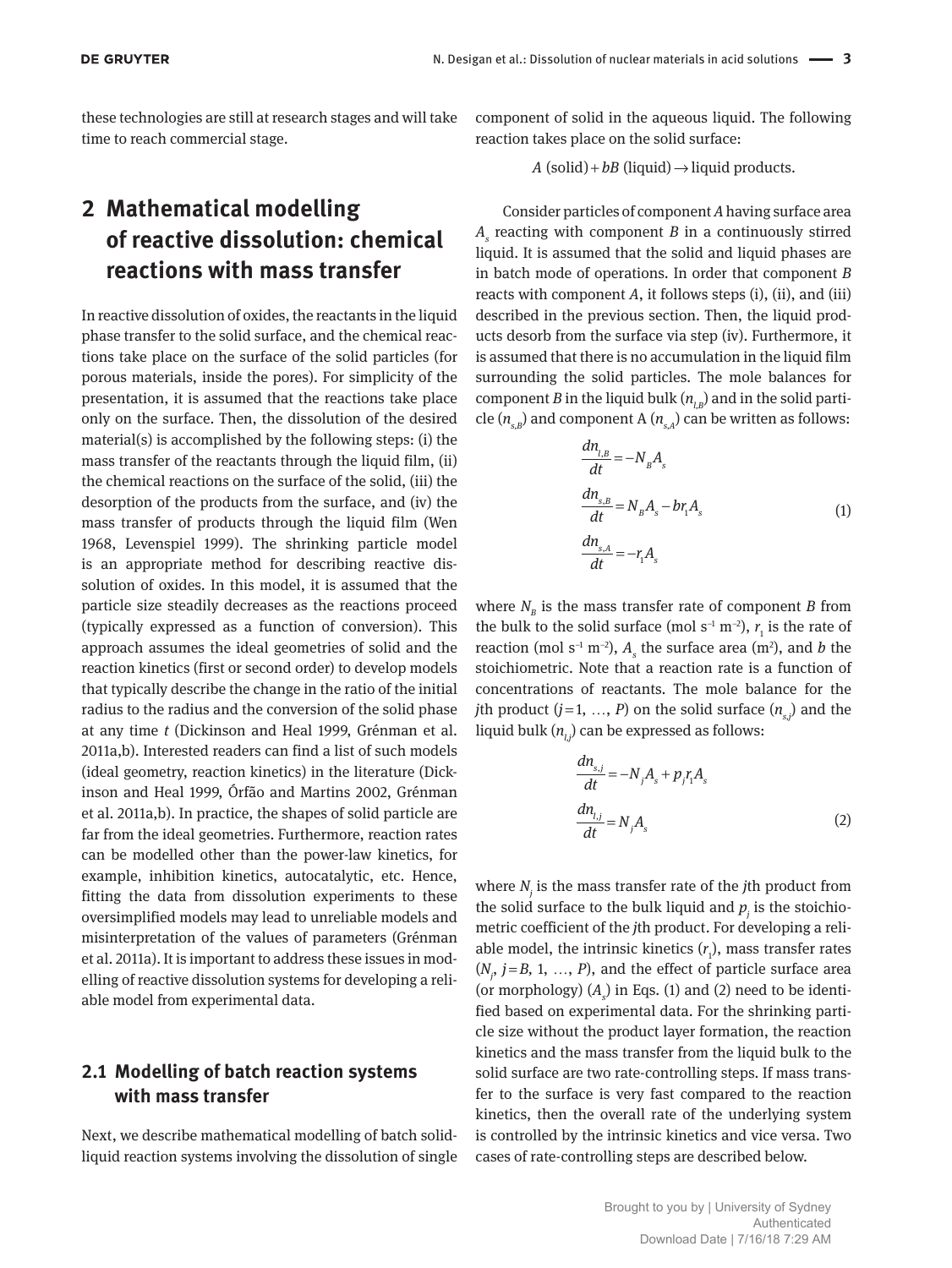#### **2.1.1 Chemical reaction control**

For this case, there is no accumulation of component *B* on the surface, i.e.  $\frac{dn_{l,B}}{dt} = 0$ . Thus, Eq. (1) can be written as follows:

$$
\frac{dn_{s,B}}{dt} = -b\frac{dn_{s,A}}{dt} = -br_1A_s\tag{3}
$$

For the first-order kinetics in terms of bulk concentration  $(c_{i,B})$  and single spherical particle, the conversiontime model is given as follows Levenspiel (1999):

$$
\frac{t}{\tau} = 1 - (1 - X)^{1/3} \tag{4}
$$

where *t* is time, , *A r l B R bk c*  $\tau = \frac{R\rho_A}{h\hbar c}$  is the time required for the complete conversion,  $\rho_A$  is the density of solid,  $R$  is the initial diameter of solid sphere,  $k_{\rho}$  is the kinetic rate constant, and *X* is the fractional conversion at any time *t* (Levenspiel 1999). Note that the model in Eq. (4) can be applied to the systems having first-order kinetics. Hence, its application to the systems following kinetics other than the first order leads to inaccurate interpretation of the data. In practice, reaction kinetics can be identified as follows: (i) postulate candidate kinetic expressions for each reaction, for example, power-law, inhibition kinetics, etc.; (ii) include all other steps for getting overall rate of reaction; (iii) fit each candidate expression (overall rate equations) to the experimental (or computed) rate data; and (iv) choose the best fitting candidate expression as a reliable reaction kinetic expression. Interested readers can find the details of such methodological approaches in the studies by Marquardt (2005) and Grénman et al. (2011b).

#### **2.1.2 Mass-transfer control**

In this case, the reaction proceeds fast in comparison to the mass transfer of component *B* from the liquid bulk to the surface. Then, the mass transfer is the rate-controlling step and the mass-transfer rate depends on the driving force  $(c_{l,B}-c_{s,B})$ , size of the particle, relative velocity between particle and the liquid phase, and the liquid properties. Note that the concentration of *B* is approximately zero on the solid surface. Thus, Eqs. (1)–(3) can be written as follows:

$$
\frac{dn_{l,B}}{dt} = b \frac{dn_{s,A}}{dt} = -k_l c_{l,B} A_s \tag{5}
$$

where  $k_i$  is a mass-transfer coefficient, which is a function of various hydrodynamics variables and the properties of the liquid. It is expressed in terms of relationship among Sherwood number  $(N_{\rm ch})$ , Reynold number  $(N_{n})$ , and Schmidt number  $(N_{n})$ . For example, Frossling correlation is one of the most widely used relationships in the literature and is given as (Levenspiel 1999):

$$
N_{\rm Sh} = 2 + 0.6 N_{\rm Re}^{1/2} N_{\rm Sc}^{1/3}
$$
  

$$
\frac{k_{\rm f} d_{\rm p}}{D} = 2 + 0.6 \left( \frac{d_{\rm p} u \rho_{\rm l}}{\mu} \right)^{1/2} \left( \frac{\mu}{D \rho_{\rm l}} \right)^{1/3}
$$
(6)

where *d<sup>p</sup>* is the diameter of the particle, *u* is the relative velocity of the liquid,  $\rho_{l}$  is the density of the liquid,  $\mu$  is the viscosity, and *D* is the diffusivity. Hence,  $k_i$  varies as the reaction proceeds because of the change in the particle size.

In practice, the dissolution rate is a combination of the mass–transfer and the kinetic resistances. The contribution of the different resistances may vary as the reaction proceeds. Furthermore, the effect of the solid shape and surface area, and temperature also plays an important role in reactive dissolution. Their effects are discussed in the following sections.

#### **2.1.3 Solid shape and surface area**

The surface area in solid-liquid reactions explains the order of reaction with respect to the solid phase (Grénman et al. 2011b). The standard models do not take into account the irregular shapes, and hence, they cannot be applied to the irregularly shaped solids. To include the irregular geometries and porous material, it is proposed to use shape factors (Grénman et al. 2011b, Salmi et al. 2011) so that surface area can be expressed in terms of the solid numbers of moles and the shape factor as follows (Salmi et al. 2011):

$$
A_s = \frac{aM}{\rho_s R_0} n_{s,0}^x n_s^{1-x}
$$
 (7)

where *a* is the shape factor; *M*, molecular weight;  $\rho_s$ , the solid density;  $R_{0}$ , the initial characteristic dimension of the solid particle; and  $x=1/a$ . Table 1 describes the particle geometry and the corresponding shape factor and *x* values (Grénman et al. 2011b). Note that irregularities such as rough surface, porosity, etc. increase the order of the reaction with respect to solid particles.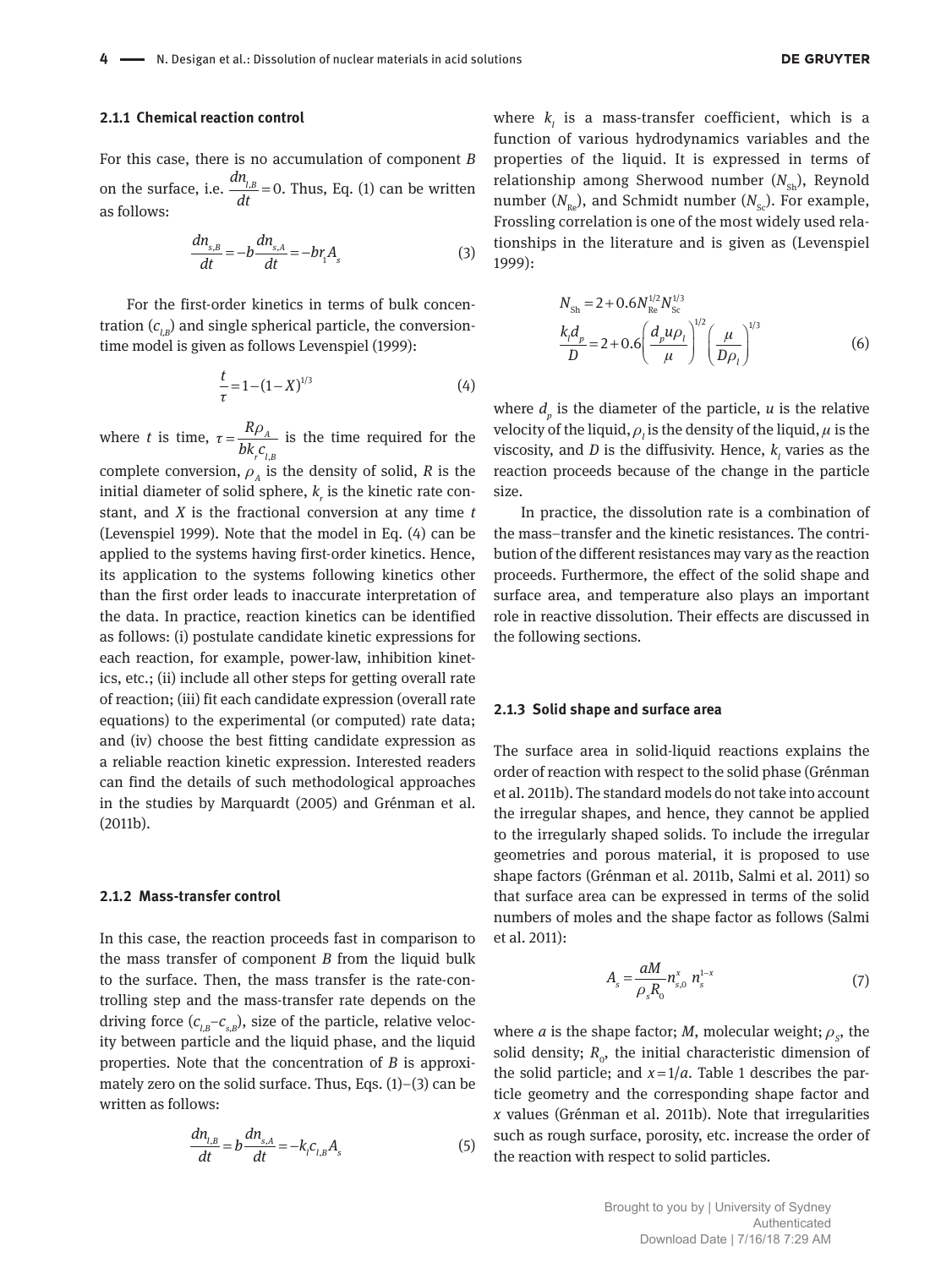| Table 1: Particle geometry, shape factor, and x for different |  |
|---------------------------------------------------------------|--|
| geometries (Grénman et al. 2011b).                            |  |

| Geometry           | Shape factor (a)     | x                  | $1-x$           |
|--------------------|----------------------|--------------------|-----------------|
| Slab               |                      |                    | 0               |
| Cylinder           | 2                    | 1/2                | 1/2             |
| Sphere             | З                    | 1/3                | 2/3             |
| Irregular particle | $a \rightarrow \inf$ | $1/a\rightarrow 0$ | $\rightarrow$ 1 |

#### **2.1.4 Temperature**

Temperature plays an important role for the systems that are kinetically controlled. The effect of temperature can be modelled by the Arrhenius equation as follows:

$$
k_r = k_0 \exp\left[-\frac{E_i}{R_g T}\right]
$$
 (8)

where  $k<sub>r</sub>$  is the pre-exponential factor;  $E<sub>r</sub>$ , the activation energy for the *i*th reaction; *R<sup>g</sup>* , the universal gas constant; and *T*, the temperature in Kelvin.

#### **2.1.5 Particle size distribution (PSD)**

In this section, it is assumed that all the particles are of the same size. However, in practice, the particles are often of different sizes, and hence, the overall rate of reaction in the dissolver is different from the rate computed under the assumption of the mean particle size. Hence, PSD should be used to compute the overall rate instead of the mean size of particle.

## **3 Dissolution of three oxides**

In this section, the objective is to reconcile the existing results and analyze the published data to bring out the gaps if they exist. The published data on three dioxides (UO<sub>2</sub>, PuO<sub>2</sub>, and ThO<sub>2</sub>) are analyzed in this section. The kinetic models are fitted to estimate the order of reactions and activation energies. As the insoluble residues do not affect the dissolution significantly, the analysis of the insoluble residues is not taken into consideration for evaluating the dissolution process. These residues have more implications on the solvent extraction processes, which are the next unit operation in the reprocessing of spent fuel for the recovery of fissile nuclides.

#### **3.1 Dissolution of uranium dioxide**

In this section, various aspects of the dissolution of uranium dioxide will be reviewed. These aspects are listed as follows: (i) reaction kinetics and mechanism, (ii) effect of stirring speed, (iii) effect of additives, and (iv) role of surface area and pellet shapes. For each of these aspects, the available published information has been analyzed and presented here.

#### **3.1.1 Reaction kinetics and mechanism**

Uranium dioxide dissolves rapidly in  $HNO<sub>3</sub>$  in comparison to plutonium or thorium dioxides. Several attempts in existing literature were made to understand the reaction mechanism of dissolution and the kinetics in terms of orders of reaction and activation energy (Shabbir and Robins 1968, 1969, Ikeda et al. 1995). It has been proposed that  $\rm UO_{_2}$  dissolves in  $\rm HNO_{_3}$  via one of the following reactions (Uriate and Rainey 1965):

$$
UO_2 + 4HNO_3 \rightarrow UO_2(NO_3)_2 + 2NO_2 + 2H_2O
$$
 (9)

$$
UO_2 + \frac{8}{3}HNO_3 \rightarrow UO_2(NO_3)_2 + \frac{2}{3}NO + \frac{4}{3}H_2O
$$
 (10)

$$
UO_2 + 3HNO_3 \rightarrow UO_2(NO_3)_2 + 1/2NO + 1/2NO_2 + 3/2H_2O \quad (11)
$$

The experimental data from several publications, including our recent work (Desigan et al. 2015a, 2017) have been analyzed to compute activation energies and order of reaction with respect to  $HNO<sub>3</sub>$ . These results, along with the published values, are given in Table 2. Note that these data are collected in the kinetic controlled zone by carefully eliminating the effect of stirring speed during the experiments.

The computed and published activation energies are in the range of 50–80 kJ mol<sup>-1</sup>, suggesting that the dissolution of uranium dioxide is kinetically controlled (Yu and Ji 1992). Moreover, the order of reaction with respect to  $HNO<sub>3</sub>$  (or  $NO<sub>3</sub><sup>-1</sup>$ ) is in the range of 2.3–3.2 for most of the cases, which was also suggested by Taylor et al. (1963). However, the activation energies and orders of reaction computed by Shabbir and Robins (1968, 1969) deviate substantially from the abovementioned range of 50–80 kJ mol−1 for powder and pellet. For Shabbir and Robins (1969), the activation energy value of 30.6 kJ mol<sup>-1</sup> and the order of 1.21 indicate the significant presence of mass transfer resistance in the experimental data. These values can also be due to lower concentration range of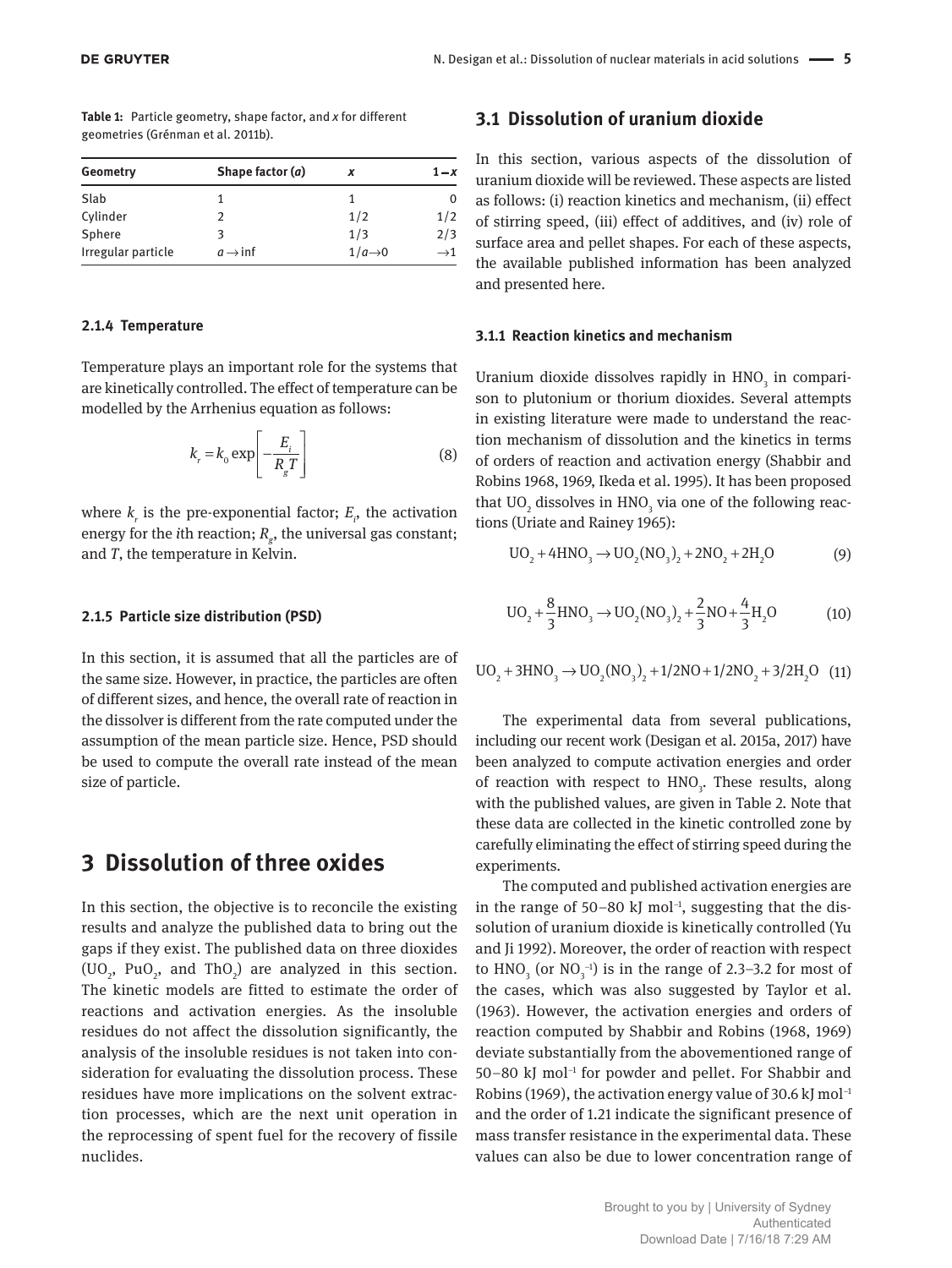| Table 2: Summary of results obtained via analysis of experimental data in the published literature for UO <sub>2</sub> . |  |  |
|--------------------------------------------------------------------------------------------------------------------------|--|--|
|--------------------------------------------------------------------------------------------------------------------------|--|--|

| <b>Authors</b>            | Shape and size of UO,                  | <b>Activation energy</b><br>$(kcal mol-1)$ | Order of<br>reaction | Conc. HNO <sub>3</sub> (M) |
|---------------------------|----------------------------------------|--------------------------------------------|----------------------|----------------------------|
| Taylor et al. (1963)      | Pellet $(-)$                           | 11.47                                      | 2.27                 | $3 - 10$                   |
| Stirred run               |                                        | $[12]$                                     |                      |                            |
| Published                 |                                        | 13.44                                      | 2.43                 |                            |
| Unstirred run             |                                        | $[14.8 \pm 1.3]$                           | $[2.8 \pm 0.5]$      |                            |
| Published                 |                                        |                                            |                      |                            |
| Uriate and Rainey (1965)  | Pellet ( $D = 1.06$ cm, $L = 1.59$ cm) | -                                          | 2.3                  | $2 - 10$                   |
| Shabbir and Robins (1968) | Powder                                 | 7.33                                       | 1.21                 | $0.5 - 2$                  |
|                           | $(0.003 - 0.3 \,\mu m)$                | 16.68                                      | 1.76                 | $2 - 10$                   |
|                           | Sphere                                 |                                            |                      |                            |
|                           | $(100 - 500 \,\mu m)$                  |                                            |                      |                            |
| Shabbir and Robins (1969) | Pellet ( $D = 0.25$ in, $L = 0.75$ in) | 25.6 (650 psi)                             | 3.3                  | $4 - 10$                   |
| Inoue and Tsujino (1984)  | $U_3O_8$ Powder                        | 16.94                                      | 1.9                  | $4 - 10$                   |
| Published                 | $(4.8 \,\mu m)$                        | $[14 - 19]$                                |                      |                            |
| Fukasawa and Ozawa (1986) | Pellet ( $D = 1$ cm, $L = 1.1$ cm)     |                                            | 3.2                  | 7.3 (initial)              |
| Published                 |                                        |                                            | [2.8]                |                            |
| Ikeda et al. (1995)       | Powder (300-350 μm)                    | 14.22                                      | $2.74 - 2.94$        | $6 - 9.5$                  |
| Published                 |                                        | $[18.9 \pm 1.6]$                           | 2.3                  |                            |
| Pierce (2004)             | Scrap(U)                               | 16.5                                       | 3.4                  | $2 - 10$                   |
| Published                 |                                        |                                            | 3                    |                            |
| Mineo et al. (2004)       | Pellet                                 | 14.27                                      | 2.13                 | 5 (initial)                |
| Published                 | $(L = 0.04$ m)                         | [14.5]                                     | $[2]$                |                            |
| Cordara et al. (2017)     | Pellet<br>$(D = 0.5$ cm)               | 5.82                                       | 4.44                 | $0.1 - 4$                  |

The computed activation energies and order of reaction are compared with those published in the article (denoted as Published in the table).

 $\rm HNO_{_3}$ , which was employed in these experiments. Furthermore, the authors used  $\rm UO_{_2}$  powder in these experiments. In the case of pellet, the authors had performed experiments at higher pressure. The results in Table 2 also indicate that the order of reaction increases with an increase in particle size. Moreover, at low  $\mathrm{HNO}_{_3}$  concentration (0.5–2 m), the behavior of UO<sub>2</sub> dissolution is different from that at relatively higher concentrations  $(2-10 \text{ M}).$ 

It was observed that the activation energy computed for the stirred runs of Taylor et al. (1963) is lower than the one computed for the unstirred runs. These values are in line with those reported by Taylor et al. (1963). They attributed the reduction in dissolution rate to an autocatalytic nature of process and the possible role of nitrous acid as an autocatalytic product. The same observation was also made by Shabbir and Robins (1968, 1969), Inoue and Tsujino (1984), and Desigan et al. (2015a). They mentioned that the role of reduction products such as NO,  $\mathrm{NO}_2$ , and  $\mathrm{HNO}_2$  should be considered for understanding the underlying reaction mechanism. Ikeda et al. (1995) studied the role of  $\mathrm{HNO}_2$  in the dissolution of  $\mathrm{UO}_2$  and concluded that the dissolution of  $\rm UO_2$  in  $\rm HNO_3$  depends on the concentration of  $HNO<sub>2</sub>$  on the surface of solid. They proposed that the dissolution proceeds through

two paths and the rate of reaction (*r*) can be written as follows:

$$
r = (k_1 + k_2 C_{\text{HNO}_2}) C_{\text{HNO}_3}^{2.3}
$$
 (12)

In Eq. (12), path  $k_1$  is independent of  $C_{HNO}$ , while path  $k_2$  depends on  $C_{HNO}$ . Equation (12) can be used to explain the role of  $HNO<sub>2</sub>$  in the dissolution process and the difference in activation energies for the unstirred and stirred runs over a wide range of high concentrations and temperatures. For the unstirred runs,  $C_{HNO<sub>2</sub>}$  is higher at the surface of  $UO<sub>2</sub>$ . The increase in the stirring speed facilitates the diffusion of  $HNO<sub>2</sub>$  from the surface to the liquid bulk, and consequently,  $C_{HNO<sub>2</sub>}$  on the surface decreases at the higher speed. Hence, the contribution of path  $k_2$ decreases, leading to a lower overall rate of reaction and lower activation energy for the stirred runs. Moreover, they explained the lower activation energy at high temperature and  $HNO<sub>3</sub>$  concentration via the decomposition reaction of  $HNO<sub>2</sub>$ . At these conditions, the decomposition reaction,  $2HNO_2 (l) \rightarrow NO(g) + NO_2 (g) + H_2O(l)$  is fast and leads to lower concentration of  $\mathrm{HNO}_{2}$ . Hence, it decreases the overall dissolution rate. However, Eq. (12) is not completely in agreement with the observations of Taylor et al. (1963), as described below. At high temperatures and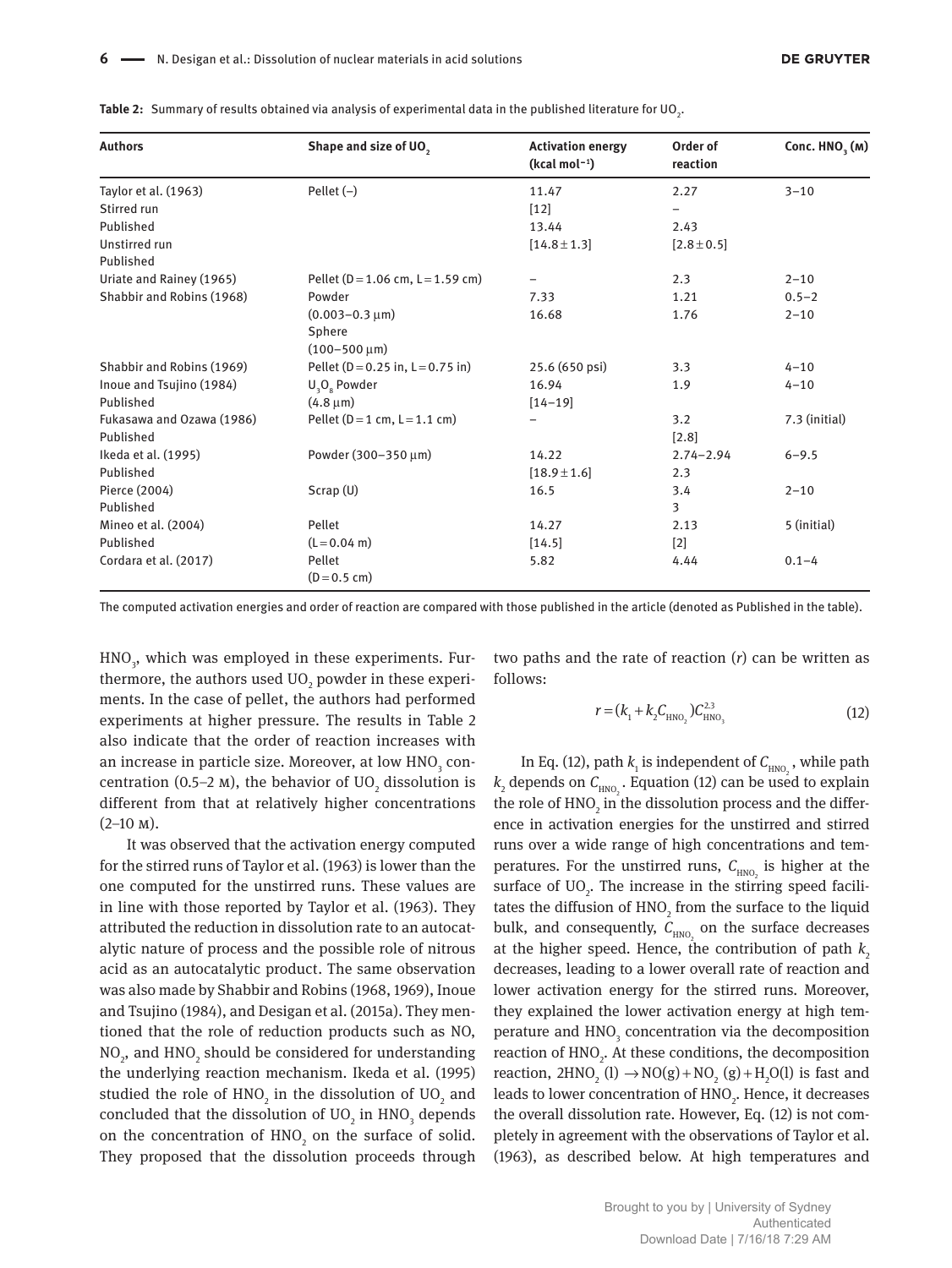concentrations, the contribution of path  $k_1$  predominates, while that of path  $k_{2}$  is negligible due to low concentration of  $HNO<sub>2</sub>$ . Hence, the activation energy should change to 79 kJ mol<sup>-1</sup> (corresponding to path *k*<sub>1</sub>). However, Taylor et al. (1963) noticed a significant drop in the activation energies (8–21 kJ mol<sup>-1</sup>). Hence, the exact role of  $\mathrm{HNO}_2$  on the overall rate needs to be revisited to confirm or refine Eq. (12).

#### **3.1.2 Effect of stirring speed**

The majority of kinetic studies in Table 2 were performed in kinetically controlled regimes, i.e. 100–500 rpm, speeds above which there is no noticeable effect of the stirring speed. As mentioned earlier, it is observed that the increase in the stirring speed decreases the dissolution rate as well as the activation energy (Taylor et al. 1963, Inoue and Tsujino 1984). This phenomenon indicates the autocatalytic reaction mechanism and the participation of one of the products as a catalyst. It is proposed that nitrous acid is acting as a catalyst in this process (Taylor et al. 1963, Inoue and Tsujino 1984, Ikeda et al. 1995). We have studied the dissolution kinetics of typical Indian PHWR sintered  $UO<sub>2</sub>$  pellets in nitric acid (Desigan et al. 2015b). Our results on dissolution kinetics also confirm this observation.

#### **3.1.3 Effect of additives**

Uranium dioxide dissolves rapidly in  $\mathrm{HNO}_3^{}$  without additives compared to plutonium or thorium dioxide. However, several additives such as hydrogen fluoride (HF), aluminum nitrate (Al(NO<sub>3</sub>)<sub>3</sub>), sodium nitrate (NaNO<sub>3</sub>), lithium nitrate (LiNO<sub>3</sub>), uranyl nitrate (UO<sub>2</sub>(NO<sub>3</sub>)<sub>2</sub>), and sodium nitrite  $(NaNO<sub>2</sub>)$  were added to study their effects on the dissolution rate.

It was observed that the addition of HF increases the instantaneous dissolution rate (IDR) for  $HNO<sub>3</sub>$  concentration below 6 m. However, the IDR decreases with an increase in the HF concentrations above 6 m  $\mathrm{HNO}_{_{\mathrm{3}}}$  (Uriate and Rainey 1965). Often,  $\text{Al}(\text{NO}_3)$ <sub>3</sub> is added to  $\text{HNO}_3$ -HF solutions to prevent corrosion. However, it is observed that aluminum nitrate nullifies the effect of HF on the dissolution rate. In our analysis, we fitted power-law kinetics to the IDR versus concentration data reported by Uriate and Rainey (1965), and it is found that the rate is proportional to the 3.06th power of HF concentration, the −2.97th power of  $\text{Al}(\text{NO}_3)$ <sub>3</sub> concentration, and the 1.81th power of  $\text{HNO}_3$ concentration. This analysis confirms the observation

made by Uriate and Rainey (1965) that aluminum nitrate has negative effect on the IDR. The addition of sodium, lithium, and uranyl nitrate into  $\mathrm{HNO}_{\mathfrak{z}}$  solution increases the dissolution rate. The fitting of power-law kinetics to the rate versus concentration data suggests that the IDR is proportional to the 2.3th power of total nitrate concentrations in the solution. This result is in line with the observation made by several authors (Shabbir and Robins 1968, 1969). Moreover, Taylor et al. (1963) observed that the addition of  $\text{NaNO}_2$  increases the dissolution rate while the addition of nitrite-neutralizers reduces the dissolution rate. These results indicate the catalytic effect of nitrous acid, as represented by Eq. (12). We have also found similar observations in our experiments wherein addition of hydrazine as masking agent for nitrous acid resulted in significant reduction in dissolution rates (Desigan et al. 2015b).

#### **3.1.4 Role of surface area and particle shapes**

Shabbir and Robins (1969) and Ikeda et al. (1995) noticed that small particles dissolve rapidly than the large ones do. This observation indicates that the dissolution rate depends on the surface area of  $UO<sub>2</sub>$ . It was also observed that the effective surface area changes as dissolution proceeds (Shabbir and Robins 1968). Moreover, the chopped spent fuels in practice consist of cracks, shallow pitting, and minute pores (Fukasawa and Ozawa 1986, Mineo et al. 2004). The scanning electron microscopy of a 50% dissolved pellet indicates a rough surface area with open pores with diameter up to 100 µm (Fukasawa and Ozawa 1986). Furthermore, the effective surface area increases initially because more closed pores open up as dissolution proceeds. The effective surface area computed by submersion or mercury impregnation methods shows that effective surface area decreases monotonously after 20%–30% dissolution (Shabbir and Robins 1968, Fukasawa and Ozawa 1986). These observations indicate that the effective surface area needs to be incorporated to compute dissolution rate. Mineo et al. (2004) incorporated cracks in the spent fuels to compute the effective surface area.

Moreover, a comparison of dissolution rates among different shapes indicates that the dissolution rate in the case of powder is greater than that of spheres or pellets (Inoue and Tsujino 1984). They attributed this phenomenon to structural defects, such as high dislocation density, sharp edges, and corners in the case of powder. These results show the importance of morphology and lattice structure in dissolution processes.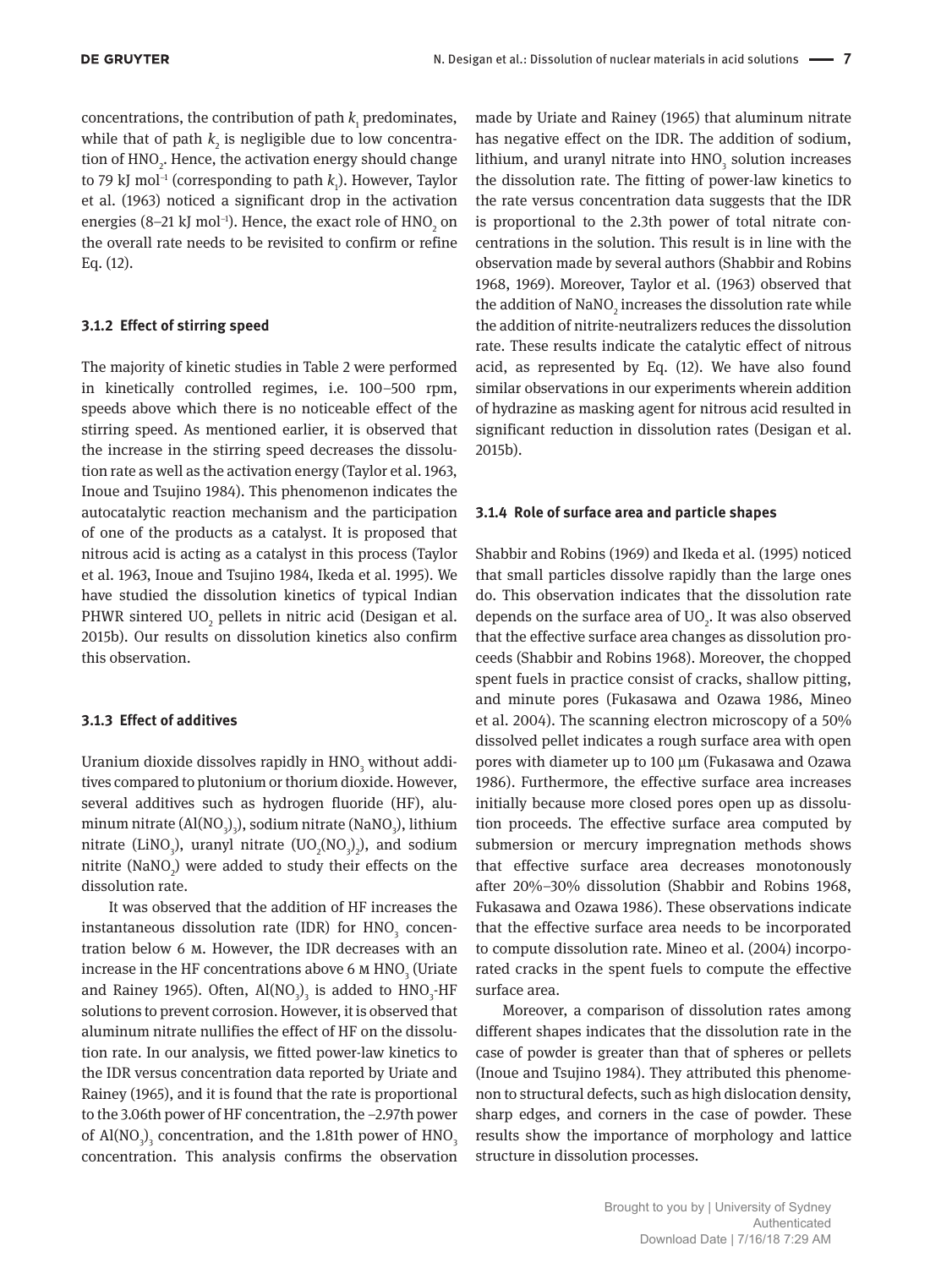#### **3.1.5 Overall reaction mechanism**

The role of nitrous acid as an autocatalytic reagent in the dissolution of sintered  $\rm{UO}_{2}$  pellets in nitric acid medium has been speculated on by many researchers (Taylor et al. 1963, Shabbir and Robins 1968, Inoue and Tsujino 1984), but none of the work mentioned in the literature gave any conclusive evidence for the reaction mechanism. Hence, Desigan et al. (2015a, 2017) carried out a detailed study to deduce the reaction mechanism of the same. Initially, the authors studied the effect of temperature and acidity on the reaction kinetics of sintered  $\rm{UO}_{2}$  pellet dissolution in nitric acid and estimated the activation energy (Desigan et al. 2015a, 2017). The reaction was found to be predominantly chemical reaction controlled. Subsequently, the authors studied the changes in pellet surface area and measured the composition of NO*<sup>x</sup>* gases evolved during the course of dissolution as a function of time. The starting acidity in all the experiments was 8 m (Desigan et al. 2017). Eqs. (9)–(11) are the stoichiometric reactions taking place between UO $_{{}_2}$  and nitric acid at various acid concentrations. These reactions predominantly take place in the acidity range above 8 m, between 6 and 8 m and below 6 m, respectively (Sakurai et al. 1988). The published results by Desigan et al. (2017) indicate that the ratio of  $C_{HNO<sub>3</sub>}$  consumed to  $C_{\text{U}}$  dissolved is around 2.7 when the acidity of the reaction mixture is above 6 m, and the ratio changes to around 3 when acidity is below 6 m in all the experiments on the dissolution of sintered  $\rm UO_{_2}$  pellets in the nitric acid medium. Based on the composition of NO*<sup>x</sup>* gases measured during the course of dissolution, they observed that  $\mathcal{C}_\text{\tiny NO}$  is always around 0.5–0.6 times that of  $\mathcal{C}_\text{\tiny U}.$ Hence, in all experiments by Desigan et al. (2017), which were carried out under conditions prevailing in a typical PUREX process, the reaction depicted by Eq. (9) can be almost ruled out. It is only the reactions represented by Eqs. (10) and (11) that seem to be taking place most predominantly.  $\mathcal{C}_{_{\mathrm{NO},}}$  was found to be very less until the acidity of the reaction mixture reaches 6  $\mu$ . When the acidity of the reaction mixture crosses 6 m and dips further, there is sudden increase in  $\mathcal{C}_{_{\mathrm{NO},\cdot}}$ . Furthermore, downtime until the completion of the dissolution process of  $C_{N_0}$  continues to be hovering around  $C_{\text{NO}}$ , which is about half of  $C_{\text{U}}$ . This further emphasizes our conclusion that reaction (9) is negligible. The typical concentration profiles of nitrous acid and U in the bulk and NO*<sup>x</sup>* gases evolved during the course of dissolution are given in Figure 1.

The overall reaction can be split into three zones time wise. In zone 1, as  $C_{\text{NO}}$  is about 0.6 times that of  $C_{\text{U}}$ , the reaction predominantly proceeds through either Eq. (10) or (11). As per Benedict et al. (1981), at higher acidities,



**Figure 1:** Typical concentration profiles of nitrous acid and U in the bulk and NO $_{\mathrm{x}}$  gases evolved during the course of dissolution.

the concentration of  $NO_2$  in the  $NO_x$  stream will be higher. However, Desigan et al. (2017) found  $C_{_{\mathrm{NO}_2}}$  to be very less in the experiments. This is because  $NO<sub>2</sub>$ , due to its higher solubility in the aqueous phase (Joshi et al. 1985), reacts with water and forms  $HNO<sub>2</sub>$ . Hence,  $C<sub>HNO<sub>2</sub></sub>$  increases in this zone. This confirms that the reaction taking place predominantly in time zone 1 (Figure 1) is Eq. (11). Nitrous acid formed decomposes quickly to NO*<sup>x</sup>* gases.

Thus, the reaction takes place in two steps, as follows.

Step 1  $UO_2 + 3HNO_3 \rightarrow UO_2(NO_3)_2 + HNO_2 + H_2O$  (13)

 $Step 2 \quad HNO_2 \rightarrow 1/2NO_2 + 1/2NO + 0.5H_2O$  (14)

The  $\rm NO_2$  formed reacts quickly with water, as follows:

$$
2NO2 + H2O \rightarrow HNO2 + HNO3
$$
 (15)

In time zone 2 (Figure 1), nitrous acid, which is produced at the pellet solution interphase, attains equilibrium, and it diffuses into the bulk of the reaction mixture at certain rate depending on the extent of agitation. The higher the agitation rate, the faster the diffusion of the nitrous acid, and, subsequently, it decomposes to NO and NO<sub>2</sub>, as represented in step 2 given in reaction (14). Also, in this time zone, as the pellet continues to become porous, which was inferred from the increasing total surface area of the sintered pellet, nitrous acid penetrates into these pores and accelerates the reaction further. Hence,  $C_{\text{U}}$  increases rapidly in this zone and, thereby, the dissolution rate.

In time zone 3, the pellet reduces in sufficiently smaller size due to the rapid dissolution in zone 2. As a result, the available surface for the reaction to take place is very less. Hence, the dissolution rate decreases, as indicated by the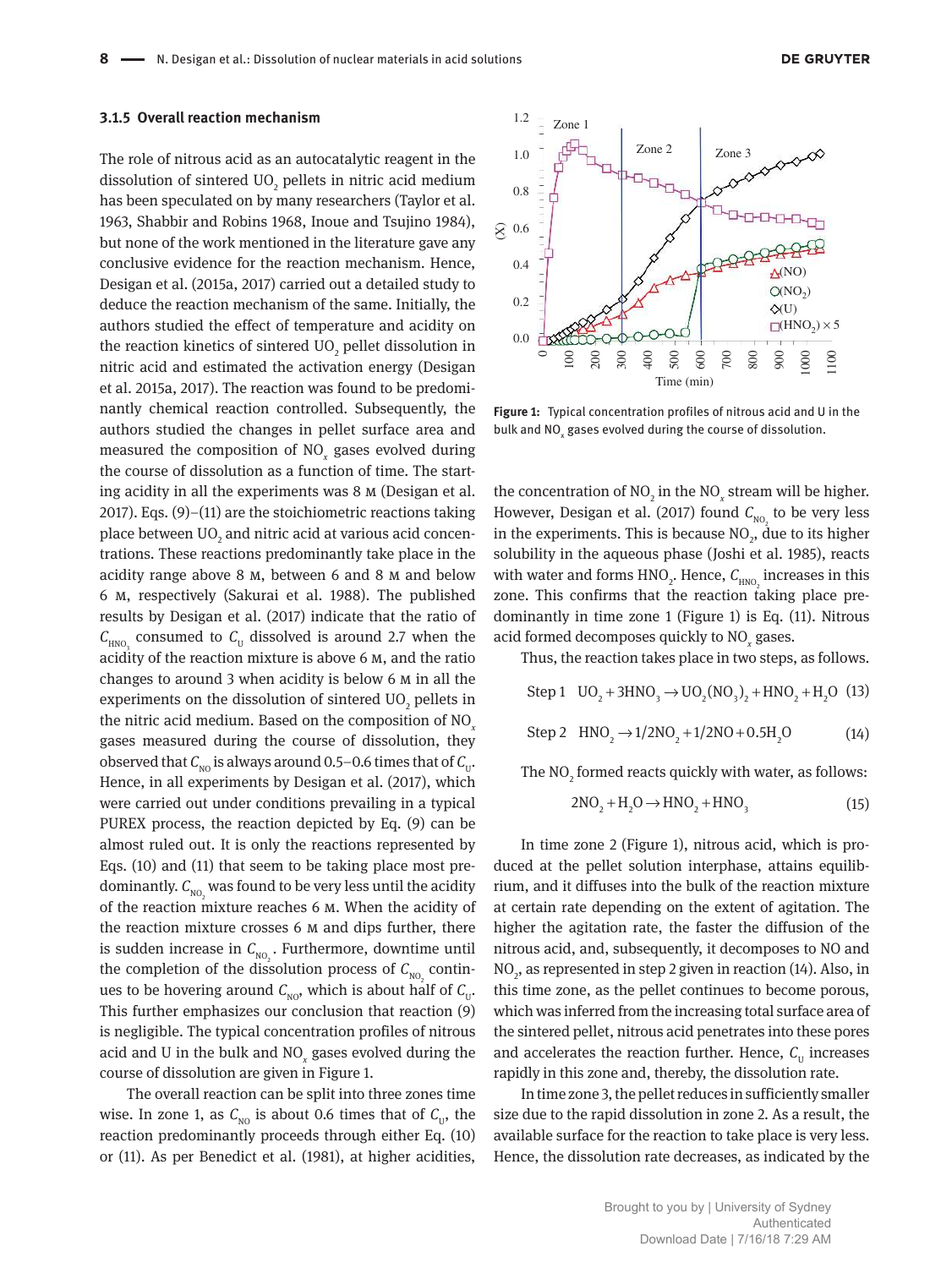decrease in the value of slope of  $C_{\text{U}}$  curve with time. At the same time, the reaction between  $NO_2$  and water reaches equilibrium and attains steady state, leading to a constant slope in the  $C_{_{\rm NO,}}$  plot with time.

Based on the above facts, the overall reaction mechanism can be summarized as follows. The sintered  $UO<sub>2</sub>$ pellet dissolves in nitric acid predominantly through reaction 11 in two steps, as indicated in Eqs. (13) and (14), under typical PUREX process conditions.  $NO<sub>2</sub>$  gas generated *in situ* reacts with water quickly leading to the formation of nitrous acid, as given in Eq. (15). The overall reaction is the algebraic addition of Eqs. 13–15, as follows:

$$
UO_2 + 11/4HNO_3 \rightarrow UO_2(NO_3)_2 + 1/2NO + 1/4HNO_2 + 5/4H_2O
$$
\n(16)

Note that the above mentioned reaction mechanism operates irrespective of the reaction rate.

#### **3.2 Dissolution of plutonium dioxide**

#### **3.2.1 Preamble**

Fast reactor fuels typically contain Pu about 10–30% of the total heavy metal (THM), whereas for all the other types of reactors, it is relatively less. Thus, for the commercial success of the fast reactor fuel cycle technology, the dissolution of fast reactor spent fuel is a major step to be well explored. It is well known that uraniumbased spent fuel dissolves rapidly in nitric acid under just heating in comparison to plutonium-based spent fuel, whereas addition of PuO<sub>2</sub> to UO<sub>2</sub> (making it MOXs) renders its dissolution sluggish in nitric acid (Goode 1965, Uriate and Rainey 1965, Schulz 1966, Horner et al. 1977). Hence, as Pu composition in the fuel increases, it becomes increasingly difficult to dissolve it in highly concentrated nitric acid just by heating. Once plutonium exceeds 35% of the THM, it was found to be difficult to dissolve it completely using nitric acid alone (Demuth 1997, Polley 2009). To enable the dissolution of such Pu-rich fuel, either electrolytic or addition of any strong complexing agents like hydrofluoric acid is normally required (Ryan and Bray 1980). When scrap materials with relatively high Pu are dissolved, which is normally a one-time campaign, the dissolver vessel is made of a special material like Ti or Zr to make it chemically strong enough to withstand the highly corrosive nature of the chemicals required to dissolve them.

Plutonium is known to exist in three different stable oxidation states, as follows: (III), (IV), and (VI), in the nitric acid medium depending on the acid concentration

(Fallet et al. 2016). Under typical PUREX process conditions, it co-exists in all these valency states. Pu(IV) is the most favorable oxidation state, which tributyl phosphate solvent extracts from nitric acid medium. Hence, after oxidative dissolution of PuO<sub>2</sub>, one has to reduce the resulting Pu(VI) ions to Pu(IV), which was found to be kinetically hindered in the nitric acid medium (Marchenko et al. 2009). On the other hand, the oxidation of Pu(III) to Pu(IV) is both a kinetically and thermodynamically favored process. This leads to the exploration of optimal methods for dissolution of  $PuO<sub>2</sub>$ . The experimental data from several publications have been analyzed to compute activation energies and order of reaction with respect to  $\text{HNO}_3$ . These results along with the published values are given in Table 3.

### **3.2.2 PuO<sup>2</sup> dissolution in nitric acid**

It has already been mentioned that, in contrast to  $UO<sub>2</sub>$ , PuO<sub>2</sub> dissolves in  $HNO<sub>3</sub>$  solution slowly. It was further observed that PuO<sub>2</sub> is practically insoluble in lower  $HNO<sub>3</sub>$ concentration (Uriate and Rainey 1965, Horner et al. 1977, Ryan and Bray 1980). Ryan and Bray (1980) showed this from a thermodynamic analysis. They justified the insolubility of  $PuO<sub>2</sub>$  in non-complexing nitric acid media based on the free energy calculations. They computed the standard free energy of PuO $_2$  dissolution reaction in nitric acid to be  $\Delta G_{.298}^{0} = 41 \text{ kJ} \text{ mol}^{-1}$  in low acidity (<5 M) and at the acid boiling point with the same concentration to be only slightly more favorable with  $\Delta G_{373}^{\circ} = -10.5$  kJ mol<sup>-1</sup>. Furthermore, it should be noted that the complexing constant of nitrate ions related to plutonium is low. They have to undertake (as a suggestion for future work) a systematic thermodynamic analysis to unravel the mechanism of  $PuO<sub>2</sub>$ dissolution. At relatively high concentrations (Uriate and Rainey 1965), it was observed that the IDR is proportional to the 4th power of  $HNO<sub>3</sub>$  concentration. For instance, in 10 M HNO<sub>3</sub>, the IDR of UO<sub>2</sub> pellet is 22.22 mg cm<sup>-2</sup> min<sup>-1</sup>, while that of PuO<sub>2</sub> is  $1\times10^{-3}$  mg cm<sup>-2</sup> min<sup>-1</sup>.

#### **3.2.3 PuO<sup>2</sup> dissolution in aqueous acids with fluoride promoters**

The addition of small amount of fluoride promoters such as HF or KF in  $\mathrm{HNO}_3$  is the most widely used method to dissolve Pu $0_{_2}$  rapidly (Uriate and Rainey 1965, Harmon 1975a,b, Ryan and Bray 1980). Although the addition of HF increases initially the dissolution of  $PuO<sub>2</sub>$  by several fold, it slows down as the reaction progresses. One of the reasons might be the possible precipitation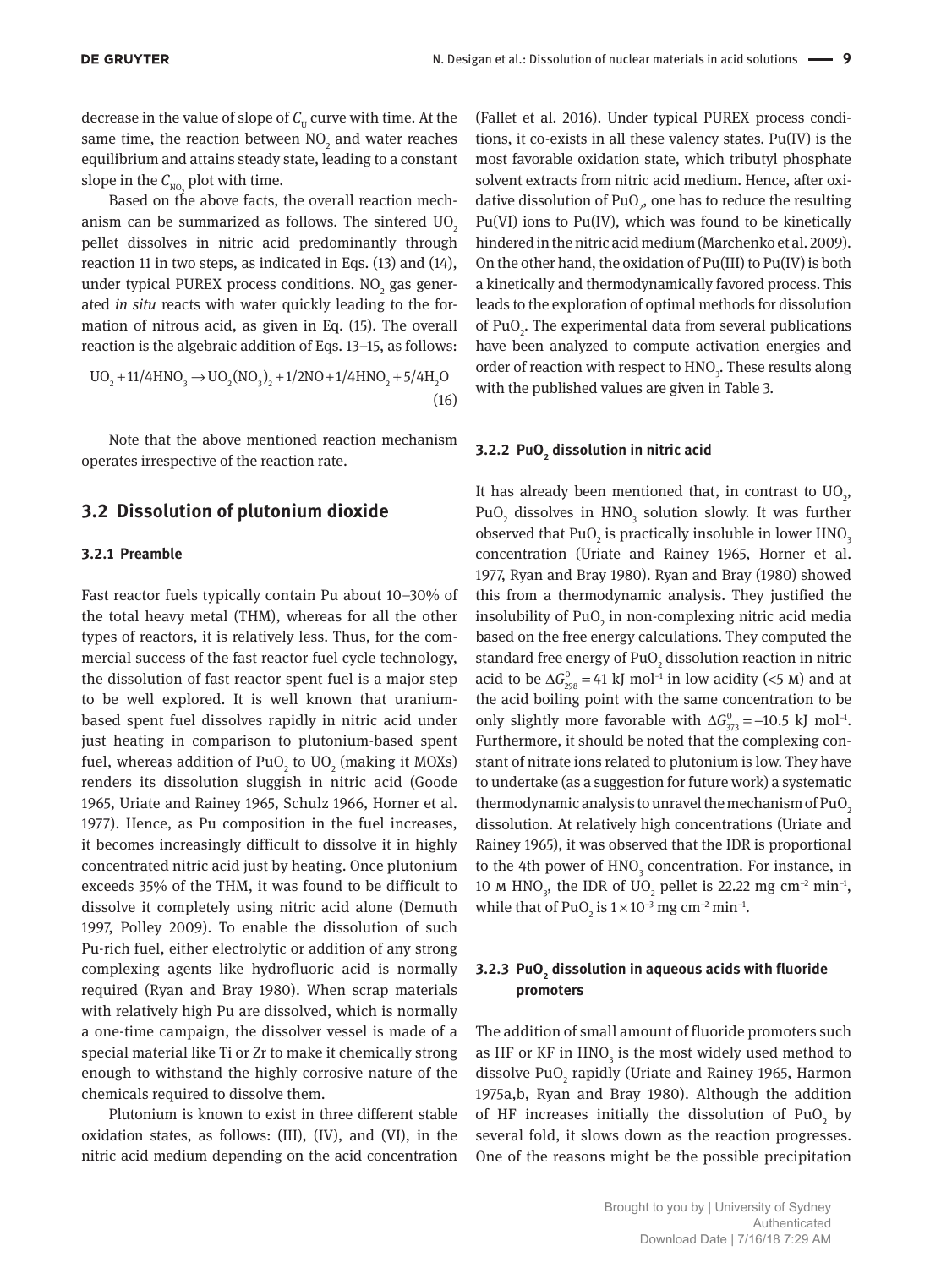| <b>Authors</b>                         | <b>Shape</b>     | <b>Activation energy</b><br>$(k)$ mol <sup>-1</sup> ) | Kinetic<br>expression                                                                                | Conc.<br>HNO <sub>3</sub> (M) | <b>Additive</b>                   | Surface area<br>$(m^2 g^{-1})$ |
|----------------------------------------|------------------|-------------------------------------------------------|------------------------------------------------------------------------------------------------------|-------------------------------|-----------------------------------|--------------------------------|
| Uriate and Rainey                      | Pellet           |                                                       | $kC_{\text{HNO}_3}^{4.05}C_{\text{HF},0}^{1.01}$                                                     | $7 - 14$                      | $HF(0.0005-1)$                    | $7.3 \times 10^{-5}$           |
| (1965)                                 |                  |                                                       | $kC_{\text{HNO}_3}^{4.05}C_{\text{HF},0}^{0.37}$<br>$C^{0.025}$<br>Al(NO <sub>3</sub> ) <sub>3</sub> | $7 - 14$                      | AI(NO <sub>3</sub> ) <sub>3</sub> |                                |
|                                        |                  |                                                       | $kC_{\text{HNO}_3}^{0.78}C_{\text{Ce(IV)},0}^{0.58}$                                                 | $2 - 14$                      | Ce(IV)                            |                                |
|                                        |                  |                                                       | $kC_{HNO_3}^{-0.13}C_{HCl,0}^{1.01}$                                                                 |                               | HCl                               |                                |
| Harmon (1975a,b)                       |                  | <b>NA</b>                                             |                                                                                                      | 8                             | KF (0.05)<br>Ce(IV) (0.0125-0.05) | Not known                      |
| <b>Barney (1977)</b>                   | Powder           | 13                                                    | $kC_{\text{HF}}$                                                                                     | 10                            | $HF(0.05-0.2)$                    | 2.9                            |
| Horner et al. (1977)                   | Microsphere      | 14.5                                                  | $kC_{\rm ce}$                                                                                        | $1 - 13$                      | $Ce(0.03 - 0.12)$                 | $1.2 \times 10^{-2}$           |
| Kazanjian and<br><b>Stevens (1984)</b> | Not known        |                                                       | $k_{_1}C_{_{\rm HF,0}}$<br>$1 + K2CHE,0$                                                             | 12                            | $HF(0.05-1)$                      | Not known                      |
| Miner et al. (1969)                    | Circular coupons | 1.61                                                  | $kC_{HNO_3}^{-0.048}C_{HF,0}^{0.73}$                                                                 | $1 - 5$                       | $HF(0.01-0.13)$                   | $8.7 \times 10^{-5}$           |
| Bray et al. (1986)                     | Not available    | <b>NA</b>                                             | $kC_{HF,0}^{1.2}$                                                                                    |                               | $HF(0.05-0.2)$                    | $0.54 - 48.7$                  |

**Table 3:** Summary of results obtained via analysis of experimental data in the published literature for PuO<sub>2</sub>.

The computed activation energies and order of reaction are compared with those published in the article.

of plutonium tetrafluoride (Barney 1977, Kazanjian and Stevens 1984). Moreover, HF is corrosive to the process equipment and interferes in the solvent extraction steps of the reprocessing (Kazanjian and Stevens 1984). Several authors studied the kinetics of dissolution of PuO $_2$  with fluoride promoters. A brief summary is given below. The kinetic data analysis of PuO $_2$  in acid solutions is given in Table 3.

Barney (1977) proposed that the reaction on PuO<sub>2</sub> surface with the undissociated HF as the rate-controlling step. Moreover, it was also observed that HF makes strong complex with Pu(IV) to produce  $\text{PuF}_{x}^{4-x}$  complexes, and the dissolution rate decreases when the total concentration of Pu(IV) is greater than that of HF. Hence, it was concluded that HF is getting consumed in stoichiometric quantity as the reaction proceeds, and its role is beyond a catalyst in the process.

The analysis of IDR versus time data for a pellet (Uriate and Rainey 1965) indicates that IDR is proportional to the 4th power of  $HNO<sub>3</sub>$  concentration and the 1.31th power of HF concentration. On the other hand, Barney (1977) studied the dissolution of PuO<sub>2</sub> powder in  $\rm HNO_3$ and HF mixture. The experimental data were obtained in the kinetically controlled regime by eliminating the effect of stirring speed as a variable with the experiments performed above 400 rpm. The authors investigated the effects of surface area, HF and  $\mathrm{HNO}_3^{}$  concentrations, and

temperature on the initial dissolution rate. The experimental results were then used for understanding the rate-controlling step and the estimate of overall rate of reaction. They observed that the initial rates are the same for several  $\mathrm{HNO}_{3}$  concentrations, and hence,  $\mathrm{HNO}_{3}$  was not considered in the rate-determining reaction step. Furthermore, they noticed that the measurement of fluoride on the PuO<sub>2</sub> surface during the dissolution indicates that some fraction of fluoride gets adsorbed on the surface, and it is not sensitive to the total HF concentration. Hence, it was postulated that the rate of reaction could be expressed as a function of non-complexed HF. The rate equation was given by  $r = kC_{HF}$ , where  $C_{HF}$  is the concentration of non-complexed HF. Under the assumption that the reaction proceeds uniformly over the surface where the particles are considered to be of identical size and shape, we computed the activation energy for the data of Barney (1977), which was 54.3 kJ mol<sup>-1</sup>.

The value computed in the analysis is in line with that obtained by Barney (1977). The analysis of experimental data of Bray et al. (1986) and Miner et al. (1969) shows that the dissolution rate is proportional to the 1.2th and 0.73th powers of the initial concentration of HF, respectively. In the case of the study by Miner et al. (1969), it can be seen that the dissolution rate is around zeroth power of  $HNO<sub>3</sub>$  concentration, which is in line with the reasoning of Barney (1977). However, the activation energy value of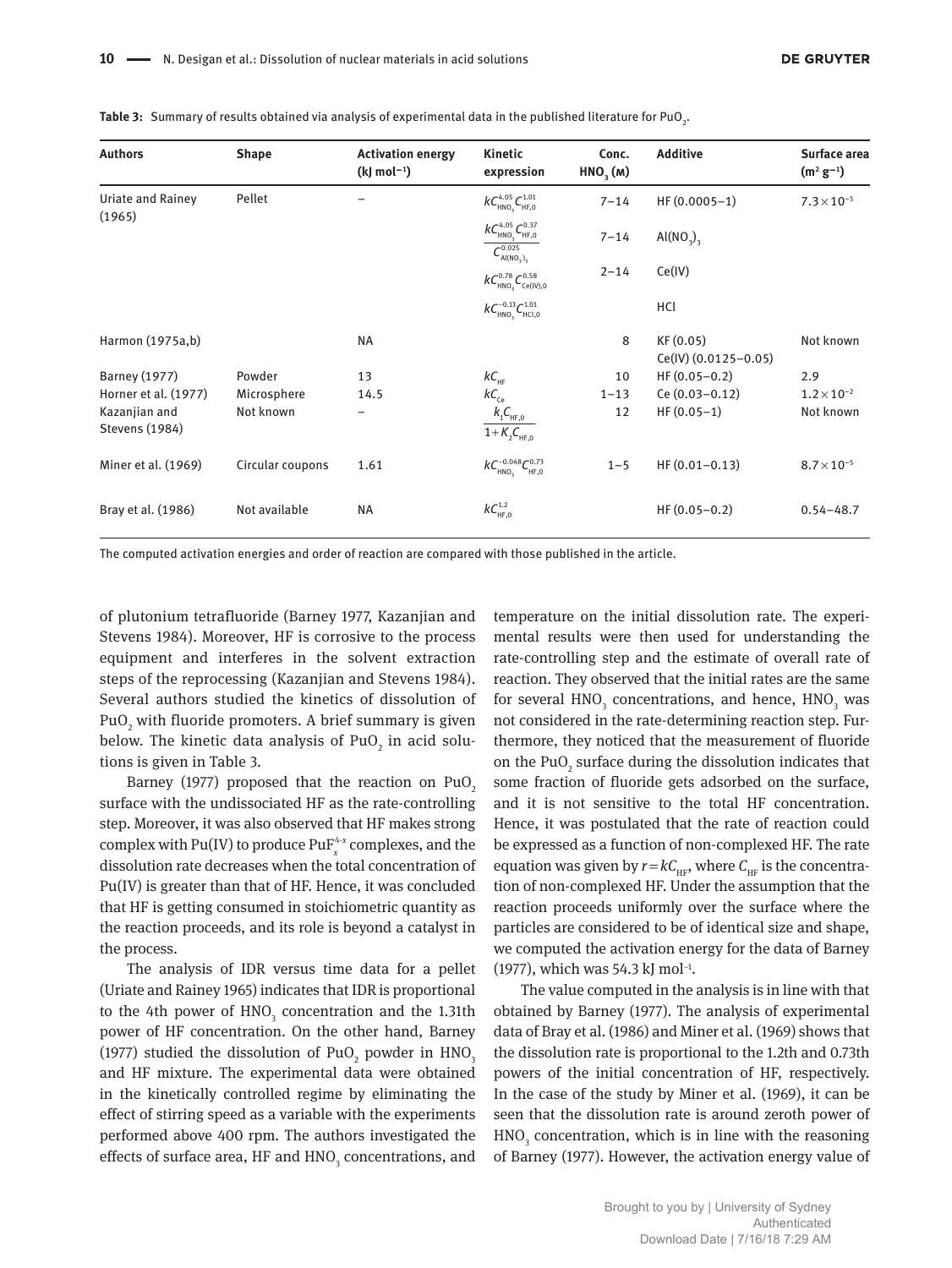6.7 kJ mol−1 reported by Miner et al. (1969) indicates the diffusion controlled process, which is exactly in contrast to the observation made by Barney (1977).

In contrast to the above authors, Kazanjian and Stevens (1984) found that the dissolution of PuO<sub>2</sub> increases when HF concentration was increased up to a certain concentration (0.2 m in their experiments). Above 0.2 m HF concentration, the dissolution rate decreases with further increase of HF concentration. Our analysis of Kazanjian and Stevens' (1984) data indicates that the behavior of the experimental data can be captured by a rate expression with an inhibiting term for the concentration range. The experimental data are used to compute the values of rate constant  $k_{\text{1}}$  and the equilibrium constant  $K$ <sub>2</sub> for 0.05–0.5  $\text{M}$  HF concentrations. The obtained values for  $k_1$  and  $K_2$  are  $7.38 \times 10^{-5}$  (m s<sup>-1</sup>) and 3.5582  $M^{-1}$ , respectively.

It should be noted that HF concentration is less than 0.2 m in the study of Barney (1977), Miner et al. (1969), Uriate and Rainey (1965), and Harmon (1975a,b). In this concentration range of HF, the dissolution rate is approximately the first order, as the inhibition term has negligible influence on the rate. However, above 0.2 m HF (or KF in case of Harmon 1975a,b), the inhibition term becomes significant, and hence, the dissolution rate decreases. Kazanjian and Stevens (1984) observed that PuF<sub>4</sub> started to precipitate in the solution above 0.2 m HF. Moreover, at 0.7 and 1 M HF concentrations, high amount of  $\mathrm{PuF}_4$  was found in the undissolved residue. This indicates that  $PuO<sub>2</sub>$ dissolves rapidly in the solution and immediately precipitates as  $\operatorname{PuF}_{\scriptscriptstyle{4^{\ast}}}$  Barney (1977) also observed the precipitation of PuF<sub>4</sub> when the total concentration of HF is greater than 0.1 m. However, they noted that  $PuF_4$  re-dissolves again with time as more Pu is dissolved. Moreover, they also observed that  $\text{PuF}_{2}^{+2}$  and  $\text{PuF}_{2}^{+3}$  complexes were present in significant quantities in the solution for the concentration of  $HNO<sub>3</sub>$  below 10 m.

As part of a study to systematically evaluate the dissolution behavior of several different actinide oxides, Berger (1990) utilized carbon paste electrochemical techniques and considered the following general dissolution mechanisms for  $PuO<sub>2</sub>$ : (i) with no redox reaction, producing the Pu(IV) species in solution; (ii) by oxidation, producing either  $Pu(V)$  or  $Pu(VI)$ ; and (iii) by reduction, producing Pu(III). Although oxidative dissolution of PuO<sub>2</sub> is theoretically observed for the electrochemical electrode potentials above 1.43 V and 1.22 V, respectively, leading to the formation of  $Pu(V)$  and  $Pu(VI)$ , only the reductive dissolution path was shown thermodynamically favorable in non-complex acidic media (Berger 1990, Madic et al. 1992).

### **3.2.4 PuO<sup>2</sup> dissolution in HNO<sup>3</sup> -Ce(IV) solution**

There has been a strong need to develop alternative methods to quantitatively dissolve  $PuO_2$  rapidly without opting for any corrosive reagents like HF. Thus, redox chemistry becomes very prominent and led to many industrial improvements. Initially, Ce(IV) was used as a promoter to enhance the performance of HF-based processes for dissolving plutonium-rich scrap materials to recover plutonium (Uriate and Rainey 1965, Harmon 1975a,b, Horner et al. 1977). Berger (1990) experimentally determined the half-cell potential of Ce(IV)-Ce(III) couple, which paved way for more exploration of this method for the dissolution of plutonium-rich spent nuclear fuel. Harmon (1975a,b) noted that oxidization of Pu(IV) to Pu(VI) by Ce(IV) is given by the following mechanism:

$$
2Ce(IV) + Pu(IV) \rightarrow Pu(VI) + 2 Ce(III)
$$
 (17)

Uriate and Rainey (1965) also studied the effect of addition of Ce(IV) on the dissolution rate. They added ceric ammonium nitrate as Ce(IV) source. They observed that the dissolution rate increased by the addition of  $Ce(IV)$  for the concentrations of  $HNO<sub>3</sub>$  solution less than 2 m. The rate was also found to be proportional to Ce(IV) concentration. However, for higher concentrations (>4 m) of  $HNO<sub>3</sub>$ , the rates were found to be independent of Ce(IV). It was noted that the rate of reaction was still low for all practical applications. The analysis of the data shows that the dissolution rate is proportional to the 0.78th power of  $HNO<sub>3</sub>$  and the 0.58th power of Ce(IV) concentration.

It has been observed that the addition of Ce(IV) to  $\text{HNO}_3$  increases IDR (Harmon 1975b, Horner et al. 1977). However, Harmon (1975b) observed that the dissolution rate increases with the concentration of Ce(IV) until 0.025  $M$  in  $HNO<sub>3</sub>$ -KF solution, while it decreases above 0.025 m concentration. This result is in contrast to that obtained by Horner et al. (1977). This phenomenon can be attributed to the ratio of KF to Ce(IV). It was observed that at the KF to Ce(IV) ratio of 1, the dissolution rate was less than that of either promoter alone (Harmon 1975b). Moreover, it was observed that mixed Ce(IV) and KF system at certain KF/Ce(IV) yielded better results than with either of the additives alone. This indicates the importance of ratio optimization for optimal dissolution rate. Moreover, the stoichiometric amount of Ce(IV) was needed for complete dissolution of  $PuO<sub>2</sub>$ , which indicates that Ce(IV) does not behave as a catalyst in the process (Harmon 1975b). Hence, the higher concentration of Ce(IV) is required to dissolve high amount of  $PuO<sub>2</sub>$ . It was shown that there was marginal effect of  $Ce(III)$  on the dissolution of  $PuO<sub>2</sub>$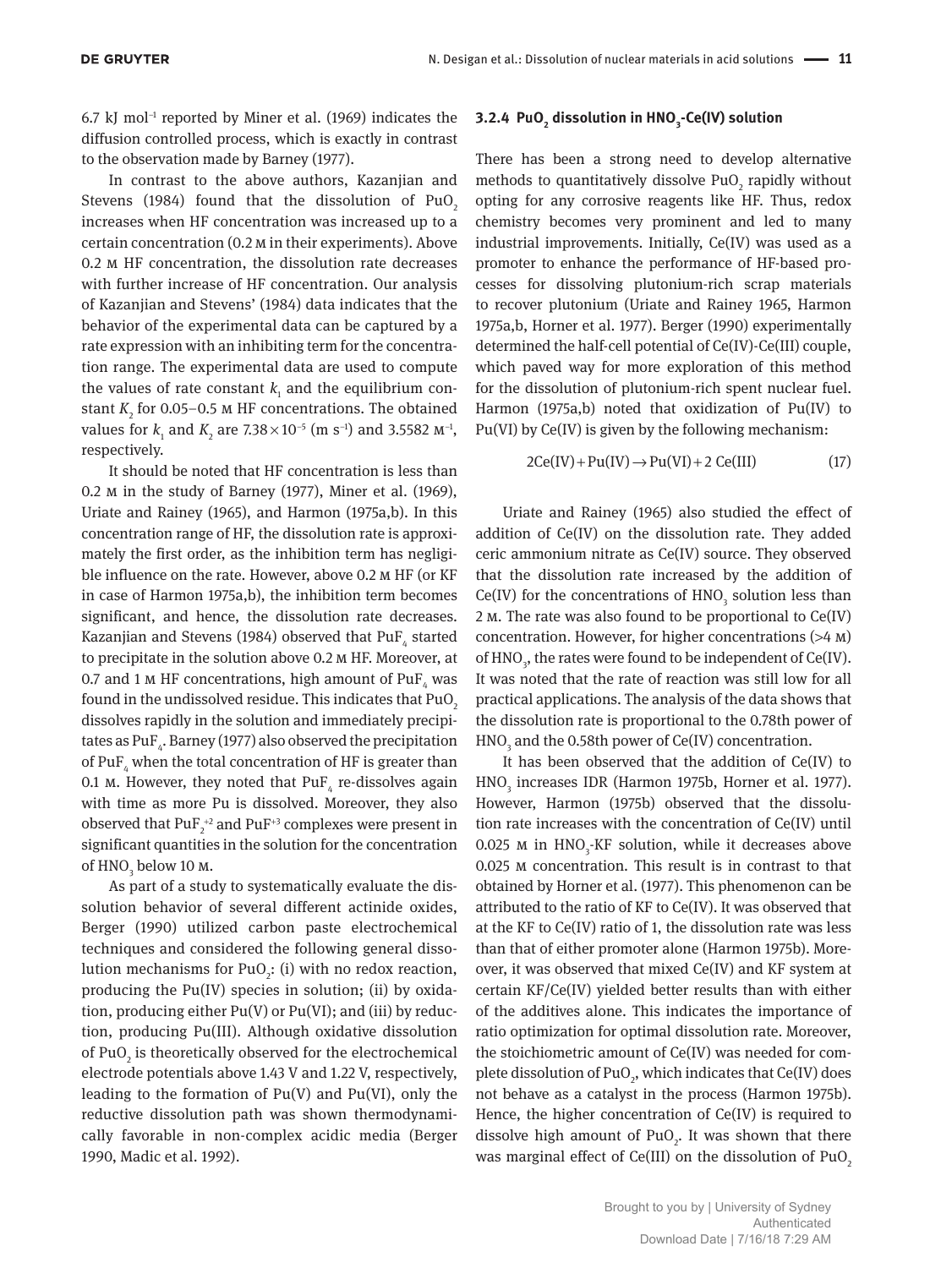(Horner et al. 1977). Moreover, hydrothermal precipitation of  $\text{CeO}_2$  under pressure and high temperature was observed during the experiments with low  $\mathrm{HNO}_{\mathfrak{z}}$  concentration (<2 m) (Harmon 1975b).

Using the experimental data of Horner et al. (1977), it was found that the dissolution rate was proportional to the first power of Ce(IV) concentration. The activation energy of 60 kJ mol<sup>-1</sup> was computed from the dissolution rate versus temperature data. This result indicates that the intrinsic kinetics is the rate-controlling step, which is also the case for  $HNO<sub>3</sub>$ -HF system.

#### **3.2.5 PuO<sup>2</sup> dissolution in HNO<sup>3</sup> with other additives**

Various complexing agents, Ag(II)-Ag(I) and Co(III)-Co(II), etc., were added to oxidize Pu(IV) to Pu(VI) and, hence, preventing the formation of  $\text{PuF}_4$  and enhancing the dissolution rate (Berger 1990, Ryan et al. 1990, Madic et al. 1992, Zawodzinski et al. 1993). Kazanjian and Stevens (1984) observed that several complexing agents enhanced the dissolution rate, particularly, Ce(IV) and Ag(II). The authors also observed that the dissolution was kinetically controlled.

Gelis et al. (2011) investigated  $Am(V)/Am(III)$  and Am(VI)/Am(III) couples as mediators of the oxidative dissolution of  $PuO<sub>2</sub>$  instead of foreign redox couples. Americium dioxocations were generated by ozonation of solutions containing Am(III). They found that Am(III) increases the dissolution rate, and it may be a promising alternative to the external additives.

With ozone as a complexing agent, Uriate and Rainey (1965) observed that there is a marginal increase in the dissolution rate. However, at high concentrations of  $\mathrm{HNO}_3^3$ , Ce(IV) and ozone were reduced rapidly due to their limited stability and, hence, were not available for catalyzing the reaction. They also used additives such as  ${\rm H_2O}_2$ ,  ${\rm Na_2Cr_2O}_{\gamma}$ ,  $\text{NaNO}_3$ , and  $\text{LiNO}_3$ . However, they found that there is no effect of these additives on the dissolution rates.

Bjorklund and Staritzky (1954), in their work on reactivity of  $PuO<sub>2</sub>$ , had already indicated the feasibility of this method using a mixture of hydrochloric acid and iodide. Berger (1990) estimated PuO $_2$  (s)/Pu(III)(aq) couple's standard potential, which paved way for the studies on  $Cr(II)/$ Cr(III) couple in sulfuric acid media to be used for PuO<sub>2</sub> dissolution. The work of Shakila et al. (1987) in HCl media using Fe(II)/Fe(III) couple also demonstrated the feasibility of the reductive dissolution of  $PuO<sub>2</sub>$ . In this work, it was found that the dissolution took place vigorously as long as Fe(II) was available. Hence, hydrazine was used, which prolonged the availability of Fe(II) by reducing Fe(III) and thereby the dissolution reaction. Shakila et al. (1989) also reported the

improved dissolution in  $HNO<sub>3</sub>$ -HF medium in the presence of hydrazine. Fife (1996) carried out a detailed kinetic study of PuO<sub>2</sub> dissolution in HCl media using ferrous as electron transfer catalyst. They modelled the reaction using the classical non-porous shrinking spherical core model and found the dissolution to be kinetically controlled.

#### **3.2.6 Effect of calcination temperature/surface area**

The preparation of  $PuO<sub>2</sub>$  can affect its dissolution properties. Harmon (1975b) showed that the dissolution of PuO<sub>2</sub> decreases as the calcination temperature of PuO<sub>2</sub> increases. Etter and Herald (1974) investigated the effect of calcination temperature and the concentration of HF on the dissolution of PuO<sub>2</sub>. Their results indicated that the dissolution of PuO $_2$  decreased progressively as the calcination temperature increased. They suggested a calcination temperature of  $500\pm50^{\circ}$ C for a complete decomposition of the oxalate and maintained a reasonable dissolution rate. Moreover, the high concentration of HF also helps to increase the dissolution of PuO<sub>2</sub> at the given calcined temperature. The surface area of  $PuO<sub>2</sub>$  particles per gram decreases as  $\text{PuO}_\text{2}$  calcination temperature increases. This might also contribute to a decrease in the dissolution rate. Recently, CeO<sub>2</sub> has been used as a surrogate for  $\rm UO_2$  and mainly for  $\text{PuO}_2$  in MOX (Kim et al. 2008). Particularly, the role of energetically reactive site such as surface defects, grain boundaries, and artefacts of  $\text{CeO}_2$  pellet has been investigated on the initial dissolution rate (Corkhill et al. 2014, 2016). They noted that higher energetically reactive sites led to higher dissolution rate. These energetically reactive sites are of two kinds: (i) natural surface defect such as grain boundaries and (ii) surface defects induced during preparation. It has been noted that grain boundaries dissolve rapidly than do other sites in solids (Corkhill et al. 2014). Furthermore, the dissolution of facet formed during the oxide preparation was found to be instantaneous. They also found that a chemical defect such as elimination of oxygen vacancies had significant effect on the dissolution rate. Szenknect et al. (2012) investigated the microstructure effect on the dissolution of Ce(IV)-Ne(III) oxides. They observed that the more porous structure were formed after the initial surface dissolution.

#### **3.3 Dissolution of thorium dioxide**

#### **3.3.1 Preamble**

Thorium dioxide  $(ThO<sub>2</sub>)$ -based fuel is important for the nuclear power using the breeder reactor concepts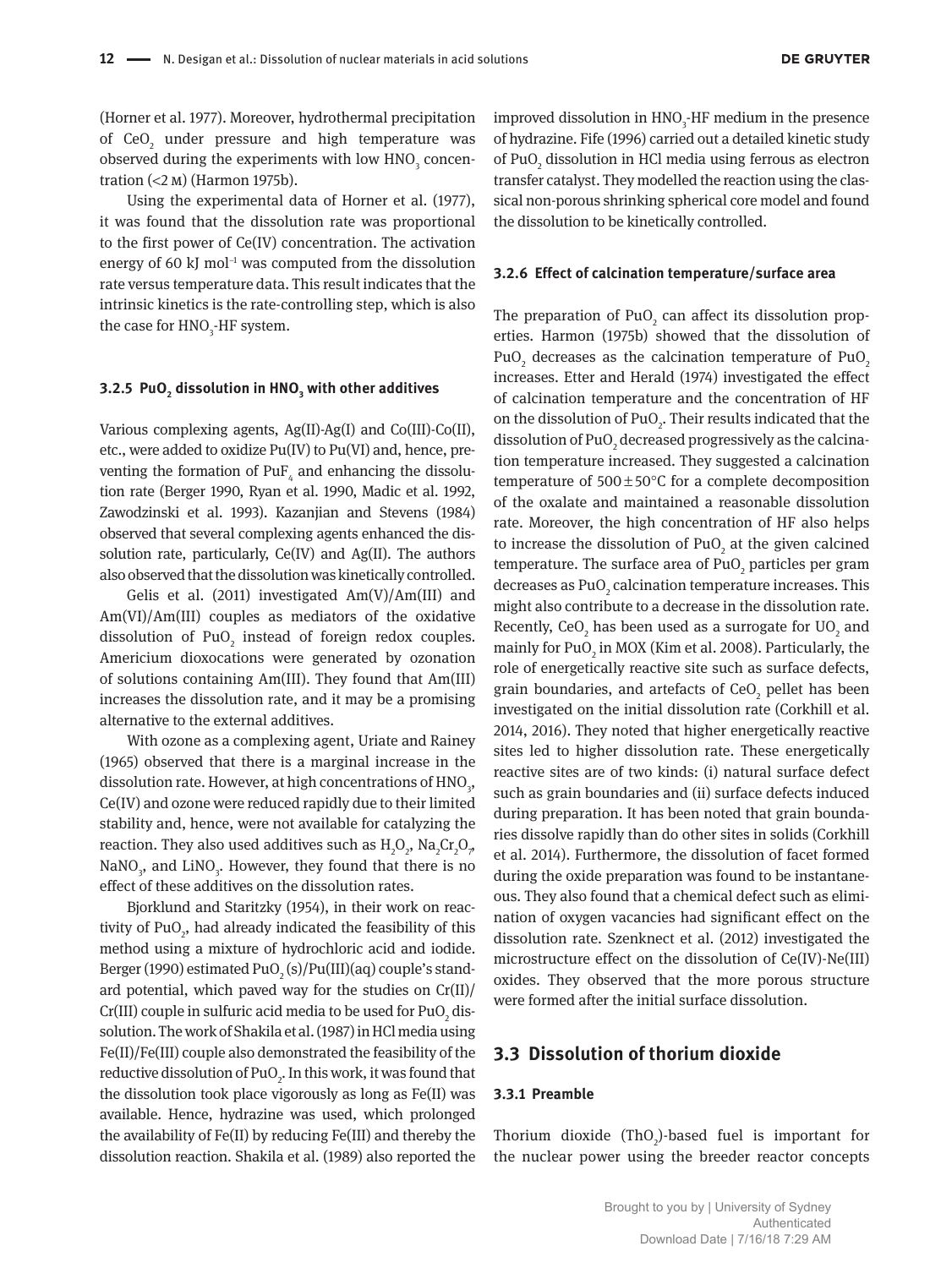(Hubert et al. 2001). The dissolution rate of  $ThO<sub>2</sub>$  is orders of magnitude more than uranium in  $\mathrm{HNO}_3$  under the identical conditions (Moore et al. 1957). On the other hand, similar to that of PuO<sub>2</sub>, the dissolution of ThO<sub>2</sub> in  $\text{HNO}_3^{}$  can be significantly enhanced by the addition of small amounts of HF (Takeuchi et al. 1971). In this section, the following aspects of the dissolution of thorium oxides are analyzed and reviewed: (i) reaction kinetics and mechanism, (ii) effect of stirring speed, (iii) role of surface area and pellet shapes, and (iv) role of calcination temperature.

#### **3.3.2 Reaction kinetics and mechanisms**

Moore et al. (1957) studied the effects of variables such as concentrations of HF and  $HNO<sub>3</sub>$  on the dissolution rates of thorium dioxide wafers and developed a quantitative model. To perform the experiments, the following reaction was considered:

$$
Th + 6HNO3 \to Th(NO3)4 + NO2 + 3H2O + NO
$$
 (18)

It was observed that the dissolution rate increased linearly with HF concentration up to 0.1 m and decreased at higher concentrations. Above 0.1 m HF, they observed a white coating on the surface of the wafer. They postulated that the coating may be of thorium fluoride or calcium fluoride (impurity). Hence, the dissolution rate decreased at high concentrations due to precipitation of ThF, which is a similar phenomenon as the dissolution of  $PuO<sub>2</sub>$ . A kinetic expression for the dissolution rate obtained from

the experimental data is given in Table 4. The kinetic expression indicates that the rate is proportional to the 1.4th power of  $HNO<sub>3</sub>$  concentrations while the inhibition type of kinetic equation with respect to the HF concentration was employed.

Hyder and Prout (1966) studied the dissolution of ThO<sub>2</sub> particles and pellets in 10–16 M HNO<sub>3</sub> containing HF. They also observed the precipitation of Th $F_{_4}$  in the solution for concentrations greater than the 0.1 m HF concentration. Furthermore, the dissolution rate increased up to 13 M  $\mathrm{HNO}_3$  concentration, and then it was observed to decrease upon increasing the  $HNO<sub>3</sub>$  concentrations. The kinetic expression obtained from the analysis is shown in Table 4. The results indicated the inhibition kinetics for  $HNO<sub>3</sub>$  concentrations.

Takeuchi et al. (1971) studied the dissolution of sintered ThO<sub>2</sub> circular disk in the HF-HNO<sub>3</sub> solutions at different temperatures and over a wide range of HF (0.005–0.035 M) and  $HNO<sub>3</sub>$  (2–6 M) concentrations. On the basis of the experimental observations, the authors proposed a mechanism for the dissolution reaction on the surface of  $ThO<sub>2</sub>$  disk. They observed the absence of surface products that can inhibit the reaction. Furthermore, the dissolution rates were found to increase with an increase in the HF concentration up to 0.035 m, and then, it started to decrease. This indicates an inhibition nature of reaction kinetics beyond that of a certain concentration. Similar observation was made for the undissociated  $HNO<sub>3</sub>$  concentrations. Based on the experiments, the following mechanism for the surface reaction was proposed (Takeuchi et al. 1971):

| <b>Authors</b>                                             | <b>Shape</b>        | <b>Activation energy</b><br>$(k)$ mol <sup>-1</sup> ) | <b>Kinetic expression</b>                                                           | Conc.<br>HNO, (M)       | <b>Additive</b>        | Surface area<br>$(m^2g^{-1})$ |
|------------------------------------------------------------|---------------------|-------------------------------------------------------|-------------------------------------------------------------------------------------|-------------------------|------------------------|-------------------------------|
| Moore et al. (1957)                                        | Circular wafer      | $\overline{\phantom{0}}$                              | $k_0 \frac{K_1 C_{HF}}{1 + K_1 C_{HF}} C_{HNO_3}^{1.4}$                             | $2 - 6.5$               | $HF(0.0005-1)$         | $9.62 \times 10^{-6}$         |
| Hyder and Prout (1966)                                     | Particle            |                                                       | $\frac{K_{1}C_{HNO_{3}}}{1+K_{1}C_{HNO_{3}}}$                                       | $10 - 16$               | HF(0.05)               | Not known                     |
| Takeuchi et al. (1971)                                     | Circular disk       | 11.70                                                 | $k(E, T) \frac{K_1 C_{HF}}{1 + K_1 C_{HF}} \frac{K_2 C_{HNO_3}}{1 + K_2 C_{HNO_3}}$ | $2 - 6$                 | HF (0.005-0.035)       | $6.07 \times 10^{-5}$         |
| Shying et al. (1970)<br>Keshtkar and<br>Abbasizadeh (2016) | Particles<br>Powder | $13.45^{\circ}$<br>$21.3$ (HNO <sub>3</sub> )<br>6.8  | $\qquad \qquad$                                                                     | $1 - 13$<br>$3.5 - 9.5$ | HF(0.002)<br>HF(0.005) | $3.55^{b}$<br>-               |

**Table 4:** Summary of results obtained via analysis of experimental data in the published literature for ThO<sub>2</sub>.

The computed activation energies and order of reaction are compared with those published in the article.

 $^{\rm a}$ The activation energy is computed using the initial rate versus time data at constant HNO $_{\rm s}$  and HF concentration and varying temperature. **bTotal surface area measured by the nitrogen adsorption method.**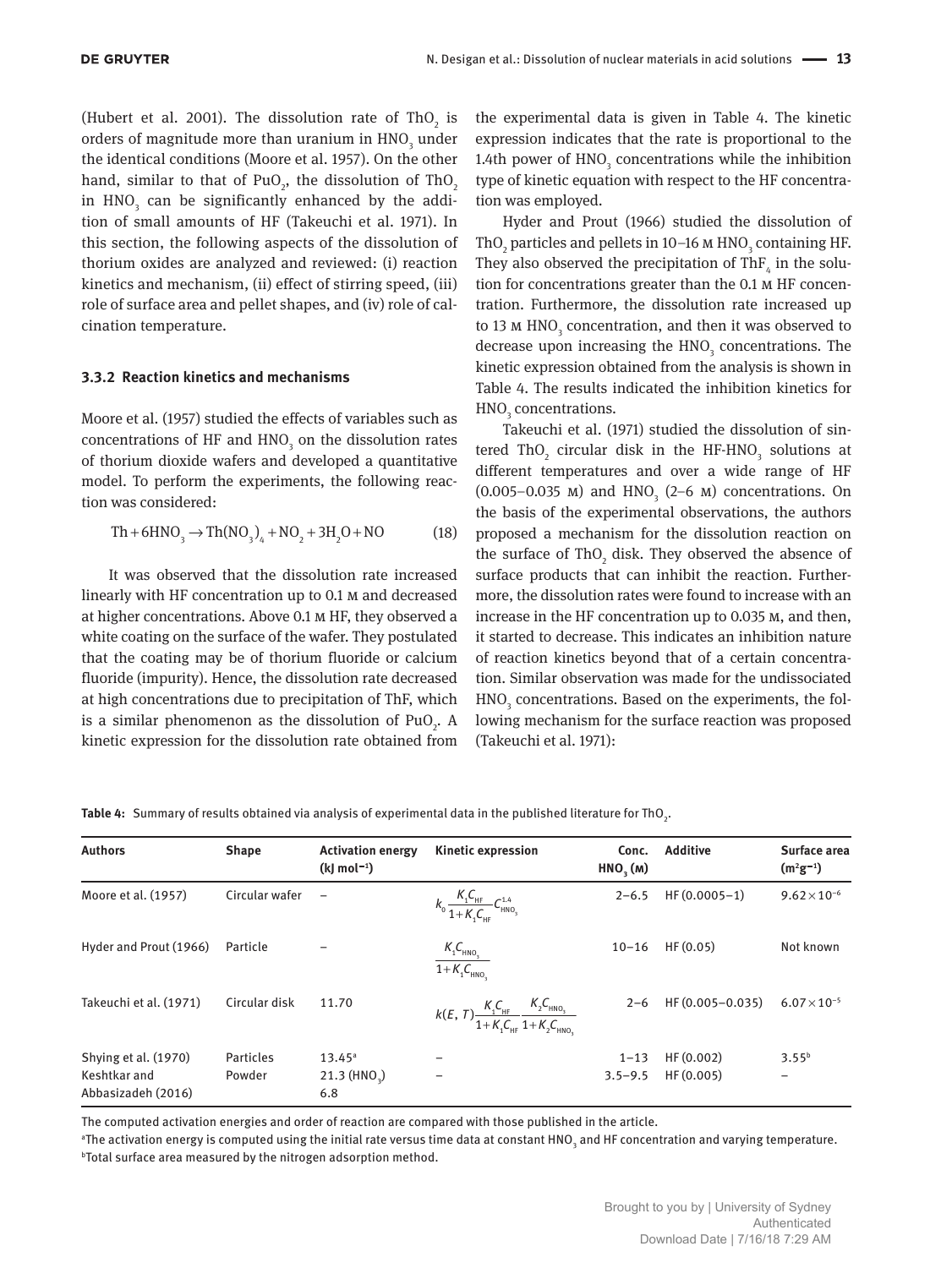Step 1 
$$
\text{ThO}_2 + \text{H}_2\text{O} \rightarrow \text{ThO(OH)}_2
$$
 (fast)  
\nStep 2  $\text{ThO(OH)}_2 + \text{HF} \leftrightarrow \text{ThO(OH)}\text{F} + \text{H}_2\text{O}$  (fast)  
\nStep 3  $\text{ThO(OH)}\text{F} + \text{HNO}_3 \leftrightarrow \text{ThO(OH)}\text{F} \cdot \text{HNO}_3 \rightarrow$   
\nactivated complex  $\rightarrow$  solution (19)

In step 1, the fast reaction between Th $O_2$  and water takes place to produce hydroxyl complex on the surface of ThO<sub>2</sub>. In step 2, HF concentration reacts with hydroxyl complex (which was assumed to cover fraction of total surface) to produce surface fluoride and water. In step 3, HNO<sub>3</sub> molecule adsorbs on the surface fluoride and produces the soluble activated complex. Here, it was assumed that a minor fraction of HF is dissociated. Hence, they concluded that the rate of dissolution is proportional to fraction of the surface covered by the undissociated HF and  $\text{HNO}_3$ . Takeuchi et al. (1971) have reported the heat of activation energy to be 43.9 kJ mol<sup>-1</sup>. Furthermore, the inhibition kinetic rate expression is also shown in Table 4. In their follow-up study, Takeuchi and Kawamura (1972) tried to identify the actual species in HF (F<sup>−</sup> , HF<sup>−</sup> , dissociated HF), which probably reacts with the hydroxyl surface of ThO<sub>2</sub>. It was concluded that fluoride ion (F<sup>-</sup>) reacts with the hydroxyl surface, as follows:

$$
\text{ThO(OH)}_2 + F^- \to \text{ThO(OH)}F + (\text{OH})^-
$$
  
(OH)<sup>-</sup> + H<sup>+</sup>  $\to$  H<sub>2</sub>O (20)

The second step indicates that the liberated hydroxyl ion reacts with the hydrogen ions to form water. Hence, the equivalent amount of fluoride and hydrogen ions is consumed in the reaction of fluoride ions with the hydroxyl surface. Furthermore, they proposed that HF acts as a catalyst. As fluoride can form stronger hydrogen bond than hydroxyl, surface fluoride ion may act as a bridging site for  $\mathrm{HNO}_3$ . Hence, step 3 was modified, as follows:

$$
\text{ThO(OH)F} + \text{HNO}_3 \rightarrow \text{ThO(OH)F} \cdot \text{HNO}_3 \rightarrow \text{ThO(OH)NO}_3 \cdot \text{HF} \rightarrow \text{ThO(OH)NO}_3 + \text{HF} \tag{21}
$$

Shying et al. (1972) also investigated the mechanism and kinetics of the dissolution of crystalline thoria particles in  $\text{HNO}_3\text{-}\text{HF}$  system. Similar to the study by Takeuchi and Kawamura (1972), it was observed that fluoride ion adsorbs on hydroxyl charged positive surface of ThO<sub>2</sub> (Shying et al. 1972). In contrast to the other authors in Table 4, they claimed that fluoride sites as well as fluoride in solution are involved in the reaction mechanism. They postulated "Langmuir-Hinshelwood" type of reaction mechanism, as follows:

1. reaction between the oxide and water or protonated species to produce hydroxyl surface

- 2. dissociation of hydroxyl surface compounds to form a positively charged surface species
- 3. F<sup>-</sup> adsorption
- 4. reaction of hydroxyl surface and fluoride ions with the fluorinated surface sites
- 5. desorption of a thorium fluoride complex

The proposed mechanism of Shying et al. (1972) is similar to that of Takeuchi and Kawamura (1972). Furthermore, they proposed an expression for the dissolution rate that is proportional to the activities of fluoride in solution (order 1) and protons (order 2) and the concentration of adsorbed fluoride on Th $\mathrm{O}_2$  surface. The computed activation energy using the initial rate method at different temperatures is 13.45 (reported value 18) kcal mol−1. This value is higher than the one obtained by Takeuchi and Kawamura (1972).

#### **3.3.3 Effect of stirring speed**

Hyder and Prout (1966) observed that mild agitation at boiling point of  $HNO<sub>3</sub>$  increased considerably the dissolution rate. Furthermore, in studies of Shying et al. (1972) and Takeuchi and Kawamura (1972), the bulk solution diffusion was eliminated as a rate-controlling step. Shying et al. (1972) observed that the increase in the agitation speed from low to rapid did not increase the dissolution rate significantly. Takeuchi and Kawamura (1972) observed that the dissolution rate did not depend on the stirring speed from 250 rpm to 1000 rpm. In both studies, the authors took adequate care to eliminate contribution of mass transfer in the bulk and performed experiments in the kinetically controlled regime.

#### **3.3.4 Effect of surface area and shape**

Table 4 indicates that the activation energies vary with the shape of particles. Furthermore, the reported values by the authors vary considerably [10.5 kcal mol−1 for Takeuchi and Kawamura (1972) and 20 kcal mol<sup>-1</sup> for Shying et al. (1970)] with the shapes. Hyder and Prout (1966) observed that the dissolution rates depended on the particle sizes. In their experiments, they found that fine particles dissolved rapidly in comparison to large particles. It has been concluded that the effective surface area is essential for computing the correct dissolution rates in other oxides, and hence, it is important to measure the effective surface area for ThO<sub>2</sub>. Furthermore, ThO<sub>2</sub> pellets have been dissolved to study the effect of microstructure on the dissolution UO $_{\textrm{\tiny{\it 2}}}$  in fuel matrix (Myllykylä et al. 2015) in the diluted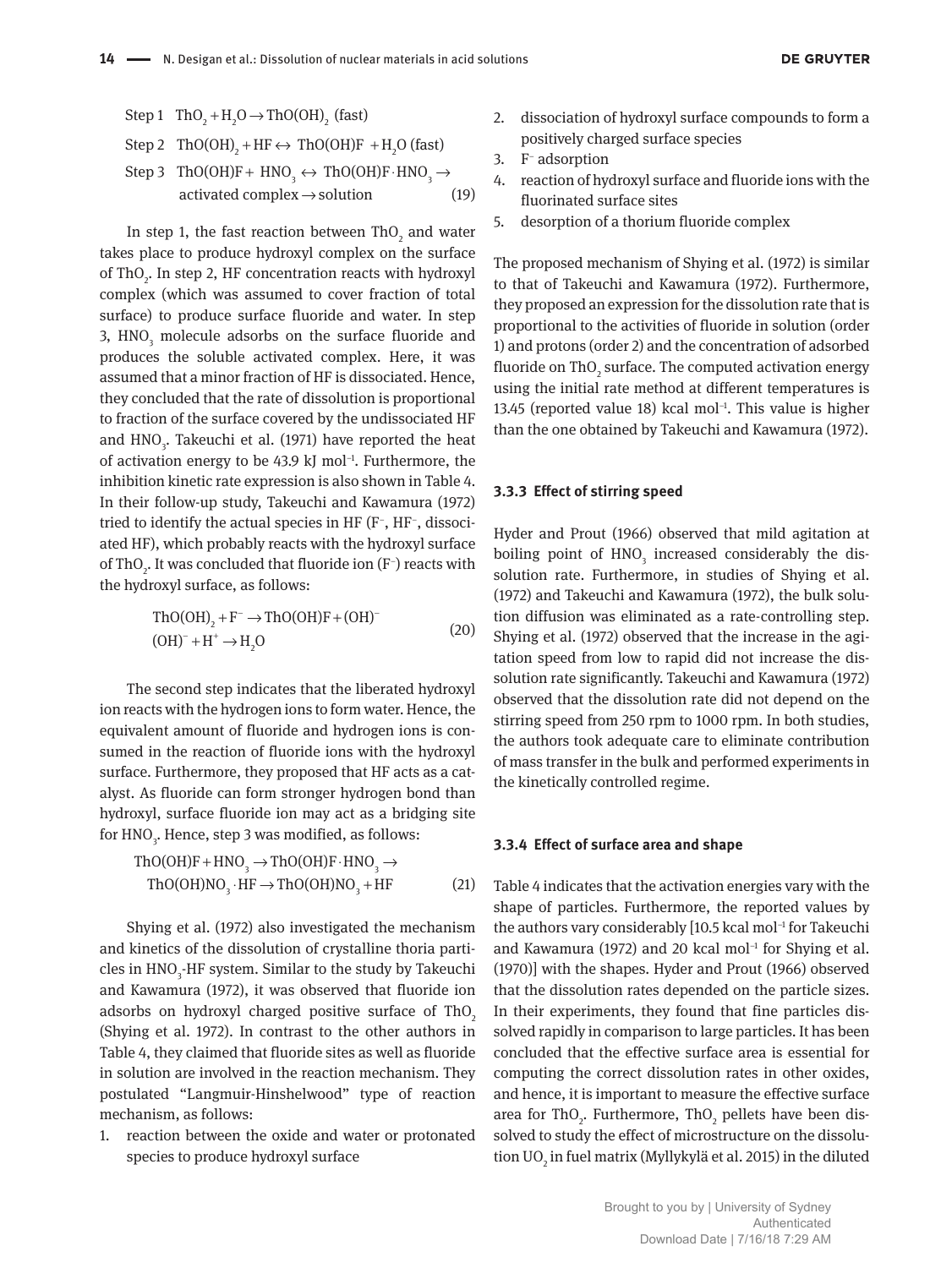HNO<sub>3</sub>. They observed that surface defects have an effect on the local dissolution rates.

## **4 Dissolution of MOX**

### **4.1 Preamble**

MOX fuel of urania, thoria, and plutonia is typically used to drive FBRs. The plutonium composition in the MOX fuel varies from about 10% by weight to about 30% by weight. If plutonium exceeds this amount, it renders the fuel practically insoluble in highly concentrated nitric acid medium (Uriate and Rainey 1965). Most of the literature articles on MOX dissolution were a result of investigation of the MOX fuel leaching characteristics during the long-term storage of spent MOX fuel from environmental safety point of view (Forsyth and Werme 1992, Serrano et al. 1998, Jégou et al. 2010, Claparede et al. 2011b, Poinssot et al. 2012a). Furthermore, these studies have also investigated the roles of physicochemical parameters and addition of actinides in MOX dissolution. Next, we will analyze these works to understand the dissolution of MOXs (or surrogate oxides) in nitric acid.

#### **4.2 Reaction kinetics and mechanism**

First detailed work on the dissolution of (U, Pu) MOX fuel was done by Uriate and Rainey (1965). They have studied the dissolution behavior of both unirradiated and irradiated MOX with 20%  $PuO<sub>2</sub>$  and rest UO<sub>2</sub> by weight. They have attributed to the sluggish kinetics of MOX fuel in nitric acid predominantly to the fuel fabrication methodology and its process conditions. MOX fuel fabricated through co-precipitation route has much faster dissolution kinetics compared to those fabricated through powder metallurgy methods. Also, they have observed that co-precipitated fuel goes to dissolution completely as against the MOX obtained by powder blending route. They have also found that process conditions like sintering temperature and time influence their dissolution kinetics to a greater extent. They have also found out that under the experimental conditions of their work, irradiated MOX fuel was found dissolved about five times faster than their unirradiated counterpart. They have estimated the initial dissolution rates of the abovementioned unirradiated and irradiated MOX fuel in nitric acid to be about 1 mg cm<sup>-2</sup> min<sup>-1</sup> and 3 mg cm<sup>-2</sup> min<sup>-1</sup>, respectively.

Heisbourg et al. (2003) dissolved Th and U MOX powder to study dissolution rate of individual metal. They proposed a mechanism of MOXs dissolution in three steps as follows:

1. Oxidation of U at the surface via following reactions:

(a) 
$$
UO_2 + \frac{1}{2}O_2 = UO_3
$$

- (b)  $UO_2 + 2NO_3^- + 2H^+ \rightleftharpoons UO_3 + 2NO_2 + H_2O$
- (c)  $UO_1 + 2HNO_2 \rightleftharpoons UO_2 + 2NO + H_2O$

They pointed out that reaction (a) is more likely to occur at low concentration ranges than do other reactions based on the reduction potential values of the species. Note that reaction (c) cannot happen at 6–10  $M$  HNO<sub>3</sub> concentrations due to the short life of  $HNO<sub>2</sub>$  at high concentrations of  $HNO<sub>3</sub>$ . Hence, at high concentrations of  $HNO<sub>3</sub>$ , the oxidation of U takes place through reaction (b).

- 2. Fast protonation of Th and U from the surface layer
	- (a) U protonation:  $UO_3 + H^+ \rightarrow UO_2 OH^+$
	- (b) Th protonation: Th OH +  $H^+$   $\rightarrow$  Th OH<sub>2</sub>
- 3. Detachment of the metal ions
	- (a) U ion detachment:  $UO_2 OH^+ + H^+ \rightarrow UO_2^{+2} + H_2O$
	- (b) Th ion detachment: Th  $-OH_2^+ + 3H_2O \rightarrow Th(OH)_4 + 4H^+$

Furthermore, it can be observed that Table 5 indicates the preponderant role of Th and U in MOXs in dissolution (Heisbourg et al. 2003, 2004). When Th is preponderant, the dissolution of U is a weak function of the nitric acid concentrations; order of reaction is less than one. On the other hand, when U is preponderant, the dissolution of U is a strong function of the  $\mathrm{HNO}_{_3}$  concentrations (>1) and behaviors similarly to the dissolution of uranium oxides. They also observed that  $ThO_n(OH)_{4-2n} \cdot H_2O$  precipitates formed on the surface of solid at pH > 2 and slowed down the uranium dissolution (Heisbourg et al. 2004). Hence, the dissolution process of U is then more governed by the diffusion process through the thorium precipitate layers, and it is diffusion controlled (Heisbourg et al. 2004). Furthermore, it can be observed from Table 5 that the activation energy decreases with the increase of U contained in the MOX.

Hubert et al. (2008) studied the dissolution of Th and Pu oxide in weak nitric and hydrochloric acids. They observed that the species  $Th^{4+}$  is the predominant form in aqueous solution at  $pH < 2$  while ThOH<sup>3+</sup> is predominant for pH > 2. On the other hand,  $Pu^{4+}$  and  $PuNO_3^{3+}$  exist along with hydrolyzed Pu species at  $pH < 2$ . At  $pH > 2$ ,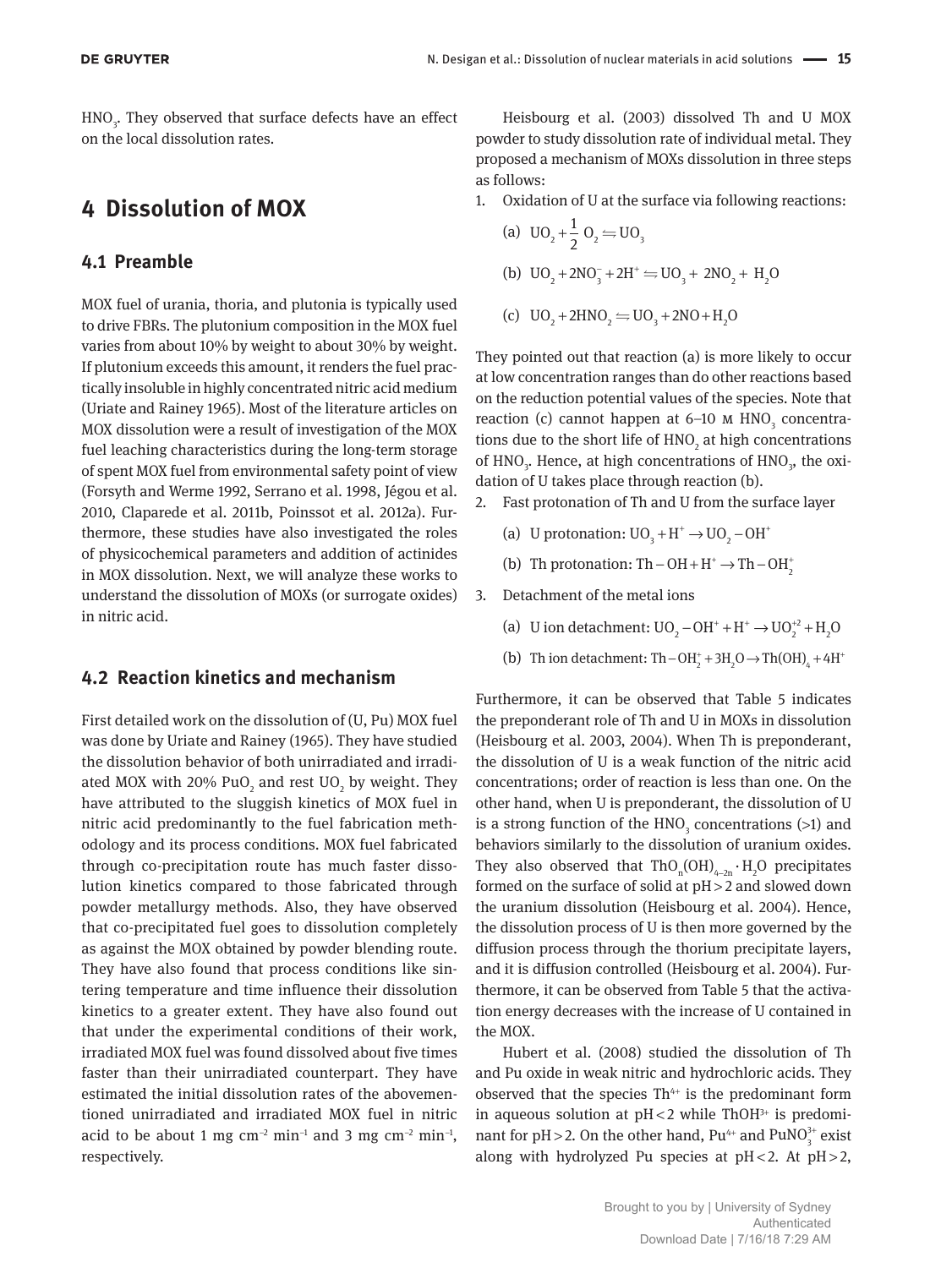| <b>Authors</b>           | HNO <sub>3</sub> conc.<br>range (M) | Shape/temperature<br>range (°C) | Composition                                        | Order of<br>reaction | <b>Activation</b><br>energy (kJ mol <sup>-1</sup> ) |
|--------------------------|-------------------------------------|---------------------------------|----------------------------------------------------|----------------------|-----------------------------------------------------|
| Heisbourg et al. (2003)  | $0.01 - 5$                          | Powder                          | $Th_{0.76}U_{0.24}O_2$                             |                      |                                                     |
|                          |                                     |                                 | Th                                                 | 0.76                 |                                                     |
|                          |                                     |                                 | U                                                  | 0.64                 |                                                     |
|                          |                                     |                                 | $Th_{0.63}U_{0.37}O_2$                             |                      | 31.96                                               |
|                          |                                     |                                 | Th                                                 | 0.83                 |                                                     |
|                          |                                     |                                 | $\cup$                                             | 0.83                 |                                                     |
|                          |                                     |                                 | $Th_{0.47}U_{0.53}O_2$                             |                      | 15.41                                               |
| Heisbourg et al. (2004)  | $10^{-4}-10^{-1}$                   | Powder                          | U in Th <sub>0.47</sub> $U_{0.53}O_2$              | 1.31                 |                                                     |
|                          |                                     |                                 | U in $\text{Th}_{0.33} \text{U}_{0.67} \text{O}_2$ | 1.23                 |                                                     |
|                          |                                     |                                 | U in $\text{Th}_{0.19} \text{U}_{0.81} \text{O}_2$ | 0.89                 |                                                     |
| Hubert et al. (2008)     | $10^{-3}-1$                         | Powder                          | ThO <sub>2</sub>                                   | 0.173                |                                                     |
|                          |                                     |                                 | $Th_{0.87}Pu_{0.13}O_2$                            | 0.55                 |                                                     |
| Horlait et al. (2012)    | $0.01 - 4$                          | Powder/5-90                     | $Th_{0.71}Nd_{0.29}O_2$                            |                      |                                                     |
|                          |                                     |                                 | Th                                                 | 0.77                 | 97.74                                               |
|                          |                                     |                                 | Nd                                                 | 0.47                 |                                                     |
|                          |                                     |                                 | $Th_{0.58}Nd_{0.42}O_2$                            |                      | 100.78                                              |
|                          |                                     |                                 | $Th_{0.90}Nd_{0.10}O_2$                            |                      | 90.51                                               |
| Claparede et al. (2011a) | $0.1 - 6$                           | Powder                          | $Th_{0.81}Ce_{0.19}O_2$                            |                      |                                                     |
|                          |                                     |                                 | Th                                                 | 0.50                 | 55.6                                                |
| Claparede et al. (2011b) | $0.1 - 6$                           | Powder                          | $Ce_{0.91}Nd_{0.09}O_2$                            |                      |                                                     |
|                          |                                     |                                 | Ce                                                 | 1.07                 |                                                     |
|                          |                                     |                                 | Nd                                                 | 1.04                 |                                                     |
|                          |                                     |                                 | CeO <sub>2</sub>                                   | 0.61                 |                                                     |

**Table 5:** Summary of results obtained via analysis of experimental data in the published literature for MOXs-I.

The average computed activation energies and order of reaction are presented.

Pu(OH)<sup>+</sup>, Pu<sup>3+</sup>, and Pu(NO<sub>3</sub>)<sup>2+</sup> are present in the solution. Furthermore, the order of reaction with respect to  $HNO<sub>3</sub>$ concentrations is improved in MOXs in comparison to the thorium oxide.

Recently, the role of physicochemical parameters such as temperature, acidity, and microstructure has been investigated in the dissolution of Th-U MOX and its surrogates (Horlait et al. 2014, Claparede et al. 2015, Corkhill et al. 2016). Claparede et al. (2015) studied kinetics of Th<sub>1-x</sub>U<sub>x</sub>O<sub>2</sub> (*x* = 0.16, 0.52, 0.75) and Th<sub>0.81</sub>Ce<sub>0.19</sub>O<sub>2</sub> pellets in 0.1–6 m nitric acid. It can be observed that the preponderant Th in oxides leads to higher activation energy (average of 50 kJ mol<sup>-1</sup>) and less dependent on  $\mathrm{HNO}_{3}$  concentration with  $n = 0.50 - 0.74$ . This indicates that surface reaction controlled the phenomena (Claparede et al. 2015). On the other hand, the dissolution of the oxides with the preponderant U is similar to that of the uranium oxide. It can be observed that the order of reaction for  $\mathrm{HNO}_{\mathfrak{z}}$  is similar to that for the UO<sub>2</sub> dissolution, the average order of reaction  $n=1.5$ . This was attributed to two successive chemical reactions: fast oxidation of  $U^{4+}$  to  $U^{6+}$  and the detachment of activated complexes of U<sup>6+</sup>. These reactions are a subset of the reactions proposed by Heisbourg et al. (2004).

Recently, it has been considered to recycle minor actinides (rare-earth elements produced during fission) with MOX for the next-generation fuel (Szenknect et al. 2012, Tocino et al. 2014). Several studies have been published on synthesis of rare-earth doped mixed oxides (REMOX) and the effect of various physicochemical parameters on the dissolution of REMOX (Horlait et al. 2012, 2014, Tocino et al. 2014, Baena et al. 2015). Furthermore, the incorporation of rare-earth also induces oxygen vacancies (Baena et al. 2015), and hence, the role of trivalent lanthanide incorporation rate has been also investigated (Horlait et al. 2012, Tocino et al. 2014). Horlait et al. (2012) studied the dissolution of Th<sub>1-x</sub>Nd<sub>x</sub>O<sub>2-x/2</sub> and the effect of solid composition and temperature of the dissolution. It has been observed that the incorporation of Nd enhanced the dissolution rate of oxides in comparison to thorium oxides. The enhancement of dissolution can be attributed to weaken crystal lattice due to incorporation of  $Nd^{3+}$ . Furthermore, the order of reaction with respect to  $HNO<sub>3</sub>$ concentration has similar magnitude as those obtained by Claparede et al. (2015) and Tocino et al. (2014) (see values in Tables 5 and 6), and it indicates that the surface reaction controlled mechanism is present. This also can be confirmed by the activation energy of the reaction, which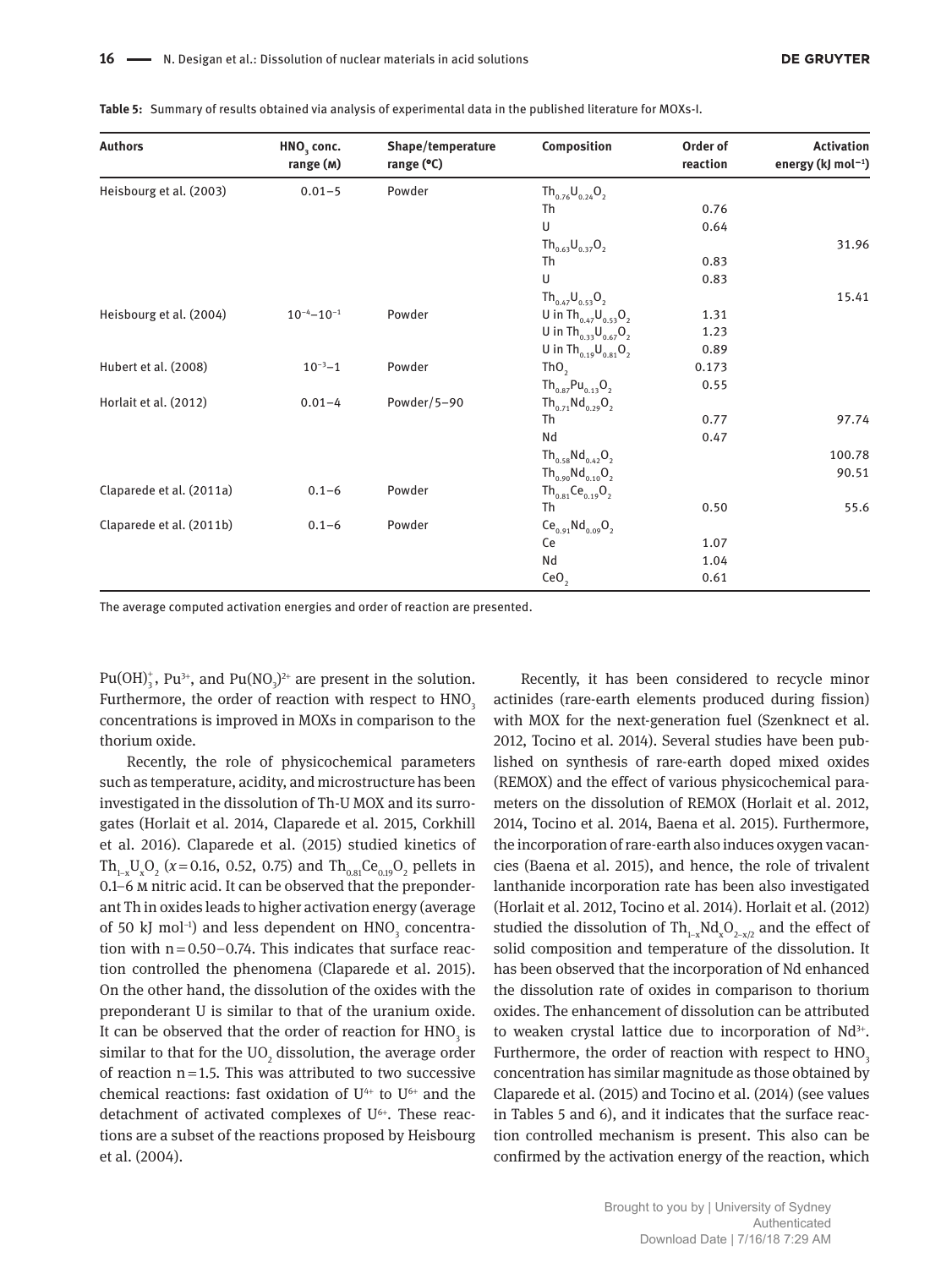| <b>Authors</b>          | HNO <sub>3</sub> conc.<br>range (M) | Shape/temperature<br>range $(°C)$ | Composition                                  | Order of<br>reaction | <b>Activation</b><br>energy (kJ mol <sup>-1</sup> ) |
|-------------------------|-------------------------------------|-----------------------------------|----------------------------------------------|----------------------|-----------------------------------------------------|
| Tocino et al. (2014)    | $0.01 - 4$                          | Pellet                            | $U_{0.75}$ Th <sub>0.25</sub> O <sub>2</sub> | 1.71                 |                                                     |
|                         | $0.5 - 4$                           |                                   | $U_{0.75}Ce_{0.25}O_2$                       | 2.15                 |                                                     |
|                         | $0.01 - 0.5$                        |                                   |                                              | 1.65                 |                                                     |
|                         | $0.01 - 4$                          |                                   | $U_{0.75}Nd_{0.25}O_{1.875}$                 | 1.04                 |                                                     |
|                         | $0.5 - 4$                           |                                   |                                              | 1.4                  |                                                     |
|                         | $0.01 - 4$                          |                                   | $U_{0.75}Ge_{0.25}O_{1.875}$                 | 0.99                 |                                                     |
|                         | $0.5 - 4$                           |                                   |                                              | 1.47                 |                                                     |
|                         | $0.01 - 4$                          |                                   | $Th_{0.75}Nd_{0.25}O_{1.875}$                | 0.62                 |                                                     |
|                         | $0.01 - 4$                          |                                   | $Ce_{0.75}Nd_{0.25}O_{1.875}$                | 0.74                 |                                                     |
| Claparede et al. (2015) | $0.1 - 6$                           | Pellet/40-90                      | $Th_{0.76}U_{0.24}O_2$                       |                      |                                                     |
|                         |                                     |                                   | Th                                           | 0.74                 | 54.43                                               |
|                         |                                     |                                   | U                                            | 0.52                 | 48.45                                               |
|                         | $0.1 - 4$                           |                                   | $Th_{0.48}U_{0.52}O_2$                       |                      |                                                     |
|                         |                                     |                                   | Th                                           | 1.53                 | 22.2                                                |
|                         |                                     |                                   | U                                            | 1.67                 | 18.88                                               |
|                         | $0.1 - 4$                           |                                   | $Th_{0.25}U_{0.75}O_2$                       |                      |                                                     |
|                         |                                     |                                   | Th                                           | 1.24                 | 24.16                                               |
|                         |                                     |                                   | U                                            | 1.29                 | 23.01                                               |
|                         | $0.1 - 6$                           |                                   | $Th_{0.81}Ce_{0.19}O_2$                      |                      |                                                     |
|                         |                                     |                                   | <b>Th</b>                                    | 0.52                 | 61.05                                               |
|                         |                                     |                                   | Ce                                           | 0.50                 | 54.3                                                |

**Table 6:** Summary of results obtained via analysis of experimental data in the published literature for MOXs-II.

The average computed activation energies and order of reaction are presented.

is greater than 20 kJ mol<sup>-1</sup>. Furthermore, the activation energy of the dissolution is independent of composition of lanthanide. Tocino et al. (2014) investigated the role of oxygen vacancies caused by the incorporation of lanthanides on the dissolution kinetics. It can be observed from Table 6 that the order of reaction of the U dissolution rate in MOX is similar to that of  $\rm{UO}_{2}$  for 0.5–4 M HNO<sub>3</sub>, i.e. the oxygen vacancies do not play any role in dissolution rates. Furthermore, the dissolution rate of Th and Ce with respect to the  $HNO<sub>3</sub>$  concentrations (Tocino et al. 2014) (see Table 6) is similar to the one obtained by Horlait et al. (2012, 2014) (see Table 5). Furthermore, it can be seen that oxygen vacancies affect the dissolution rate for 0.01–0.5 m concentration range. Also, the incorporation of Ce and Th did not change the dissolution rate of U in MOX at higher concentrations. However, at concentrations <0.5 m, the dissolution rate of U decreased in case of  ${\rm U}_{_{0.75}}{\rm Ce}_{_{0.25}{\rm O}_{_{2}}}$ . This was attributed to a different dissolution mechanism that could be due to the small amount of  $U^{5+}$  and  $Ce^{3+}$  (Tocino et al. 2014). Based on the observations in Table 6, it can be concluded that the redox reactions mechanism plays an important role at higher concentrations of  $\mathrm{HNO}_{\mathfrak{z}}$  while the oxygen vacancies play a role at lower concentrations. Furthermore, it can be noted that the incorporation of lanthanide reduces the activation energy (Tocino et al. 2014) but still greater than 20 kJ mol<sup>-1</sup>, and hence, it suggests

that the surface reaction controlled mechanism presents dissolution.

## **4.3 Effect of incorporation of Fission Products**

Mixed actinide oxides are a potential nuclear fuel for gen IV nuclear reactors like sodium cooled fast reactors (SFR) and gas cooled fast reactors (GFR) (Horlait et al. 2014). These reactors are conceptualized to recycle the minor actinides produced during irradiation for their long-term safe deployment. Often Ce(IV) and Nd(III) have been used as the surrogate to study the behavior of actinides(IV) and lanthanides(III), respectively, during various nuclear fuel cycle operations. Hence, the chemical durability of  $Ce_{1-x}Nd_{x}O_{2-x/2}$  as a surrogate of nuclear fuel under various reprocessing conditions gained importance in the framework of the development of Gen IV reactor concept. The corrosion resistance of these surrogate MOX fuels was recently reported (Claparede et al. 2011a, Horlait et al. 2012). These studies highlighted the influence of the physicochemical properties such as crystallite size, specific surface area, and porosity on the normalized dissolution rates under various conditions (temperature, nitric acid concentration) on their dissolution rates. The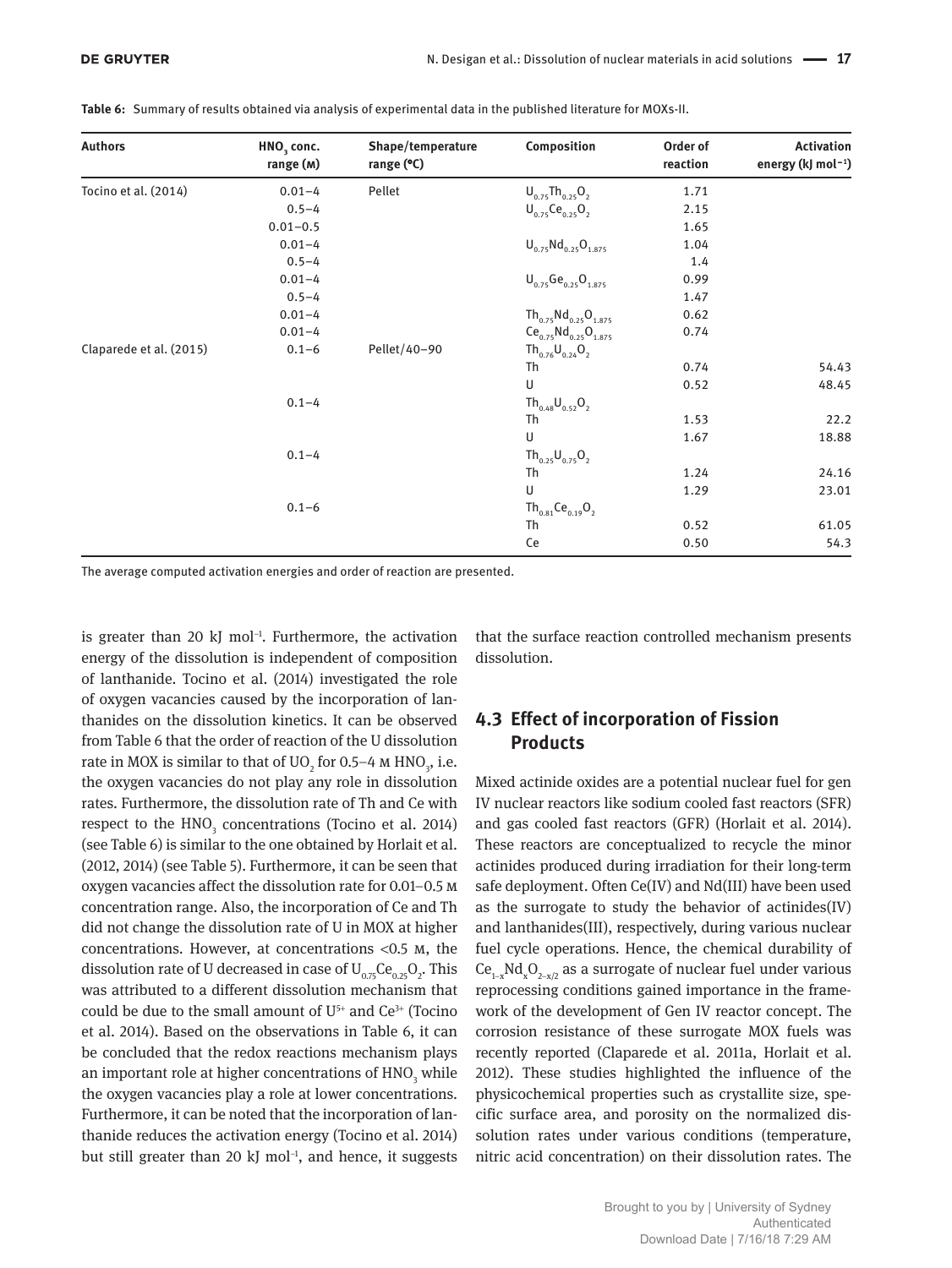incorporation of Nd(III) in place of tetravalent actinide oxide lattice, which is also one of the Fission products (FPs), creates oxygen vacancies in the solid structure for the charge compensation. This would lead to structural changes in the solid, thereby weakening the crystal lattice affecting its dissolution rate (Horlait et al. 2011, 2012). Among all the physicochemical properties, this weakening of the lattice was found to be the predominant contributor for the change in the dissolution rate (Horlait et al. 2012). When the effect of temperature was studied to determine the apparent activation energy of dissolution of Th<sub>1-x</sub>Ln<sub>x</sub>O<sub>2-x/2</sub> mixed oxides, the values were found to around 95 kJ mol<sup>-1</sup>, which was much higher than that of ThO<sub>2</sub> under similar conditions (20 kJ mol<sup>-1</sup> in Heisbourg et al. 2003). This indicates the strong influence of incorporating the trivalent lanthanide into the crystal lattice on the dissolution rate. The studies on the effect of nitric acid concentration also revealed the fact that the dissolution reaction is more likely controlled by surface processes involving the formation of activated complexes. It was also found that these structural changes also would lead to the rearrangement of metal atoms within the fuel matrix, which would generate compositional heterogeneity within the pellet and thus would affect their dissolution rates as well, especially due to the generation of volatile FPs and their subsequent diffusion within the fuel matrix (Shirsat et al. 2009). Simulated studies have also indicated that as the nuclear fuel undergoes irradiation, more FPs get generated, which imparts more disorderliness within the solid structure (Tahara et al. 2011). On the contrary, irradiation leads to expansion of the crystal lattice. The effect of irradiation would be more pronounced when more FPs atoms are present in the lattice, which happens only at high burn up.

## **4.4 Effect of fission products and irradiation on dissolution kinetics**

There have been some recent studies that indicate the effect of FPs on the dissolution behavior of thin film  $UO<sub>2</sub>$ and its simulant fuel samples in water before and after irradiation (Popel et al. 2017). These studies indicated that there is considerable increase in the dissolution rate initially in the non-radioactive fission product doped and irradiated samples, but gradually, the rate steadies down to that of an unirradiated sample. This was attributed to the structural changes within the solid fuel matrix due to the doping of FP atoms whose sizes and valencies are much different from actinides and the subsequent propagation of these structural defects on irradiation (Popel

et al. 2018). All of these kinds of studies reported so far in the literature were from the point of view of long-term stability of spent fuel under geological repository storage conditions. Although a similar trend is expected qualitatively for the dissolution of spent nuclear fuel under typical PUREX process conditions during reprocessing as well, more quantitative understanding is required for improving the safety, longevity, and efficiency of nuclear reprocessing facilities. Hence, more such systematic studies are to be carried out under typical PUREX process conditions. Presence of soluble FPs in the actinide oxide fuel matrix, especially  $\mathrm{UO}_2$ , has been shown to retard the solid-state oxidation of U(IV) to U(VI), which in turn is expected to retard the dissolution rate of  $UO<sub>2</sub>$ subsequently (Hanson 1998). Hence, some studies were undertaken to understand these effects by dissolving gadolinia-doped UO<sub>2</sub> in alkaline medium to evaluate the stability of the fuel under geological storage conditions. The results indicate the reduction in the dissolution rate considerably, especially at higher temperatures (up to 75°C) (Casella et al. 2016). But similar studies are required to be carried out systematically under PUREX process conditions for improving the design of a commercial spent fuel dissolution system.

## **5 Other modes of dissolution**

Reflux heating in the nitric acid medium is the most preferred mode of dissolution of spent nuclear fuel as it is a simple method involving equipment whose designs are well understood. However, there are many other methods that have been used for dissolving nuclear fuel either from R&D point of view or from any specific/special-purpose point of view. Some of these methods are briefly discussed in this section.

## **5.1 Chemical dissolution using reagents other than nitric acid**

As explained already in this work, uranium oxide dissolves comparatively faster than its plutonium and thorium counterparts. Hence, in the MOX containing  $UO<sub>2</sub>$  and PuO<sub>2</sub> or ThO<sub>2</sub>, UO<sub>2</sub> dissolves in the acid rapidly. However, other counterparts (PuO $_2$  or ThO $_2$ ) do not dissolve easily, and the undissolved residues will be rich in Pu or Th. One common mode of dissolving these undissolved residues is to heat them in concentrated nitric acid in the presence of strong complexing agents such as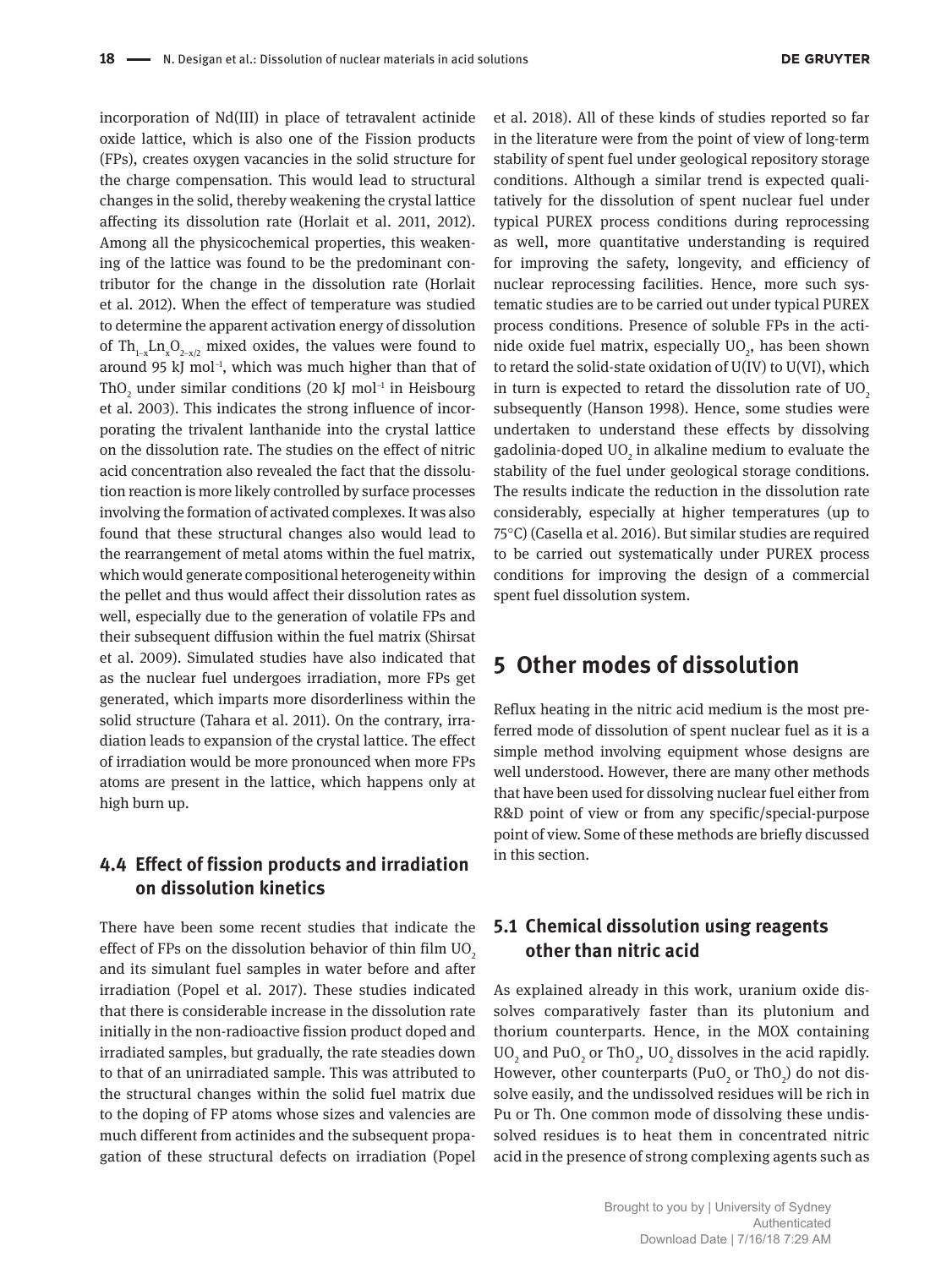HF, Ce(III), etc. (Heisbourg et al. 2003). Generally, these undissolved residues from the main dissolver vessel will be removed and treated with a strong complexing agent in a specially designed vessel called the super dissolver (Schiefelbein and Lerch 1971). The material of construction of this super dissolver is chosen to withstand the strong corrosive chemical environment during the dissolution of the residues. Hence, this method is not employed for regular processing. Generally, they are adopted whenever any Pu-rich scrap material has to be dissolved for their processing or disposal prior to which the Pu in them has to be recovered. Whenever the cladding material of the fuel used is Zr and Al alloys, medium other than nitric acid is proposed primarily to dissolve the clad for exposing the fuel to the dissolvent for their dissolution. This is called the chemical decladding method. Some of such methods are DAREX (De Regge et al. 1980), which uses aqua regia; ZIRFLEX (Smith 1960), which uses ammonium fluoride-ammonium nitrate mixture; and SULFEX (Fisher 1960), which uses sulfuric acid.

### **5.2 Electrochemical**

For the PHWR-type spent fuel where Pu content is very less (typically less than  $0.4 \text{ wt\%}$ ), dissolution can be carried out just by reflux heating in nitric acid medium. But when the Pu levels in the spent fuel increases, like about 30% or so in FBRs, just heating in nitric acid medium does not dissolve them completely. Some Pu-rich residues are always found. Hence, for such type of fuels, electrolytic dissolution was proposed as an alternate to dissolve the Pu-rich spent fuel completely in nitric acid medium (Fisher 1960). There was also another process proposed in which cerium was used to electrolytically catalyze the dissolution of PuO<sub>2</sub> (Cooley 1971). The method was primarily developed to avoid use of HF while processing Pu-rich spent nuclear fuel. It was claimed that cerium added in the process can be electrochemically regenerated, which helped in reducing its requirement to a really less amount. However, later, it was found that the major disadvantages of the process are the consumption of cerium in various other side reactions during dissolution (Harmon 1975a). Subsequently, considering the engineering difficulties in setting up an electrolytic cell inside a highly radioactive environment and their long-term routine operation, not much work was carried out in the electrolytic dissolution of spent fuel although many refractory scrap materials were processed by this method to recover the small amount of plutonium present in them.

### **5.3 Ultrasound**

For the Pu-rich MOX of pure PuO $_2$ , which is difficult to dissolve completely in nitric acid medium alone, ultrasoundassisted dissolution may improve the dissolution kinetics. Hence, studies were initiated to dissolve refractory oxides like CeO<sub>2</sub> and PuO<sub>2</sub> by sonochemistry (Sinkov and Lumetta 2006a). The initial studies aimed at producing free radicals generated by cavitation (bubble implosion) to obtain either the oxidative or reducing conditions required for  $PuO<sub>2</sub>$  dissolution. The results though indicated that the dissolution rates were even less than employing reagents like Ag(II) and HF. Later, more work was carried out to test the effect of ultrasound on the dissolution of high fired PuO $_2$  (Juillet et al. 1997b). Overall, the results indicate that applying ultrasound for the dissolution of refractory  $PuO<sub>2</sub>$ does not offer any substantial advantage over the conventional "heat and mix" treatment.

A concise and complete account of the potential applications of sonochemistry in the spent nuclear fuel reprocessing operations has been given recently by Nikitenko et al. (2010), Sinkov and Lumetta (2006b), and Thompson and Doraiswamy (1999). Many previous studies have shown the advantages of ultrasound to over activate the surface of solids (Mason et al. 1996, Moisy et al. 1996, Thompson and Doraiswamy 1999). The intensification of mass transfer near the solid-liquid interface and the erosion of solids under ultrasound are explained by the asymmetric collapse of cavitation bubbles, which leads to micro jet impact at the solid surface (Mason et al. 1996).

A promising example of sonochemical dissolution was reported for metallic plutonium in HNO<sub>3</sub>-HCOOH mixture (Moisy et al. 1996). Dissolution of plutonium metal in HNO<sub>3</sub> medium is an important process for the preparation of MOX nuclear fuel and plutonium reference solutions ( Polyakov et al. 1995). Plutonium metal is known to dissolve very slowly in  $\text{HNO}_3$  at any concentration because of passivation (Cleveland 1970). It was reported that plutonium and Pu-Ga alloys could be dissolved in HNO<sub>3</sub>-HCOOH mixtures. In a 3.5 m  $HNO<sub>3</sub>$ -3 m HCOOH mixture at ambient temperature, the dissolution rate under mechanical stirring was found to be 100–200 mg min−1 cm−2. However, under these conditions, potentially explosive denitration may occur during dissolution. This troublesome effect of denitration is not observed in more dilute  $HNO<sub>3</sub>$ , but the rate of metal dissolution also decreases considerably at a lower concentration of  $HNO<sub>3</sub>$ . Moreover, significant amount of insoluble sludge was formed after dissolution under these conditions. It was found that plutonium dissolution rate in 0.5 m  $HNO<sub>3</sub>$ –1 m HCOOH mixture is dramatically accelerated under the effect of 20 kHz ultrasound. Explosive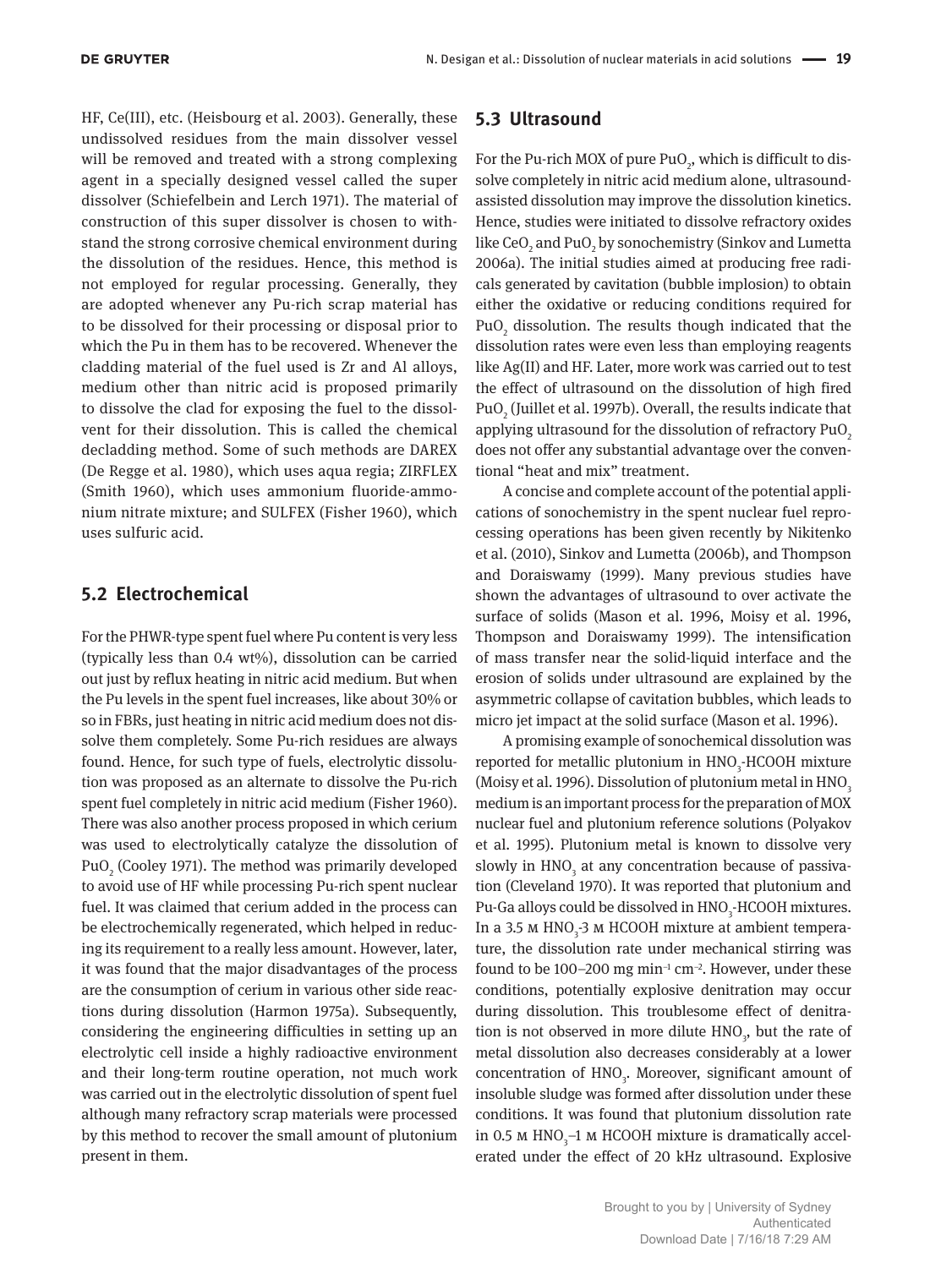denitration does not occur at such concentrations of acids even under strong heating. A kinetic study revealed 24-fold acceleration of dissolution at the relatively low ultrasonic intensity of 1 Wcm−2 at room temperature. Therefore, ultrasonic treatment provides not only a safe dissolution process but also significant enhancement of the dissolution rate. Furthermore, it was found that the fresh insoluble residue after plutonium dissolution (−5%) could be dissolved sonochemically by increasing the ultrasonic intensity and concentration of  $\text{HNO}_3$ . Sludge dissolution is accompanied by oxidation of  $Pu^{3+}$  to  $Pu^{4+}$ , probably due to the reaction with  $\mathrm{HNO}_2$ . It was concluded that the mechanism of sonochemical plutonium metal dissolution is related to the intensification of mass transfer at the metal-solution interface, caused by acoustic cavitation and removal of passivating film from plutonium surface owing to the surface erosion induced by bubble asymmetric implosions. Dissolution of PuO $_2$  is another notoriously difficult but important process in nuclear fuel recycling. Until the 1980s, the primary method for dissolving PuO<sub>2</sub> was based on the long boiling of the oxide in  $HNO<sub>3</sub>$ -HF mixture under reflux condition. Such a method suffers from two main drawbacks: (i) the reaction is very slow, especially for high-temperature fired oxides with low specific area, and (ii) highly corrosive solutions are generated owing to the presence of fluoride ions, which raises the problems of safe effluent management. As PuO $_{\textrm{\tiny{\it 2}}}$  could also dissolve in aqueous solutions as oxidized or reduced forms, i.e. as Pu(VI) and Pu(III), respectively, new concepts based on redox reactions were developed subsequently.

At present, the best industrial process is consistent with the use of electrogenerated  $Ag^{2+}$  ions, which induce an oxidative dissolution of PuO $_2$  in HNO $_3$  medium (Bourges et al. 1986). Unfortunately, such a process is not very efficient for treating  $\text{PuO}_2\text{-}$ bearing organic waste. This drawback has been overcome by using reducing species (Cr<sup>2+</sup>, Ti<sup>3+</sup>) in non-oxidizing acidic media like  $H_2SO_4$  or HCl (Machuron-Mandard and Madic 1994). However, these acids are not compatible with the PUREX process. The effect of ultrasound at 20, 500, and 1700 kHz on the dissolution of  $\text{CeO}_2$  and  $\text{PuO}_2$  in 4 M  $\text{HNO}_3$  solutions was studied (Juillet et al. 1997a). Cerium oxide was used as a non-radioactive surrogate for PuO $_2$  (Marra 2001, Kim et al. 2008). The authors observed a strong reduction of the particle grain size at 20 kHz, which did not take place at 500 kHz but appeared again, to a smaller extent, at 1700 kHz. At low frequency, the initial dissolution kinetics was accelerated only to about three to four times as compared to dissolution under mechanical stirring. At highfrequency ultrasound, the effect on the dissolution rate was even weaker than that at 20 kHz. The strongest effect

of ultrasound (15-fold acceleration) was observed in 1–4 m HCOOH solutions at the frequency of 1700 kHz. This result was attributed to the reductive dissolution of  $\text{PuO}_2$  with the species formed after formic acid sonolysis. Hence, studies were initiated to dissolve refractory oxides like  $\text{CeO}_2$  and PuO<sub>2</sub> by Thompson and Doraiswamy (1999). The initial studies were aimed at producing free radicals generated by cavitation (bubble implosion) to obtain either the oxidative or reducing conditions required for  $PuO<sub>2</sub>$ dissolution. The results though indicated that the dissolution rates were even less than those when employing reagents like  $Ag^{2+}$  and HF. Later, more work was carried out to test the effect of ultrasound on the dissolution of high fired  $PuO<sub>2</sub>$ . Overall, the results indicate that applying ultrasound for the dissolution of refractory  $\text{PuO}_2$  does not offer any substantial advantage over the conventional, heat and mix, treatment (Beaudoux et al. 2015). Also some of the studies indicate that complete dissolution is not possible in the ultrasound-aided process due to the passivation phenomena, which decrease the rate (Virot et al. 2012, 2013). A recent study also shows that although ultrasound-aided dissolution may not increase the rate of  $\mathrm{PuO}_2$  like refractory oxides, it does help in carrying out the dissolution process in comparatively milder conditions, which would auger well for the subsequent nuclear waste management unit operations (Beaudoux et al. 2015).

#### **5.4 Photochemical**

Some researchers have studied the photochemical dissolution of  $\rm{UO}_{2}$  powders and pellets in nitric acid medium in an effort to develop an alternate method for dissolution in milder conditions like low concentration nitric acid and ambient temperature. Based on their studies, Wada et al. (1996) initially proposed that in the photochemical aided dissolution of  $UO<sub>2</sub>$ , the nitrate ions present in nitric acid gets excited by absorbing the photochemical radiation whose redox potential is much higher than the unexcited one. This leads to faster dissolution rate than that in the dark condition. The work of Sasaki et al. (1998) further emphasized these findings. Later on, during further probing, Eung-Ho et al. (2000) came up with a more elaborate mechanism for the photochemical dissolution of UO $_{2}$  in nitric acid. They summed up their findings as follows.

- 1. Photochemical conditions certainly increase the rate of dissolution of sintered  $\text{UO}_2$  pellets in nitric acid than in dark conditions.
- 2. Compared to sintered pellets, sintered particles dissolve much faster due to the increased surface area.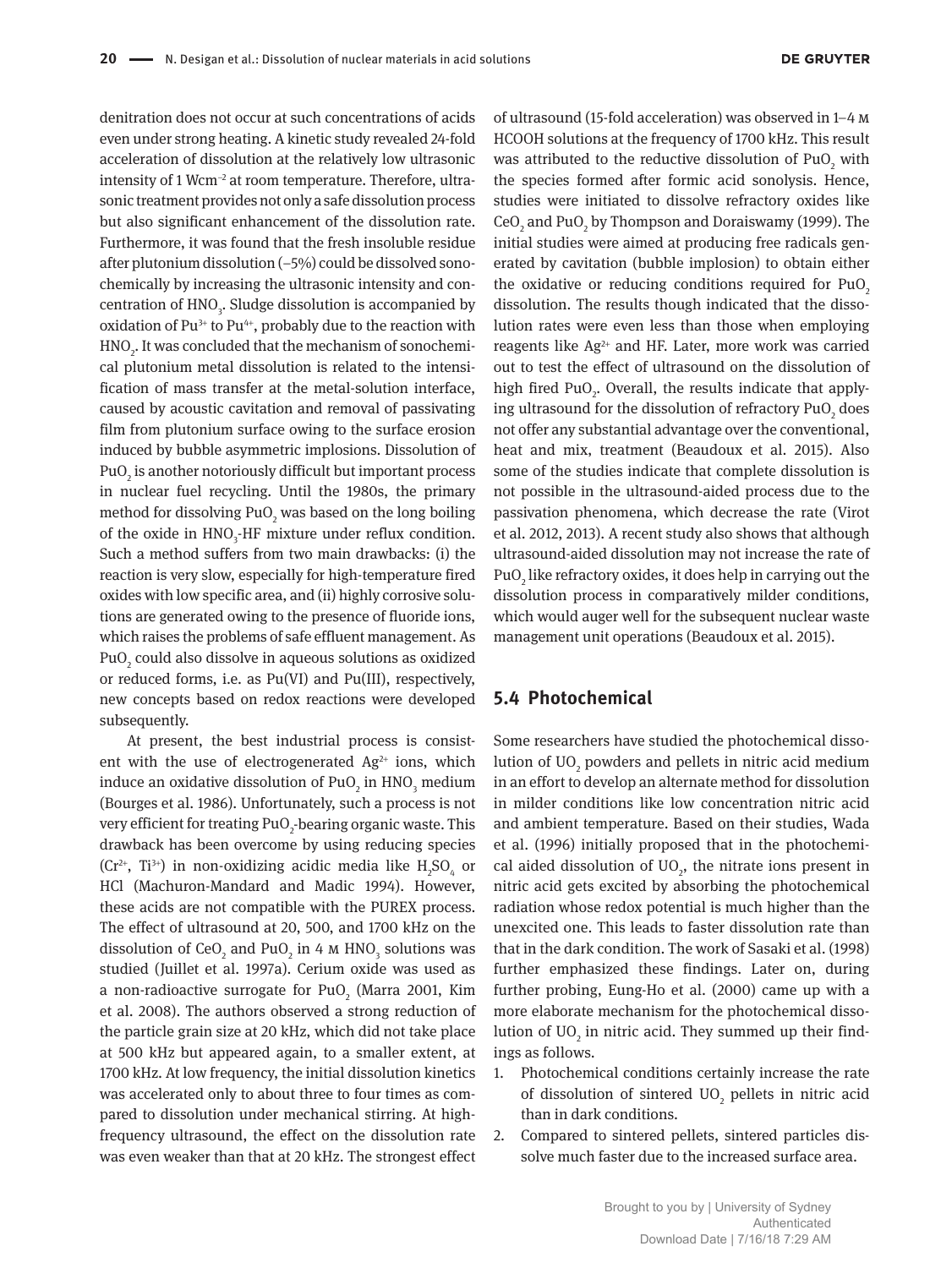- 3. Presence of other elements such as Cs, Sr, Zr, Mo, Ru, and Nd increases the rate of photochemical dissolution further.
- 4. The increased rate is due to the  $NO<sub>2</sub>$  radical and nitrite ions that are generated and not due to the excited nitrate ions, as suggested by Wada et al. (1996).

However, considering the engineering challenges involved in the setting up these photochemical set up inside radioactive hot cells, and the chemical and radiation resistance of all the components involved in this set up, further studies on photochemical dissolution of nuclear materials were not pursued. Moreover, the presence of plutonium in the actual spent fuel will complicate the photochemical dissolution process further.

## **6 Suggestions for future work**

The ultimate goal of this study is to estimate overall rate of reaction (combination of mass transfer and chemical reaction) at any point in the dissolver depending upon the concentration of nitric acid, nitrous acid, and particle characteristics (size and shape distribution, contact area, etc.). Secondly, the process model can be used for modelbased monitoring, control, and optimization of dissolution processes. As mentioned in the introduction, the objective of this study is to reconcile and find shortfalls in the existing literature with respect to kinetic and transport model development. In this section, we will make suggestions regarding future experimental and modelling directions. The overall objective is to understand completely the intrinsic kinetics and the mass transfer characteristics. The following are the suggestions for future work:

- 1. Dissolution mechanism and kinetics: Understanding dissolution mechanism and kinetics of various oxides is important for improving the existing processes and designing industrial reactor. The following aspects need to be considered
	- Role of HNO<sub>2</sub>: It has been established in existing literature that  $\mathrm{HNO}_2$  plays an important role in the dissolution, particularly, of uranium oxides and at low rpm. However, exact role and mechanism of  $\mathrm{HNO}_2$  participation are still not clear. Hence, it needs to be studied.
	- Role of additives: Mechanistic studies of  $PuO<sub>2</sub>$ , ThO<sub>2</sub>, and MOXs dissolution in  $HNO<sub>3</sub>$  with various additives: HF (or KF), Ce(IV) or Am(III), etc. are considered to be effective rapid dissolution

of oxides. Detailed kinetic model and reaction mechanisms in presence of additive(s) need to be investigated. The roles of fluoride complexes can help not only to understand the mechanism of dissolution in presence of F ions but also to develop a detailed kinetic model. Hence, the exact mechanism of fluoride, intermediate complexes, and  $PuO<sub>2</sub>$  needs to be investigated by carefully designing experiments. Moreover, some results indicate the inhibition effect of HF in the dissolution process. Experiments with wide range of HF concentrations should be performed, which would ratify the observation in dissolution of  $PuO<sub>2</sub>$ . Furthermore, additives such as Ce(IV), Ag(II), and Co(II) might be useful additives for replacing corrosive fluorides. Hence, the experimental data on the dissolution with these additives need to be collected for their suitability. Furthermore, these experiments should be performed for understanding mechanisms and kinetics.

- 2. Mass-transfer phenomena: No information on masstransfer rates and corresponding coefficients is available. The experimental studies indicated that the stirring speed plays an important role in the dissolution rate. Therefore, it is desirable to make measurements of mass-transfer coefficient in all types of batch and continuous dissolver. In such measurements, it is important that the same system of oxides-nitric acid be used. For this purpose, the knowledge of intrinsic kinetics developed in suggestion (1) would be useful. The procedure would consist of the measurement of overall rate of reaction comprising mass transfer as well as reaction steps. From this overall rate of reaction, the intrinsic rate of reaction can be subtracted for getting the value of mass transfer coefficient ( $k<sub>L</sub>$ ). Furthermore, it is desirable to get the value of  $k_{\textit{L}}$  over a range of temperature of interest in the practice.
- 3. Role of surface area: The effective surface area is an important variable in the computation of IDR. In the case of  $UO<sub>2</sub>$  dissolution, the effective surface area changes with the progress of dissolution. This can affect the dissolution rate. Hence, the effective surface area and its change with the progress of dissolution need to be measured in future experiments and need to be incorporated in the dissolution rate expression. Furthermore, it has been observed that the calcination temperature maintained during fabrication affects effective surface area, surface state, and size of aggregates for Pu, Th, and MOXs. This information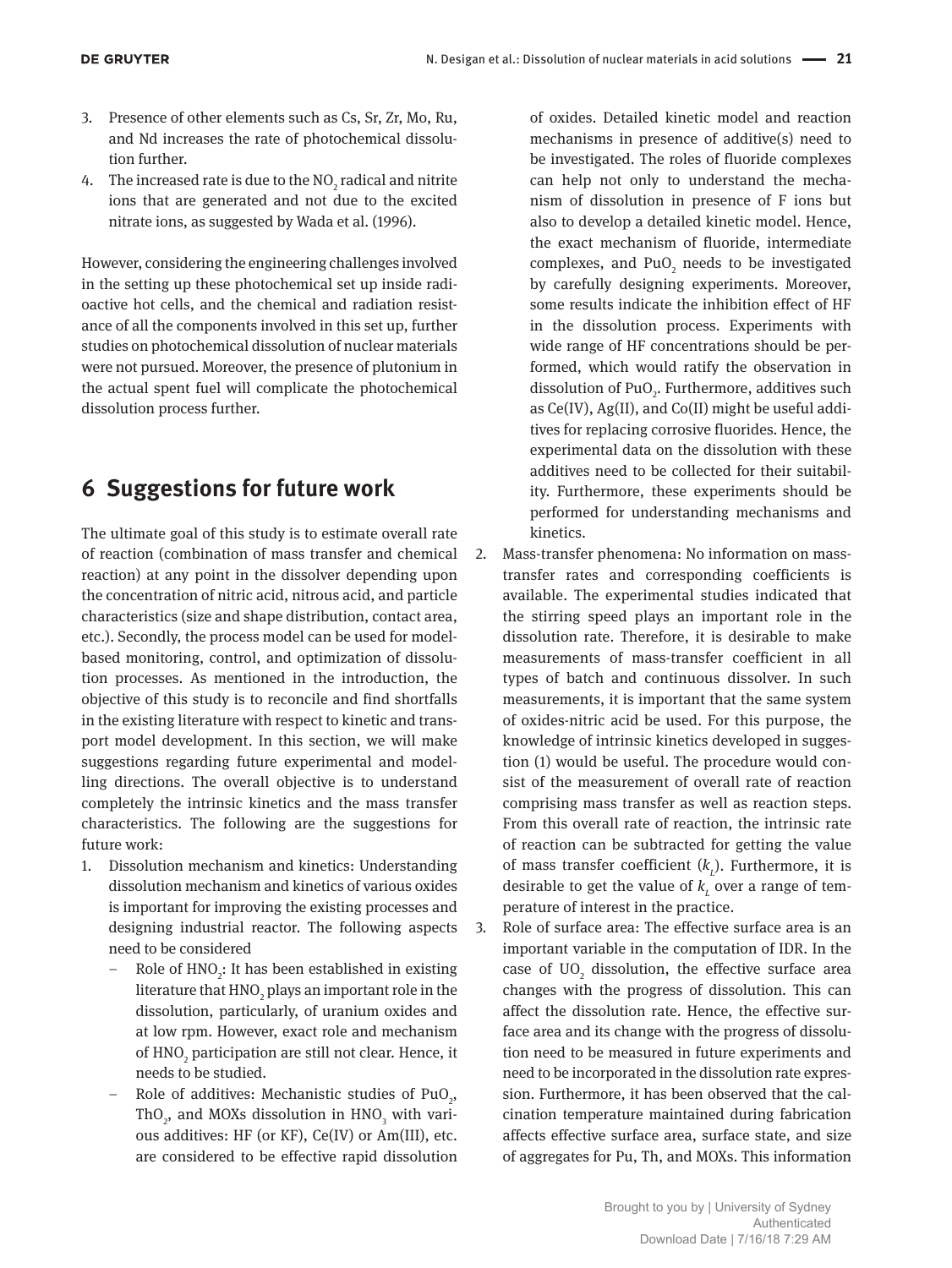needs to be included in overall rate expression. Therefore, experimental data need to be collected for the quantitative understanding of the effect of calcination temperature.

- 4. Effect of additives: As  $\rm UO_{_2}$  dissolves rapidly compared to all other actinides oxides (used a nuclear fuel) in nitric acid, there has never been any necessity for an additive to alter the rate of its dissolution. Nevertheless, there have been many studies in the literature reporting the autocatalytic role nitrous acid, which aids the oxidative dissolution of  $\rm UO_{_2}$  in nitric acid medium (refer to section 3.1 of this article for more details). On the contrary, nitrous acid is not expected to influence the dissolution rate of neither plutonia nor thoria as both plutonium and thorium remain in their most stable tetravalent state both in the solid and aqueous phases. But as urania is the major component of MOX nuclear fuels (both for PHWR and FBR), as nitrous acid accelerates the dissolution of  $\rm{UO}_{2}$  preferentially from the MOX fuel matrix, it renders the fuel more porous and increases its specific surface area, which leads to exposing more of the other components of MOX fuel  $(Puo_1/Tho_2)$  as the case may be) to nitric acid. This would result in an enhanced rate of the overall dissolution of the MOX fuel. This qualitative understanding of the behavior of MOX fuel in presence of an oxidizing additive like nitrous acid needs to be studied quantitatively. On the other hand, when it comes to the dissolution of plutonia and thoria in nitric acid medium, they invariably require some additives like HF, Ce(IV), Ag(II) etc., irrespective of other conditions. Although many such studies have been reported in the literature (refer to section 3.2 for more details), there is a dearth of quantitative information that is required for designing a commercial dissolution system for FBR and AHWR (advanced heavy water reactor) spent fuel reprocessing. Therefore, experiments have to be planned and carried out systematically under various conditions within the domain of PUREX process to unravel the effect of different potential additives on MOX fuel dissolution rate.
- 5. Physicochemical parameters: Physicochemical parameters are important in determining dissolution rates of oxides. Effect of dissolution temperature, pH, and complexing agents have been discussed in suggestion 1. In addition to these physicochemical parameters, it has been observed that structural properties of solid oxides (crystal defects, oxygen vacancies etc.), pellet density, grain structure and size, etc. have an effect on the dissolution rates (Claparede et al. 2011b, Horlait

et al. 2011, Horlait et al. 2014, Tocino et al. 2014). These studies have been performed at low to medium HNO<sub>3</sub> concentrations from long-term storage of spent fuel viewpoint. Hence, the effects of these physiochemical parameters have to be studied at higher concentrations of  $HNO<sub>3</sub>$  relevant to reprocessing. Furthermore, experimental data should be collected to incorporate their effects for quantitative predictions in the dissolution rate models.

- 6. Lanthanides doped oxides: There are several studies to understand the dissolution rate of lanthanide doped oxides in the literature from long-term storage view point. However, there are no dissolution studies at nuclear reprocessing plant conditions. It is indeed important to investigate dissolution rates of lanthanides doped oxides at this concentrations as well.
- 7. Continuous dissolver design:
	- (a) In commercial practice, both batch and continuous dissolvers are in operation (Odom 1972, Carnal et al. 1989, Chatterjee and Joshi 2008, Sano et al. 2011). The batch category includes (a) stirred dissolvers, (b) horizontal rotary dissolvers, (c) pulsed dissolvers, (d) external loop air-lift reactor, (e) tumbling inclined dissolvers, etc. The continuous category includes (a) moving bed dissolvers, (b) rotary screw dissolvers, (c) pulsed dissolvers, (d) rotary bucket dissolvers, etc. A critical analysis of all these types is needed to bring out the suitability of a particular design for a given dissolution operation. One such methodology has been suggested in 7(c) and 7(d) below.
	- (b) The design parameters include (a) solid hold-up, (b) critical energy requirement for solid suspension/active-movement, (c) mass transfer coefficient, and (d) the residence time distribution of solid phase. Although this information is available for stirred reactors (Mahajani and Joshi 1988, Rewatkar et al. 1991a, Rance et al. 2000, Pangarkar et al. 2002, Kumaresan and Joshi 2006), scant information is available for other reactors. Future research work is needed to include these aspects of reactor design.
	- (c) The present review focuses on the determination of rate-controlling step and the estimation of overall rate of reaction. For this purpose, a detailed procedure has been discussed for establishing intrinsic kinetics and the rates of mass transfer. From this knowledge of individual rates, the procedure for the estimation of overall rate of reaction has been given by Doraiswamy and Sharma (1984), Joshi et al. (1985), and Albright (2008).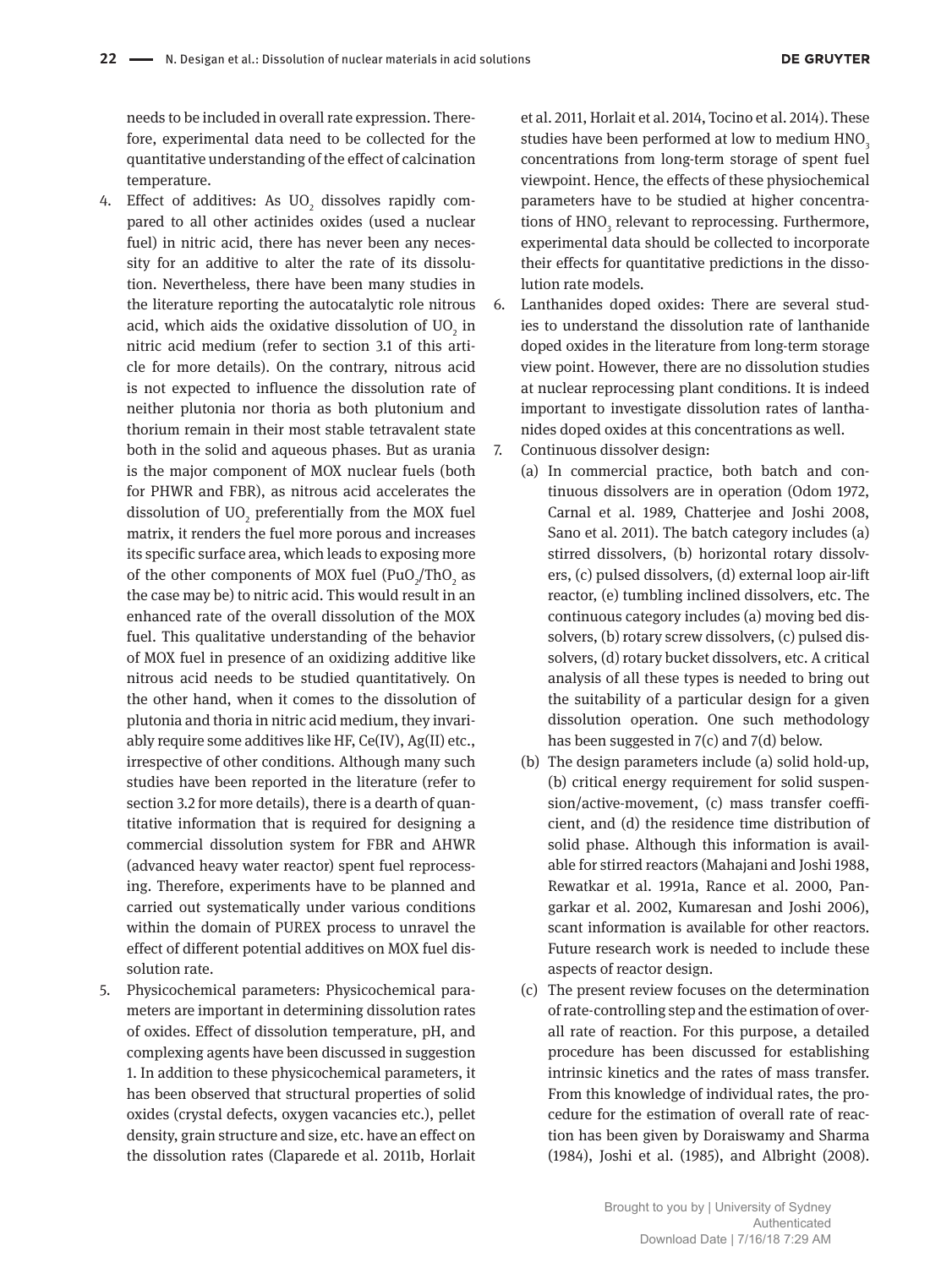These publications also describe a method for the optimum design. In brief, the following steps are used: (i) One begins with a certain set of parameters (temperature, pressure, inlet HNO<sub>3</sub> concentration and its percentage excess with respect to solids to be dissolved, particle size, surface area, etc.). One also begins with one of the reactor choices (say, three phase sparged reactor (Joshi et al. 1985)) and its diameter. (ii) The overall rates are estimated at practically all points in the reactor, and total performance is estimated with respect to height. Thus, we get reactor height with respect to extent of solid phase conversion. (iii) After getting the reactor dimensions, the capital cost and operating costs are estimated, from which the total annualized cost is calculated. This procedure is repeated to understand the sensitivity of all the abovementioned parameters on the total cost and gives sufficient data set for the optimum design.

(d) In the execution of step (c), one needs the knowledge of (i) solid-liquid mass transfer coefficient at every location; (ii) profiles of solid phase, HNO<sub>3</sub> concentration, and temperature; (iii) axial dispersion coefficient; (iv) critical power consumption for the onset of solid suspension; etc. For the estimation of these design parameters, a large number of correlations are available in the published literature (Joshi and Sharma 1978, Joshi et al. 1980, Pandit and Joshi 1984, 1986, Raghav Rao and Joshi 1988, Raghava Rao et al. 1988, Joshi et al. 1990, Rewatkar et al. 1991b, Abraham et al. 1992, Nigam and Schumpe 1996, Patwardhan and Joshi 1998, Thompson and Doraiswamy 1999, Murli et al. 2007, Murthy et al. 2007, Kalaga et al. 2012). The handbooks in chemical engineering (Green and Perry 1999, Albright 2008) have given many more correlations. The limitation of empirical correlations is known now, and, therefore, in the recent past, correlations have been developed using artificial intelligence (Gandhi et al. 2008, 2007, Gupta et al. 2009, Gandhi and Joshi 2010a,b). The important difficulty in accurate estimate of design parameters is the complexity of three-dimensional turbulent multiphase flow. Although some efforts are available in the published literature, for instance (Bale et al. 2017), substantial additional work is needed to understand the transport phenomena in the vicinity of solid-fluid interface and in the bulk of carrier phase.

## **6.1 List of experiments to be performed**

The following are the conditions under which more experiments should be conducted:

- 1. Nitric acid concentration: High acid region is typically in the range of 6–12 m nitric acid, which is what we encounter during reprocessing.
- 2. Effect of mass transfer: The experiments at 0–100 rpm are important for  $UO<sub>2</sub>$  and MOX with high U contain.
- 3. Pellet: Pellets of different particle sizes have to be fabricated to simulate the actual conditions of spent fuel dissolution wherein the fuel is bound to be more porous due to the formation of gaseous FPs formed within the fuel matrix.
- 4. MOX fuel Pellets: Similarly, dissolution experiments should be conducted with MOX fuel pellets of varied composition similar to those expected in the spent fuel to understand the effect of chemical composition of the fuel on their dissolution rate.
- 5. Role of NO*<sup>x</sup>* : It has been observed that stirring the reaction mixture reduces the dissolution rate as it drives the NO*<sup>x</sup>* gas required for the dissolution away from the interface. But to increase the pellet surface area, it is required to tumble the fuel materials to break them down. Hence, to compensate for this, we can supply  $NO<sub>x</sub>$  gas externally by sparging  $NO<sub>2</sub>$  into the reaction mixture. So some experiments with  $\mathrm{NO}_2$  sparging with and without mixing needs to be carried out to understand the overall dynamics of this.
- 6. Pellets with FPs: Some pellets with certain major fission product elements incorporated in them in appropriate concentrations have to be fabricated and subjected to dissolution to understand the effect of these metal atoms on the dissolution kinetics.
- 7. Role of additive: The experiments to investigate dissolution rates of  $PuO<sub>2</sub>$ , Th $O<sub>2</sub>$ , and MOX need to be designed with the following additives in concentrated nitric acid: 0.001–0.05 m HF, 0.01–0.05 m Ag(II), 0.01– 0.05 m Ce (IV), and 0.01–0.05 m Co(II).
- 8. Temperature: The experiments at boiling point of  $HNO<sub>3</sub>$  or near boiling point of  $HNO<sub>3</sub>$  should be performed for  $PuO<sub>2</sub>$ , ThO<sub>2</sub>, and MOX.

## **7 Conclusion**

In this work, we have reviewed and analyzed existing literature on the dissolution of three oxides. The roles of additives, surface area, and temperature have been reviewed. Although there are several studies in the existing literature, the available information on the dissolution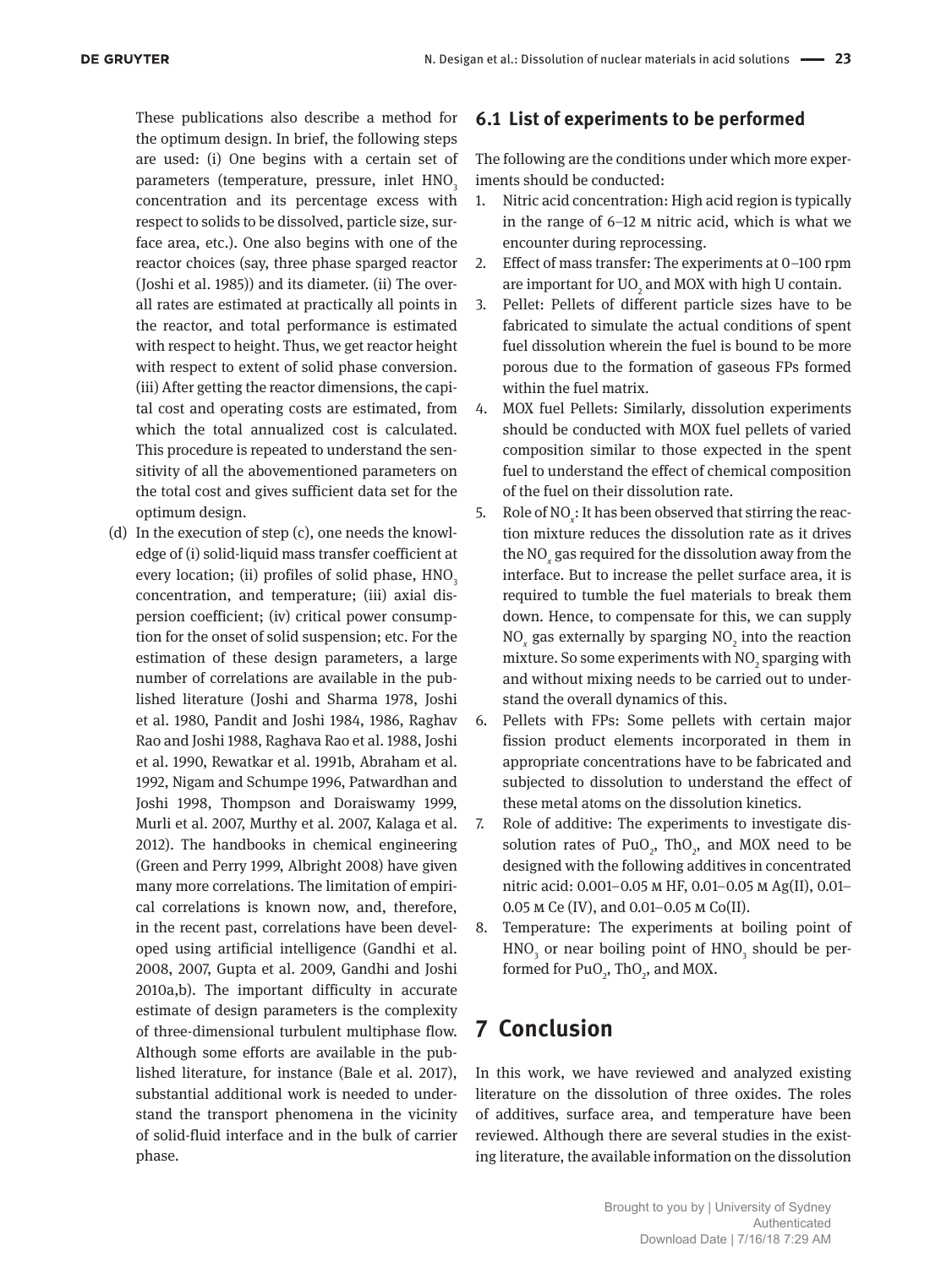of three important oxides is far from complete for the process development and design. Particularly, it has been observed that information on mass-transfer and overall rate model is not available in the existing literature. This information plays an important role in process development and design. Furthermore, the analysis of kinetics data suggests that the role of particle size, effective surface, and porosity should be included in quantitative models, in addition to intrinsic kinetics and mass-transfer models for better understanding of dissolution process.

For future works, suggestions have been made so that the gaps in the literature can be filled to develop a reliable process model for designing industrial dissolvers. The suggestions have been made in two directions: (i) model-based analysis of experimental data obtained from optimal design of experiments and (ii) the design of industrial dissolvers. Although the recommendations in this work are based on the analysis of the published data related to dissolution of nuclear materials, some of the recommendations may be useful for dissolution of nonnuclear materials in the acid.

**Acknowledgments:** Desigan acknowledges the support provided by the reprocessing group staff members of IGCAR and that of HBNI for providing a platform to perform his research on dissolution. Nirav Bhatt acknowledges the financial support from Department of Science and Technology, India, through INSPIRE Faculty scheme.

## **References**

- Abraham M, Khare AS, Sawant SB, Joshi JB. Critical gas velocity for suspension of solid particles in three-phase bubble columns. Ind Eng Chem Res 1992; 31: 1136–1147.
- Ackerman JP. Chemical basis for pyrochemical reprocessing of nuclear fuel. Ind Eng Chem Res 1991; 30: 141–145.
- Albright L. Albright's chemical engineering handbook, Boca Raton, USA: CRC Press, 2008.
- Aneheim E. Development of a solvent extraction process for group actinide recovery from used nuclear fuel, Chalmers University of Technology, 2012.
- Baena A, Cardinaels T, Vos B, Binnemans K, Verwerft M. Synthesis of UO $_{\rm 2}$  and ThO $_{\rm 2}$  doped with Gd2O3. J Nucl Mater 2015; 461(Supplement C): 271–281.
- Bale S, Sathe M, Ayeni O, Berrouk AS, Joshi JB, Nandakumar K. Spatially resolved mass transfer coefficient for moderate Reynolds number flows in packed beds: wall effects. Int J Heat Mass Transfer 2017; 110: 406–415.
- Barney GS. The kinetics of plutonium oxide dissolution in nitric/ hydrofluoric acid mixtures. J Radioanal Nucl Chem 1977; 39: 1665–1669.
- Beaudoux X, Virot M, Chave T, Leturcq G, Clavier N, Dacheux N, Nikitenko SI. Catalytic dissolution of ceria–lanthanide mixed

oxides provides environmentally friendly partitioning of lanthanides and platinum. Hydrometallurgy 2015; 151: 107–115.

- Benedict M, Pigford TH, Levi HW. Nuclear Chemical Engineering, Second Edition, McGraw-Hill Education, New York, 1981.
- Berger PA. Study of the dissolution mechanism by chemical and electrochemical oxidation-reduction of actinide oxides (UO $_{\textrm{\tiny{2}}}$ ,  $\textsf{Npo}_2$ , PuO<sub>2</sub>, and AmO<sub>2</sub>) in an acid aqueous medium, 1990.
- Bjorklund CW, Staritzky E. Some observations on the reactivity of plutonium dioxide, USA, 1954.
- Bodansky D. Reprocessing spent nuclear fuel. Phys Today 2006; 80–81.
- Bourges J, Madic C, Koehly M, Lecomte M. Removal of alpha emitters from solid radioactive waste. J Less-Common Met 1986; 122: 303–308.
- Bray LA, Ryan JL, Wheelwright EJ, Dissolution of plutonium dioxide using HCl-HF, Report, Pacific Northwest Laboratory, USA, 1986.
- Carnal C, Hardy J, Lewis B. Simulation of a continuous rotary dissolver, USA: Office of Scientific and Technical Information, 1989.
- Casella A, Hanson B, Miller W. The effect of fuel chemistry on UO<sub>2</sub> dissolution. J Nucl Mater 2016; 476: 45–55.
- Chatterjee I, Joshi JB. Modeling, simulation and optimization: mono pressure nitric acid process. Chem Eng J 2008; 138: 556–577.
- Claparede L, Clavier N, Dacheux N, Mesbah A, Martinez J, Szenknect S, Moisy P. Multiparametric dissolution of thorium–cerium dioxide solid solutions. Inorg Chem 2011a; 50: 11702–11714.
- Claparede L, Clavier N, Dacheux N, Moisy P, Podor R, Ravaux J. Influence of crystallization state and microstructure on the chemical durability of cerium–neodymium mixed oxides. Inorg Chem 2011b; 50: 9059–9072.
- Claparede L, Tocino F, Szenknect S, Mesbah A, Clavier N, Moisy P, Dacheux N. Dissolution of Th $_{1-x}U_xO_2$ : effects of chemical composition and microstructure. J Nucl Mater 2015; 457: 304–316.
- Cleveland JM. Chemistry of plutonium, Technical Report, 1970.
- COE, Processing of used nuclear fuel. http://www.world-nuclear. org/information-library/nuclear-fuel-cycle/fuel-recycling/ processing-of-used-nuclear-fuel.aspx; 2017.
- Cooley CR. Status of electrolytic dissolution for LMFBR fuels, 1971.
- Cordara T, Szenknect S, Claparede L, Podor R, Mesbah A, Lavalette C, Dacheux N. Kinetics of dissolution of UO $_{\textrm{\tiny{2}}}$  in nitric acid solutions: a multiparametric study of the non-catalysed reaction. J Nucl Mater 2017; 496: 251–264.
- Corkhill CL, Myllykyla E, Bailey DJ, Thornber SM, Qi J, Maldonado P, Stennett MC, Hamilton A, Hyatt NC. Contribution of energetically reactive surface features to the dissolution of CeO<sub>2</sub> and ThO<sub>2</sub> analogues for spent nuclear fuel microstructures. ACS Appl Mater Interfaces 2014; 6: 12279–12289.
- Corkhill CL, Bailey DJ, Tocino FY, Stennett MC, Miller JA, Provis JL, Travis KP, Hyatt NC. Role of microstructure and surface defects on the dissolution kinetics of CeO<sub>2</sub>, a UO<sub>2</sub> fuel analogue. ACS Appl Mater Interfaces 2016; 8: 10562–10571.
- De Regge P, Huys D, Ketels J, Vandevelde L, Baetsle LH. Dissolution of mechanically mixed UO $_2^-$  PuO $_2$  and insoluble residue characteristics, UK: Society of Chemical Industry, 1980.
- Demuth SF. Conceptual design for separation of plutonium and gallium by solvent extraction, USA: Los Alamos National Laboratory, 1997.
- Desigan N, Augustine E, Murali R, Pandey N, Mudali UK, Natarajan R, Joshi JB. Dissolution kinetics of Indian PHWR natural UO $_{\rm 2}$  fuel pellets in nitric acid – effect of initial acidity and temperature. Prog Nucl Energ 2015a; 83: 52–58.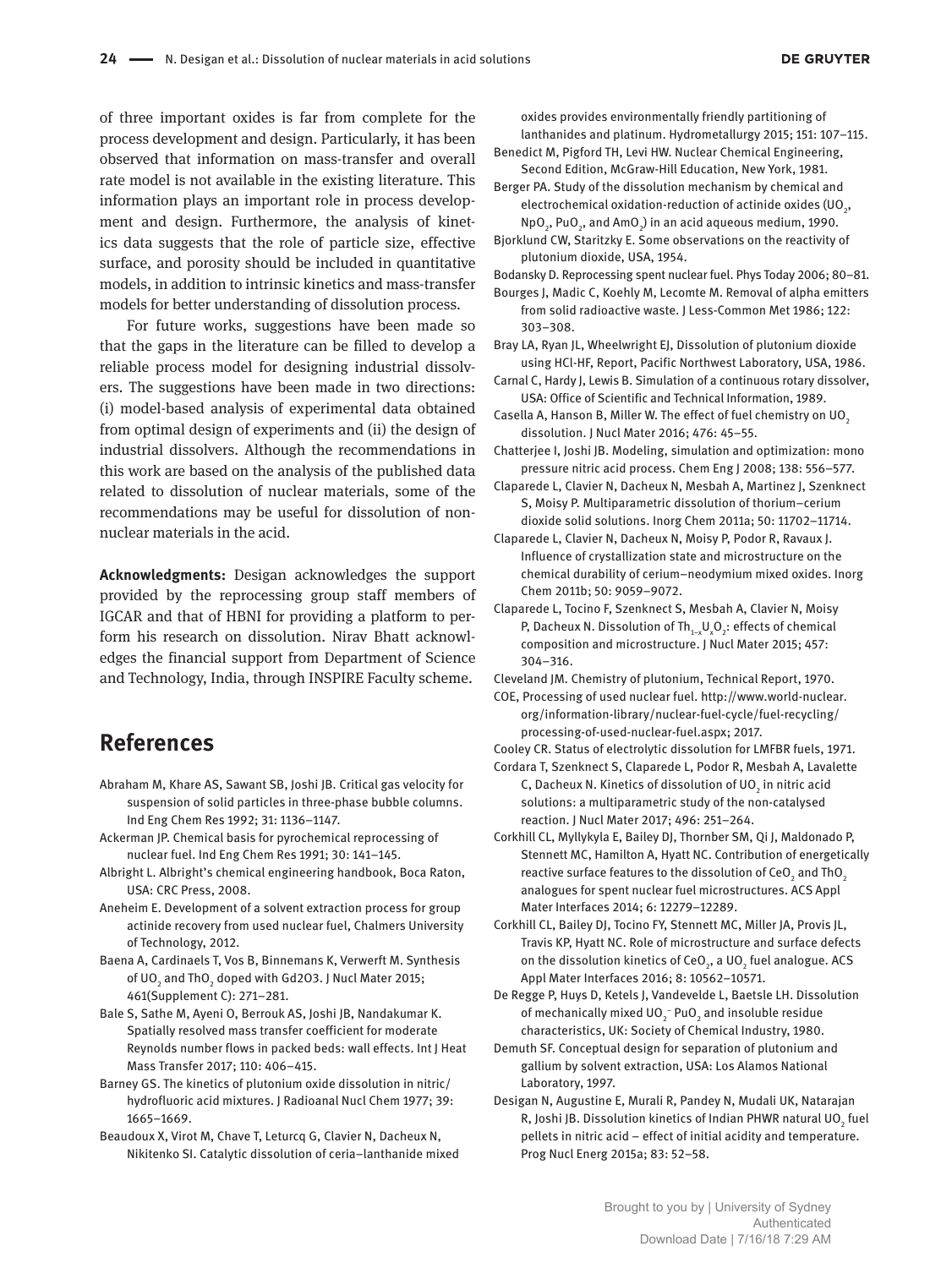- Desigan N, Panday NK, Mudali UK. Effect of nitrous acid on the dissolution kinetics of UO $_{_2}$  pellets in nitric acid, CHEMNUT 2015, IGCAR, India, 2015b.
- Desigan N, Bhatt N, Pandey N, Mudali UK, Natarajan R, Joshi JB. Mechanism of dissolution of nuclear fuel in nitric acid relevant to nuclear fuel reprocessing. J Radioanal Nucl Chem 2017; 312: 141–149.
- Dickinson C, Heal G. Solid–liquid diffusion controlled rate equations. Thermoch Acta 1999; 340–341: 89–103.
- Doraiswamy L, Sharma M. Heterogeneous reactions: analysis examples and reactor design. Vol. 1: gas solid and solid-solid reactions, New York, NY: John Wiley and Sons, 1984.
- Etter DE, Herald WR. Plutonium-238 dioxide dissolution study, USA: Department of Energy, 1974.
- Eung-Ho K, Doo-Sung H, Jae-Hyung Y. Dissolution mechanism of UO<sub>2</sub> in nitric acid solution by photochemical reaction. J Radioanal Nucl Chem 2000; 245: 567–570.
- Fallet A, Larabi-Gruet N, Jakab-Costenoble S, Moisy P. Electrochemical behavior of plutonium in nitric acid media. J Radioanal Nucl Chem 2016; 308: 587–598.
- Fife KW. A kinetic study of plutonium dioxide dissolution in hydrochloric acid using Iron(II) as an electron transfer catalyst. PhD. Thesis, USA, 1996.
- Fisher FD. The SUlFEX process terminal development report. General Electric Co., Hanford Atomic Products Operation, Richland, Washington. AEC Research and Development Report HW-66439, 1960.
- Forsyth R, Werme L. Spent fuel corrosion and dissolution. J Nucl Mater 1992; 190: 3–19.
- Fukasawa T, Ozawa Y. Relationship between dissolution rate of uranium dioxide pellets in nitric acid solutions and their porosity. J Radioanal Nucl Chem 1986; 106: 345–356.
- Gandhi AB, Joshi JB. Estimation of heat transfer coefficient in bubble column reactors using support vector regression. Chem Eng J 2010a; 160: 302–310.
- Gandhi AB, Joshi JB. Unified correlation for overall gas hold-up in bubble column reactors for various gas–liquid systems using hybrid genetic algorithm-support vector regression technique. Can J Chem Eng 2010b; 88: 758–776.
- Gandhi AB, Joshi JB, Jayaraman VK, Kulkarni BD. Data-driven dynamic modeling and control of a surface aeration system. Ind Eng Chem Res 2007; 46: 8607–8613.
- Gandhi A, Joshi JB, Kulkarni A, Jayaraman V, Kulkarni B. SVR-based prediction of point gas hold-up for bubble column reactor through recurrence quantification analysis of LDA time-series. Int J Multiphase Flow 2008; 34: 1099–1107.
- Gelis VM, Shumilova YB, Ershov BG, Maslennikov AG, Milyutin VV, Kharitonov OV, Logunov MV, Voroshilov YA, Bobritskii AV. Use of ozone for dissolving high-level plutonium dioxide in nitric acid in the presence of Am(V,VI) ions. Radiochemistry 2011; 53: 612–618.
- Goode J. Hot cell dissolution of highly irradiated 20% PuO<sub>2</sub>–80% UO $_{\text{2}}$  fast reactor fuel specimens, 1965.
- Green DW, Perry RH. Perry's chemical engineers' handbook, New York, USA: McGraw-Hill Professional, 1999.
- Grénman H, Ingves M, Wärna J, Corander J, Yu Murzin D, Salmi T. Common potholes in modeling solid–liquid reactions–methods for avoiding them. Chem Eng Sci 2011a; 66: 4459–4467.
- Grénman H, Salmi T, Murzin DY. Solid–liquid reaction kinetics experimental aspects and model development. Rev Chem Eng 2011b; 27: 53–77.
- Gupta PP, Merchant SS, Bhat AU, Gandhi AB, Bhagwat SS, Joshi JB, Jayaraman VK, Kulkarni BD. Development of correlations for overall gas hold-up, volumetric mass transfer coefficient, and effective interfacial area in bubble column reactors using hybrid genetic algorithm support vector regression technique: viscous Newtonian and non-Newtonian liquids. Ind Eng Chem Res 2009; 48: 9631–9654.
- Hanson BD. The burnup dependence of light water reactor spent fuel oxidation, Technical Report; Richland, WA, USA: Pacific Northwest National Lab., 1998.
- Harmon HD. Dissolution of PuO $_2$  with cerium (IV) and fluoride promoters, USA, 1975a.
- Harmon HD. Evaluation of fluoride, cerium (IV), and cerium(IV) fluoride mixtures as dissolution promoters for PuO $_{\rm 2}$  scarp recovery processes, 1975b.
- Heisbourg G, Hubert S, Dacheux N, Ritt J. The kinetics of dissolution of Th<sub>1-x</sub>U<sub>x</sub>O<sub>2</sub> solid solutions in nitric media. J Nucl Mater 2003; 321: 141–151.
- Heisbourg G, Hubert S, Dacheux N, Purans J. Kinetic and thermodynamic studies of the dissolution of thoria-urania solid solutions. J Nucl Mater 2004; 335: 5–13.
- Hill C, Berthon L, Bros P, Dancausse J, Guillaneux D. SANEX-BTP process development studies. J Nucl Sci Technol 2002; 39(sup 3): 309–312.
- Horlait D, Claparede L, Clavier N, Szenknect S, Dacheux N, Ravaux J, Podor R. Stability and structural evolution of Ce(IV)<sub>1−x</sub>Ln(III)<sub>,</sub>  $O_{2-x/2}$  solid solutions: a coupled m-Raman/XRD approach. Inorg Chem 2011; 50: 7150–7161.
- Horlait D, Tocino F, Clavier N, Dacheux N, Szenknect S. Multiparametric study of Th<sub>1−x</sub> Ln<sub>x</sub> O<sub>2−x/2</sub> mixed oxides dissolution in nitric acid media. J Nucl Mater 2012; 429: 237–244.
- Horlait D, Claparede L, Tocino F, Clavier N, Ravaux J, Szenknect S, Podor R, Dacheux N. Environmental SEM monitoring of Ce<sub>1-x</sub> Ln<sub>v</sub>  $O_{2-x/2}$  mixed-oxide microstructural evolution during dissolution. J Mater Chem A 2014; 2: 5193–5203.
- Horner D, Crouse D, Mailen J. Cerium-promoted dissolution of PuO<sub>2</sub> and PuO $_{2}$ –UO $_{2}$  in nitric acid, 1977.
- Hubert S, Barthelet K, Fourest B, Lagarde G, Dacheux N, Baglan N. Influence of the precursor and the calcination temperature on the dissolution of thorium dioxide. J Nucl Mater 2001; 297: 206–213.
- Hubert S, Heisbourg G, Dacheux N, Moisy P. Effect of inorganic ligands and hydrogen peroxide on ThO<sub>2</sub> dissolution. Behaviour of Th $_{0.87}$ Pu $_{0.13}$ O<sub>2</sub> during leaching test. Inorg Chem 2008; 47: 2064–2073.
- Hyder ML, Prout W. Dissolution of thorium oxide. Savannah River Lab, USA, 1966.
- Ikeda Y, Yasuike Y, Nishimura K, Hasegawa S, Takashima Y. Kinetic study on dissolution of UO $_{\textrm{\tiny{2}}}$  powders in nitric acid. J Nucl Mater 1995; 224: 266–272.
- Inoue A, Tsujino T. Dissolution rates of uranium oxide  $(\mathsf{U}_{\mathsf{3}}\mathsf{O}_{\mathsf{8}})$ powders in nitric acid. Ind Eng Chem Process Des Dev 1984; 23: 122–125.
- Jégou C, Caraballo R, De Bonfils J, Broudic V, Peuget S, Vercouter T, Roudil D. Oxidizing dissolution of spent MOX47 fuel subjected to water radiolysis: solution chemistry and surface characterization by Raman spectroscopy. J Nucl Mater 2010; 399: 68–80.
- Joshi JB, Sharma M. Liquid phase back mixing in sparged contactors. Can J Chem Eng 1978; 56: 116–119.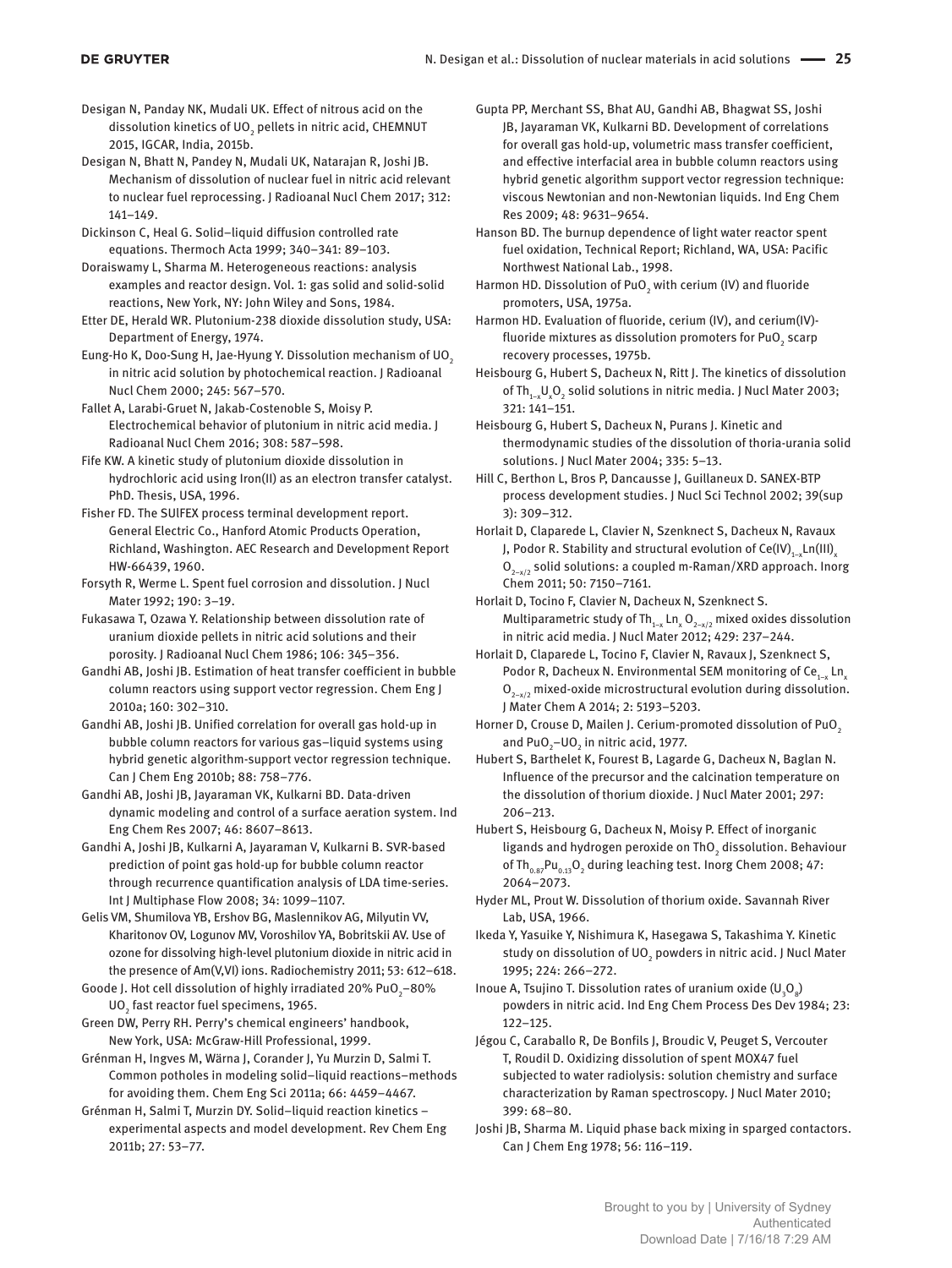Joshi JB, Sharma M, Shah Y, Singh C, Ally M, Klinzing G. Heat transfer in multiphase contactors. Chem Eng Commun 1980; 6: 257–271.

Joshi JB, Mahajani VV, Juvekar VA. Invited review absorption of NO*<sup>x</sup>* gases. Chem Eng Commun 1985; 33: 1–92.

Joshi JB, Patil T, Ranade V, Shah Y. Measurement of hydrodynamic parameters in multiphase sparged reactors. Rev Chem Eng 1990; 6: 73–227.

Juillet F, Adnet J, Gasgnier M. Ultrasound effects on the dissolution of refractory oxides (CeO $_{_2}$  and PuO $_{\rm 2}$ ) in nitric acid. J Radioanal Nucl Chem 1997a; 224: 137–143.

Juillet F, Adnet JM, Gasgnier M. Ultrasound effects on the dissolution of refractory oxides (CeO $_{_2}$  and PuO $_{\rm 2}$ ) in nitric acid. J Radioanal Nucl Chem 1997b; 224: 137–143.

Kalaga DV, Reddy RK, Joshi JB, Dalvi SV, Nandkumar K. Liquid phase axial mixing in solid–liquid circulating multistage fluidized bed: CFD modeling and RTD measurements. Chem Eng J 2012; 191: 475–490.

Kazanjian AR, Stevens JR. Dissolution of plutonium oxide in nitric acid at high hydrofluoric acid concentrations, Oak Ridge Tennessee, USA: Department of Energy, 1984.

Keshtkar AR, Abbasizadeh S. Activation energy determination and kinetic modeling of thorium oxide dissolution in nitric acid/ hydrofluoric acid system: influence of fluoride ion on ThO<sub>2</sub> dissolution. Prog Nucl Energ 2016; 93: 362–370.

Kim HS, Joung CY, Lee BH, Oh JY, Koo YH, Heimgartner P. Applicability of CeO $_{_2}$  as a surrogate for PuO $_{_2}$  in a MOX fuel development. J Nucl Mater 2008; 378: 98–104.

Kumaresan T, Joshi JB. Effect of impeller design on the flow pattern and mixing in stirred tanks. Chem Eng J 2006; 115: 173–193.

Laidler J, Battles J, Miller W, Ackerman J, Carls E. The technology of the integral fast reactor and its associated fuel cycle development of pyroprocessing technology. Prog Nucl Energ 1997; 31: 131–140.

Levenspiel O. Chemical reaction engineering, 3rd ed., USA: John Wiley & Sons, 1999.

Machuron-Mandard X, Madic C. Basic studies on the kinetics and mechanism of the rapid dissolution reaction of plutonium dioxide under reducing conditions in acidic media. J Alloys Compd 1994; 213: 100–105.

Madic C, Berger P, Machuron-Mandard X. Mechanisms of the rapid dissolution of plutonium dioxide in acidic media under oxidizing and reducing conditions. Transuranium elements – a half century, American Chemical Soc., 1992.

Mahajani VV, Joshi JB. Kinetics of reactions between carbon dioxide and alkanolamines. Gas Sep Purif 1988; 2: 50–64.

Marchenko VI, Dvoeglazov KN, Volk VI. Use of redox reagents for stabilization of Pu and Np valence forms in aqueous reprocessing of spent nuclear fuel: chemical and technological aspects. Radiochemistry 2009; 51: 329–344.

Marquardt W. Model-based experimental analysis of kinetic phenomena in multi–phase reactive systems. Chem Eng Res Des 2005; 83: 561–573.

Marra JC. Cerium as a surrogate in the plutonium immobilized form, Technical Report; Savannah River Site (US), 2001.

Mason T, Paniwnyk L, Lorimer J. The uses of ultrasound in food technology. Ultrason Sonochem 1996; 3: S253–S260.

Mineo H, Isogai H, Morita Y, Uchiyama G. An investigation into dissolution rate of spent nuclear fuel in aqueous reprocessing. J Nucl Sci Tech 2004; 41: 126–134.

Miner FJ, Nairn JH, Berry JW. Dissolution of plutonium in dilute nitric acid. Ind Eng Chem Product Res Dev 1969; 8: 402–405.

Moisy P, Nikitenko S, Venault L, Madie C. Sonochemical dissolution of metallic plutonium in a mixture of nitric and formic acid. Radiochimica Acta 1996; 75: 219–226.

Moore RL, Goodall CA, Hepworth JL, Watts RA. Nitric acid dissolution of thorium. Kinetics of fluoride-catalyzed reaction. Ind Eng Chem 1957; 49: 885–887.

Murli SV, Chavan PV, Joshi JB. Solid dispersion studies in expanded beds. Ind Eng Chem Res 2007; 46: 1836–1842.

Murthy B, Ghadge R, Joshi JB. CFD simulations of gas–liquid–solid stirred reactor: prediction of critical impeller speed for solid suspension. Chem Eng Sci 2007; 62: 7184–7195.

Myllykylä E, Lavonen T, Stennett M, Corkhill C, Ollila K, Hyatt N. Solution composition and particle size effects on the dissolution and solubility of a tho2 microstructural analogue for UO $_{\rm _2}$  matrix of nuclear fuel. Radiochimica Acta 2015; 103: 565–576.

Natarajan R, Vijayakumar V, Subba Rao RV, Pandey NK. Experiences of reprocessing of plutonium-rich mixed carbide fuels. J Radioanal Nucl Chem 2015; 304: 401–407.

Nigam K, Schumpe A. Three-phase sparged reactors, Amsterdam, Netherlands: Gordon & Breach, 1996.

Nikitenko S, Venault L, Pflieger R, Chave T, Bisel I, Moisy P. Potential applications of sonochemistry in spent nuclear fuel reprocessing: a short review. Ultrason Sonochem 2010; 17: 1033–1040.

Odom CH. Continuous or semi-continuous leacher for leaching soluble core material from sheared spent nuclear fuel tubes, USA: Office of Scientific and Technical Information, 1972.

OECD, NEA/Organization for Economic Co-operation and Development Pyrochemical separations in nuclear applications: a status report, Paris, France, 2004.

Olander D. Nuclear fuels – present and future. J Nucl Mater 2009;  $389.1 - 22.$ 

Órfão JM, Martins FG. Kinetic analysis of thermogravimetric data obtained under linear temperature programming–a method based on calculations of the temperature integral by interpolation. Thermoch Acta 2002; 390: 195–211.

Pandit A, Joshi JB. Three phase sparged reactors-some design aspects. Rev Chem Eng 1984; 2: 1–84.

Pandit A, Joshi JB. Mass and heat transfer characteristics of three phase sparged reactors. Trans Instn Chem Engrs A: Chem Eng Res Des 1986; 64: 125–157.

Pangarkar VG, Yawalkar AA, Sharma MM, Beenackers AACM. Particle–liquid mass transfer coefficient in two-/three-phase stirred tank reactors. Ind Eng Chem Res 2002; 41: 4141–4167.

Patwardhan AW, Joshi JB. Design of stirred vessels with gas entrained from free liquid surface. Can J Chem Eng 1998; 76: 339–364.

Pierce R. Uranium metal dissolution in the presence of fluoride and boron, USA: Office of Scientific and Technical Information, 2004.

Poinssot C, Ikeuchi H, Shibata A, Sano Y, Koizumi T. Dissolution behavior of irradiated mixed-oxide fuels with different plutonium contents. Procedia Chem 2012a; 7: 77–83.

Poinssot C, Koyama T, Sakamura Y, Iizuka M, Kato T, Murakami T, Glatz JP. Development of pyro-processing fuel cycle technology for closing actinide cycle. Procedia Chem 2012b; 7: 772–778.

Polley GM. Downblend and disposition remote handled U–233 material at the WIPP facility – 9374, 2009.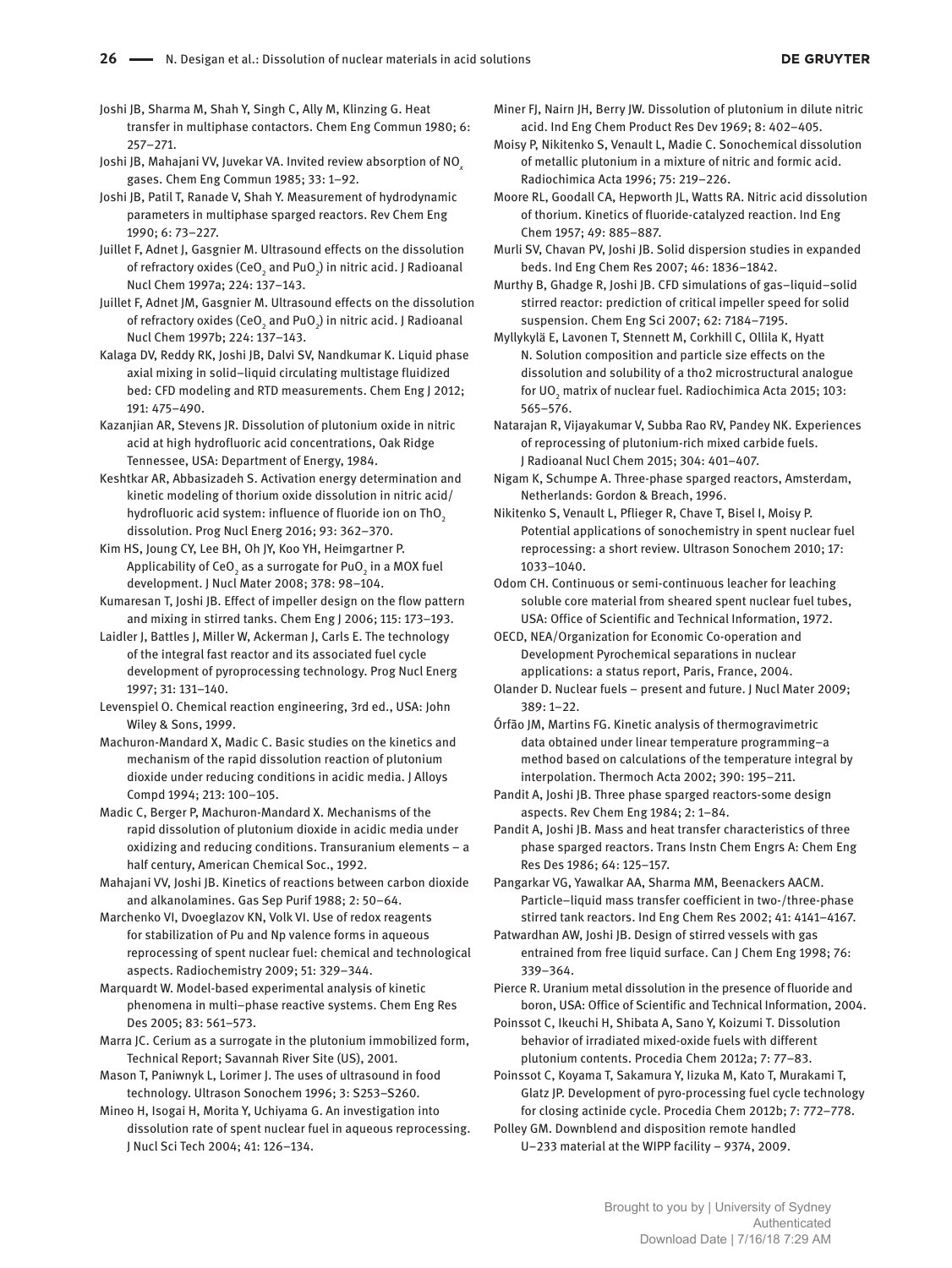Polyakov A, Zakharkin B, Rorisov L, Kucherenko V, Revjakin V, Bourges J, Boesch A, Capelle P, Bercegol H, Brossard P, Bros P, Sicard B, Bernard H. A/MOX: progress report on the research concerning the aqueous processes for allied plutonium conversion to PuO $_{\textrm{\tiny{2}}}$  or (U, Pu)O $_{\textrm{\tiny{2}}}$ , Global 1995.

Popel A, Le Solliec S, Lampronti G, Day J, Petrov P, Farnan I. The effect of fission-energy Xe ion irradiation on the structural integrity and dissolution of the CeO $_{_2}$  matrix. J Nucl Mater 2017; 484: 332–338.

Popel AJ, Wietsma TW, Engelhard MH, Lea AS, Qafoku O, Grygiel C, Monnet I, Ilton ES, Bowden ME, Farnan I. The effect of ion irradiation on the dissolution of UO $_2$  and UO $_2$ -based simulant fuel. J Alloys Compd 2018; 735: 1350–1356.

Raghav Rao K, Joshi JB. Liquid phase mixing in mechanically agitated vessels. Chem Eng Commun 1988; 74: 1–25.

Raghava Rao K, Rewatkar V, Joshi JB. Critical impeller speed for solid suspension in mechanically agitated contactors. AIChE J 1988; 34: 1332–1340.

Rance P, Tinsley T, Raginsky L, Morkovnikov V. Pneumatically pulsed continuous dissolver for nuclear fuel reprocessing; Atalante 2000 – International Conference on Scientific Research on the Back-End of the Fuel Cycle for the 21st Century, Avingnon, France, 2000.

Rat B, Heres X. Modelling and achievement of a SANEX process flowsheet for trivalent actinides/lanthanides separation using BTP Extractant (bis-1,2,4-triazinyl-pyridine), 2004.

Rewatkar VB, Raghava Rao KSMS, Joshi JB. Critical impeller speed for solid suspension in mechanically agitated three-phase reactors. 1. experimental part. Ind Eng Chem Res 1991a; 30: 1770–1784.

Rewatkar VB, Rao KR, Joshi JB. Critical impeller speed for solid suspension in mechanically agitated three-phase reactors. 1. Experimental part. Ind Eng Chem Res 1991b; 30: 1770–1784.

Romanovskiy VN, Smirnov IV, Babain VA, Todd TA, Herbst RS, Law JD, Brewer KN. The universal solvent extraction (UNEX) process. I. Development of the UNEX process solvent for the separation of cesium, strontium, and the actinides from acidic radioactive waste. Solvent Extr Ion Exc 2001; 19: 1–21.

Ryan JL, Bray LA. Dissolution of plutonium dioxide–a critical review. Am Chem Soc USA 1980; 499–514.

Ryan JL, Bray LA, Wheelwright EJ, Bryan GH. Catalyzed electrolytic plutonium oxide dissolution (CEPOD) the past seventeen years and future potential, 1990.

Sakurai T, Takahashi A, Ishikawa N, Komaki Y. The composition of NO*<sup>x</sup>* generated in the dissolution of uranium dioxide. Nuclear Technology 1988; 83: 24–30.

Salmi T, Grénman H, Wärnå J, Murzin DY. Revisiting shrinking particle and product layer models for fluid–solid reactions – from ideal surfaces to real surfaces. Chem Eng Process Process Intensification 2011; 50: 1076–1084.

Sano Y, Katsurai K, Washiya T, Koizumi T, Matsumoto S. Development of simulation code for FBR spent fuel dissolution with rotary drum type continuous dissolver; Proceedings of the ICONE-19 The 19th International Conference on Nuclear Engineering, Japan, 2011.

Sasaki S, Wada Y, Tomiyasu H. Global environmental and nuclear energy systems–2 basic study of photochemistry for application to advanced nuclear fuel cycle technology. Prog Nucl Energ 1998; 32: 403–410.

Schiefelbein GF, Lerch RE. Dissolution properties of UO<sub>2</sub>-PuO<sub>2</sub> thermal reactor fuels, 1971.

Schulz W. Aqueous decladding and dissolution of plutonium recycle test reactor fuels. Part 2. PuO<sub>2</sub>–UO<sub>2</sub> fuels, USA: Office of Scientific and Technical Information, 1966.

Serrano J, Glatz J, Toscano E, Papaioannou D, Barrero J, Coquerelle M. Influence of low temperature air oxidation on the dissolution behavior of UO<sub>2</sub> and MOX spent fuel. J Alloys Comp 1998; 271–273: 573–576.

Shabbir M, Robins RG. Kinetics of the dissolution of uranium dioxide in nitric acid. I. J Appl Chem 1968; 18: 129–134.

Shabbir M, Robins RG. Kinetics of the dissolution of uranium dioxide in nitric acid. II. J Appl Chem 1969; 19: 52–56.

Shakila AM, Srinivasan TG, Sabharwal KN, Rao PRV. Dissolution of PuO<sub>2</sub> in HNO<sub>3</sub>-HF-N<sub>2</sub>H<sub>4</sub> medium. Nucl Technol 1987; 79: 116.

Shakila AM, Srinivasan TG, Sabharwal KN. Dissolution of PuO $_2$  in hydrochloric acid– effect of reducing agents. Nucl Technol 1989; 88: 290.

Shirsat A, Ali M, Kolay S, Datta A, Das D. Transport properties of I, Te and Xe in Thoria–Urania sim fuel. J Nucl Mater 2009; 392: 16–21.

Shying M, Florence T, Carswell D. Oxide dissolution mechanisms–I. J Inorg Nucl Chem 1970; 32: 3493–3508.

Shying M, Florence T, Carswell D. Oxide dissolution mechanisms – II a mechanism for the thoria/nitric/hydrofluoric acid system. J Inorg Nucl Chem 1972; 34: 213–220.

Sinkov SI, Lumetta GJ. Sonochemical digestion of high–fired plutonium dioxide samples, USA: PNNL-16035, 2006a.

Sinkov SI, Lumetta GJ. Sonochemical digestion of high-fired plutonium dioxide samples. Technical Report; Richland, WA, USA: Pacific Northwest National Laboratory (PNNL), 2006b.

Smith PW. The zirflex process terminal development report, Richland, Washington: General Electric Co., Hanford Atomic Products Operation, 1960.

Sood DD, Patil SK. Chemistry of nuclear fuel reprocessing: current status. J Radioanal Nucl Chem 1996; 203: 547–573.

Szenknect S, Mesbah A, Horlait D, Clavier N, Dourdain S, Ravaux J, Dacheux N. Kinetics of structural and microstructural changes at the solid/solution interface during dissolution of cerium (iv)–neodymium (iii) oxides. J Phys Chem C 2012; 116: 12027–12037.

Tahara Y, Zhu B, Kosugi S, Ishikawa N, Okamoto Y, Hori F, Matsui T, Iwase A. Study on effects of swift heavy ion irradiation on the crystal structure in CeO<sub>2</sub> doped with Gd<sub>2</sub>O<sub>3</sub>. Nucl Instrum Methods Phys Res, Sect B 2011; 269: 886–889.

Takeuchi T, Kawamura K. The kinetic study of the reaction of thorium oxide with hydrofluoric acid. J Inorg Nucl Chem 1972; 34: 2497–2503.

Takeuchi T, Hanson C, Wadsworth ME. Kinetics and mechanism of the dissolution of thorium oxide in hydrofluoric acid and nitric acid mixtures. J Inorg Nucl Chem 1971; 33: 1089–1098.

Taylor RF, Sharratt EW, De Chazal LEM, Logsdail DH. Dissolution rates of uranium dioxide sintered pellets in nitric acid systems. J Appl Chem 1963; 13: 32–40.

Thompson L, Doraiswamy L. Sonochemistry: science and engineering. Ind Eng Chem Res 1999; 38: 1215–1249.

Thompson MC, Norato MA, Kessinger GF, Pierce RA, Rudisill TS, Johnson JD. Demonstration of the UREX solvent extraction process with Dresden reactor fuel solution; WSRC-TR-2002-00444 Revision 0, September 30, 2002.